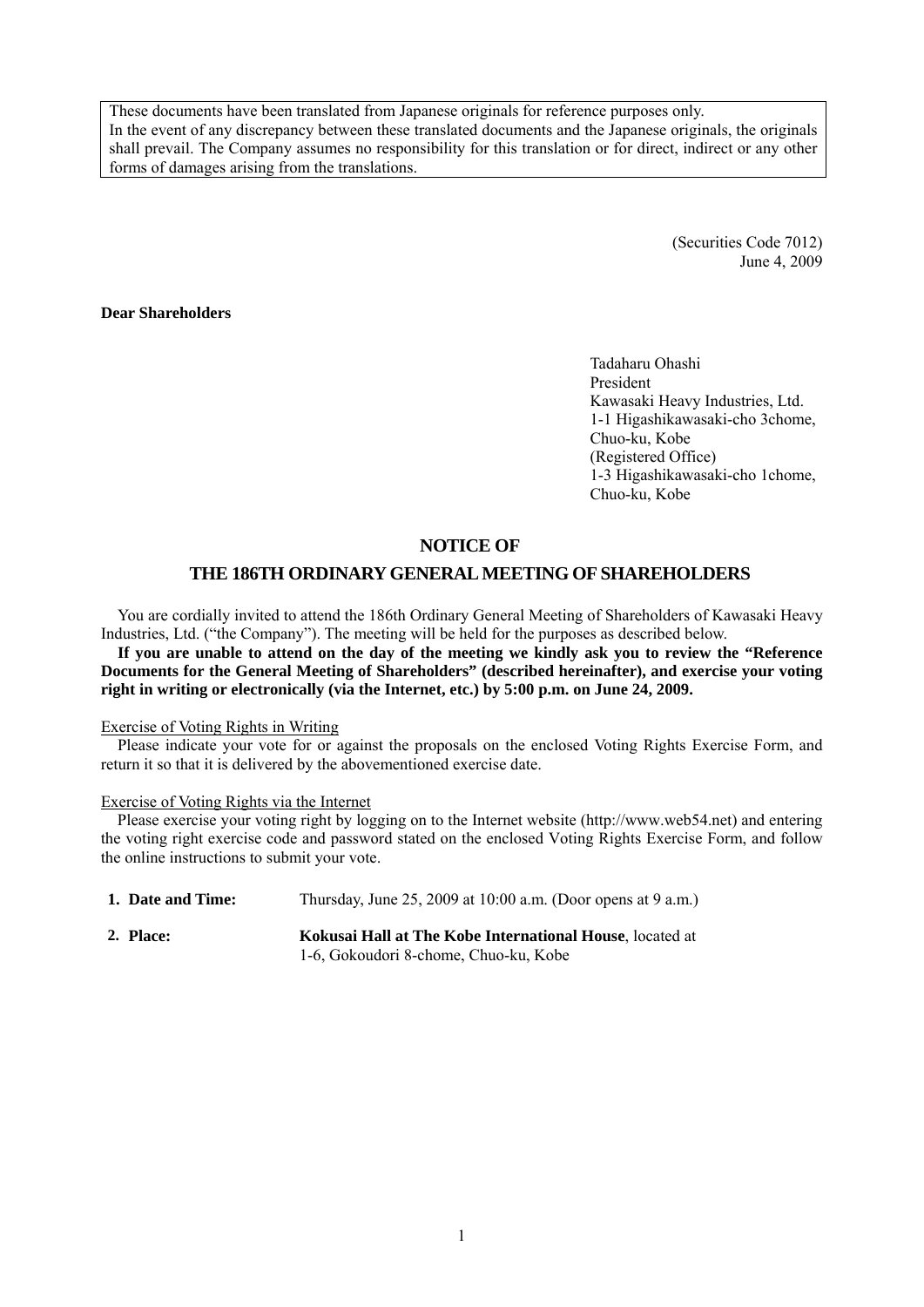#### **3. Meeting Agenda:**

- **Matters to be reported:** 1. The Business Report, Consolidated Financial Statements for the Company's 186th Fiscal Year (April 1, 2008 - March 31, 2009) and results of audits by the Accounting Auditor and the Board of Corporate Auditors of the Consolidated Financial Statements
	- 2. Non-Consolidated Financial Statements for the Company's 186th Fiscal Year (April 1, 2008 - March 31, 2009)
	- **Proposal No. 1:** Appropriation of Retained Earnings
	- **Proposal No. 2:** Proposed Amendments to the Articles of Incorporation
	- **Proposal No. 3:** Election of Ten Directors
	- **Proposal No. 4:** Election of Three Corporate Auditors

(Please refer to the "Reference Documents for the General Meeting of Shareholders" hereinafter for information on each of the proposals.)

### **4. Other decisions regarding the General Meeting of Shareholders:**

Where voting rights have been exercised twice in writing or electronically, the latter vote received shall be deemed valid, however when votes are received on the same day, the voting right exercised electronically shall be deemed valid.

Shareholders who intend to diversely exercise voting rights are requested to give written notification to that effect, and the reason(s) thereof, no later than three (3) days prior to the day of the General Meeting of Shareholders.

Notes:

- 1. When attending the meeting, please submit the enclosed Voting Right Exercise Form at the Company's head office reception desk on the day of the meeting. Please note that persons other than shareholders who are able to exercise voting rights, including representatives and their companions who are not shareholders, are not permitted to enter the venue.
- 2. Any updates to the Appendix and the Reference Materials for the General Meeting of Shareholders, will be posted on the Company's website at the following URL: http://www.khi.co.jp.

#### **Information Concerning Characters Used in Shareholders' Names and Addresses**

Due to the conversion to an electronic system for stock transfers, characters in shareholders' names and addresses may contain some *kanji* characters which are not designated in Japan Securities Depositary Center, Inc.'s (JASDEC) transfer system, and in such cases some or all of the characters may be converted to characters or *katakana* syllabary designated by JASDEC, and recorded in the shareholders register.

For this reason we would like to inform you that in the notices we send to shareholders there may be cases where names and/or addresses contain characters which are replaced with characters designated by JASDEC.

If shareholders wish to make any enquiries regarding the characters registered for their names and/or addresses they should contact the securities firm etc. where their account is held (in the case of special accounts, Chuo Mitsui Trust Bank which is the regulatory agency for special accounts).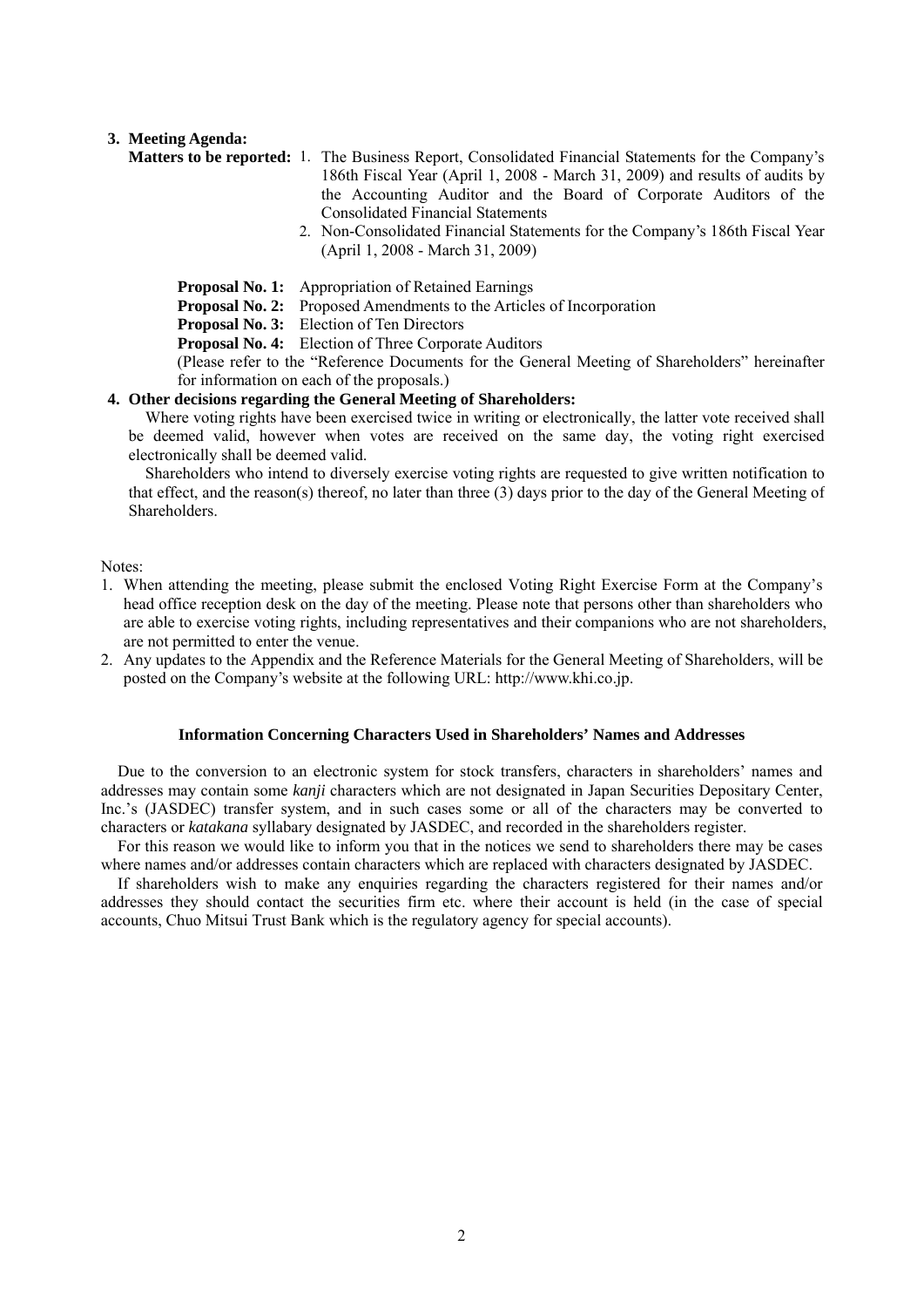(Appendix)

# **Business Report**

(April 1, 2008 - March 31, 2009)

#### **1. Overview of the Company Group**

#### **(1) Business Progress and Results**

#### **(i) General Conditions**

The Japanese economy suffered a rapid downturn in the consolidated fiscal year under review, due to such factors as the sharp appreciation of the yen against the dollar, euro and other currencies in 3Q, a fall in consumer spending and reduced capital expenditure, slowing exports and deterioration of the employment situation. Subsequently, there have been signs of a bottoming out around the end of the fiscal year, however the economy still remains weak.

The global economy, including developing countries, is also clearly in the midst of a global economic downturn and slowdown.

In the face of such an operating environment, our Group orders received overall were ¥1,540.5 billion, a decline of 4% over the previous fiscal year, despite an increase in orders received for Gas Turbines & Machinery and Rolling Stock & Construction Machinery.

Net sales were ¥1,338.5 billion, a decline of 10% over the previous fiscal year, due to decreased sales of Consumer Products & Machinery, etc.

Profits were impacted by exchange rates moving in support of a strong yen predominantly in the second half of the year, and continued high cost of raw materials, resulting in operating income of ¥28.7 billion, a decline of 62% over the previous fiscal year, and recurring profit of ¥38.7 billion, a decline of 39% over the previous fiscal year.

Current net income was ¥11.7 billion, a decline of 66% over the previous fiscal year, due to an extraordinary loss of ¥15.6 billion from a loss on contribution of securities to the pension trust, etc.

#### **(ii) Operating conditions by business division**

The **Shipbuilding segment** orders received were ¥71.5 billion attributable to orders for one LPG carrier, and five Bulk carriers; however the result was a significant decline on the previous fiscal year in which numerous orders were received for bulk carriers.

Net sales were ¥126.4 billion, a decline on the previous year due to a decrease in sales of large carriers.

Operating income/loss declined by  $\frac{1}{2}4.2$  billion on the previous year, resulting in a loss of  $\frac{1}{2}1$  billion; this was due to the effects of declined net sales, soaring costs of materials and the appreciation of the yen against the dollar.

The **Rolling Stock & Construction Machinery segment** received orders from JR Group companies for Shinkansen trains, commuter trains, locomotives, etc., and overseas orders included subway cars for New York. Orders received were ¥264.6 billion, a significant increase over the previous year, due to a large increase in domestic orders received for various rolling stock.

Although sales of construction machinery fell, increased sales of rolling stock for overseas markets resulted in net sales of ¥186.4 billion, an increase over the previous fiscal year.

Operating income increased ¥4.1 billion over the previous fiscal year to ¥11.3 billion, led by an increase in net sales.

Orders received for the **Aerospace segment** improved over the previous fiscal year to ¥239.1 billion, due to orders obtained from The Boeing Company for component parts for the B777 aircraft, and from Japan's Ministry of Defense (MOD) for P-1 maritime patrol aircraft.

Net sales decreased over the previous fiscal year to ¥200.4 billion due to a decline in sales to MOD, and for B777 aircraft to The Boeing Company; the exchange rate which supported a strong yen/weak dollar was another negative factor.

Operating income/loss declined by  $\frac{1}{2}15$  billion from the previous fiscal year to post a loss of  $\frac{1}{4}4.1$ billion, due to a decrease in net sales combined with increased costs for such items as inventory valuation losses.

The **Gas Turbines & Machinery segment** received orders of ¥355.5 billion, a significant increase over the previous fiscal year. The increase was due to new orders for components for TRENT XWB,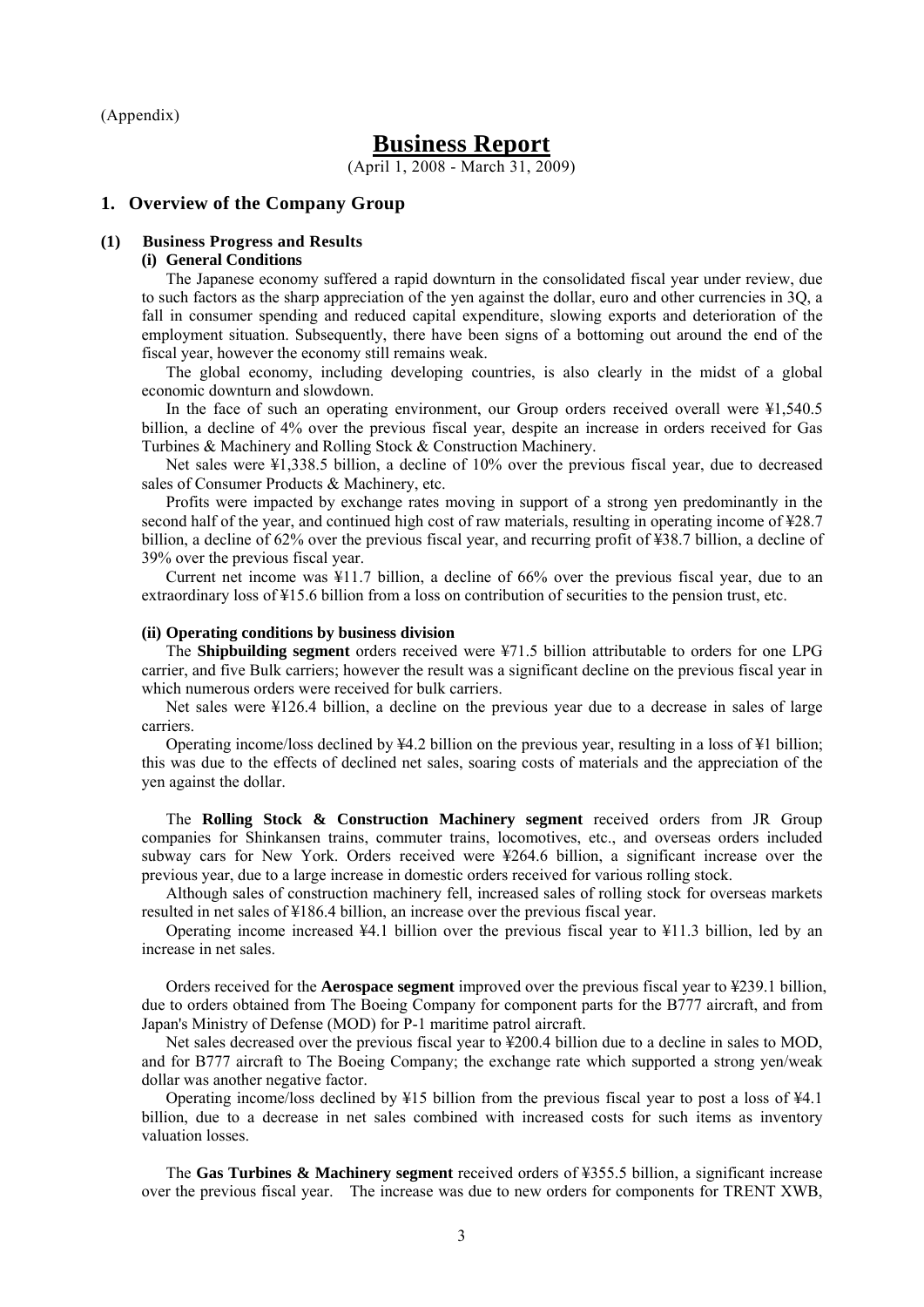and an increase in orders for diesel power generating units and propulsion systems for ships.

Net sales increased over the previous fiscal year to ¥195.1 billion, due to growth in sales of such items as marine diesel engines.

Operating income declined  $\frac{1}{2}$ . billion from the previous fiscal year to  $\frac{1}{2}$  billion, led by the impact of the strong yen as well as losses posted for such items as inventory valuation losses, despite increased net sales.

The **Plant & Infrastructure Engineering segment** received orders to the value of ¥83.6 billion, which was a significant drop from the previous fiscal year, despite having received orders for various plants and LNG tanks.

Net sales declined significantly from the previous fiscal year to ¥105.1 billion. Despite increased sales for overseas nonferrous metals smelting plants, lower sales of municipal refuse incineration plants and others led the decline.

Operating income decreased ¥1.8 billion over the previous fiscal year to ¥8.9 billion, accompanied by decreased net sales.

Although the **Consumer Products & Machinery segment**'s sales of motorcycles for the Asian market increased, sales of motorcycles to Europe and the U.S. declined, and sales of industrial robots used in the automotive industry and semiconductor-related industries also declined.

Net sales declined significantly from the previous fiscal year to ¥336.4 billion due to such factors as the ongoing appreciation of the yen against the U.S. dollar and Euro.

Operating income/loss declined by ¥29.8 billion from the previous fiscal year to post a loss of ¥10.1 billion, due to decreased net sales, particularly from sluggish sales of large-sized motorcycles.

The **Hydraulic Machinery segment**'s orders received, predominantly for the construction machinery industry, declined from the previous fiscal year to ¥84.1 billion.

Net sales were higher than the previous fiscal year at ¥84.9 billion, owing to the high level of sales for the construction machinery industry in the first six months of the fiscal year.

Operating income declined by ¥700 million from the previous fiscal year to ¥8.3 billion.

In the **Other** business segment net sales were lower than the previous fiscal year at ¥103.5 billion. Operating income increased by ¥1.9 billion from the previous fiscal year to ¥4.2 billion.

| (Orders Received, Net Sales and Operating Income/Loss by Segment)<br>Unit: 100 million yen |        |                        |           |                        |                       |                        |
|--------------------------------------------------------------------------------------------|--------|------------------------|-----------|------------------------|-----------------------|------------------------|
|                                                                                            |        | Orders Received        | Net Sales |                        | Operating Income/Loss |                        |
| Segment                                                                                    | Amount | Year-on-Year<br>Change | Amount    | Year-on-Year<br>Change | Amount                | Year-on-Year<br>Change |
| Shipbuilding segments                                                                      | 715    | (1,798)                | 1,264     | (149)                  | (10)                  | (42)                   |
| Rolling Stock & Construction<br>Machinery segments                                         | 2,646  | 813                    | 1,864     | 147                    | 113                   | 41                     |
| Aerospace segments                                                                         | 2,391  | 366                    | 2,004     | (369)                  | (41)                  | (150)                  |
| Gas Turbines & Machinery<br>segments                                                       | 3,555  | 1,280                  | 1,951     | 96                     | 110                   | (23)                   |
| Plant & Infrastructure<br>Engineering segments                                             | 836    | (223)                  | 1,051     | (373)                  | 89                    | (18)                   |
| Consumer Products & Machinery<br>segments                                                  | 3,364  | (975)                  | 3,364     | (975)                  | (101)                 | (298)                  |
| Hydraulic Machinery segments                                                               | 841    | (81)                   | 849       | 8                      | 83                    | (7)                    |
| Other                                                                                      | 1,055  | (83)                   | 1,035     | (10)                   | 42                    | 19                     |
| Eliminations and corporate                                                                 |        |                        |           |                        | $\Omega$              | (1)                    |
| Total                                                                                      | 15,405 | (701)                  | 13,385    | (1,625)                | 287                   | (481)                  |

(Notes) 1. Net sales recorded are for sales to external customers.

2. The net sales figure for Consumer Products & Machinery is also used as the figure for orders received.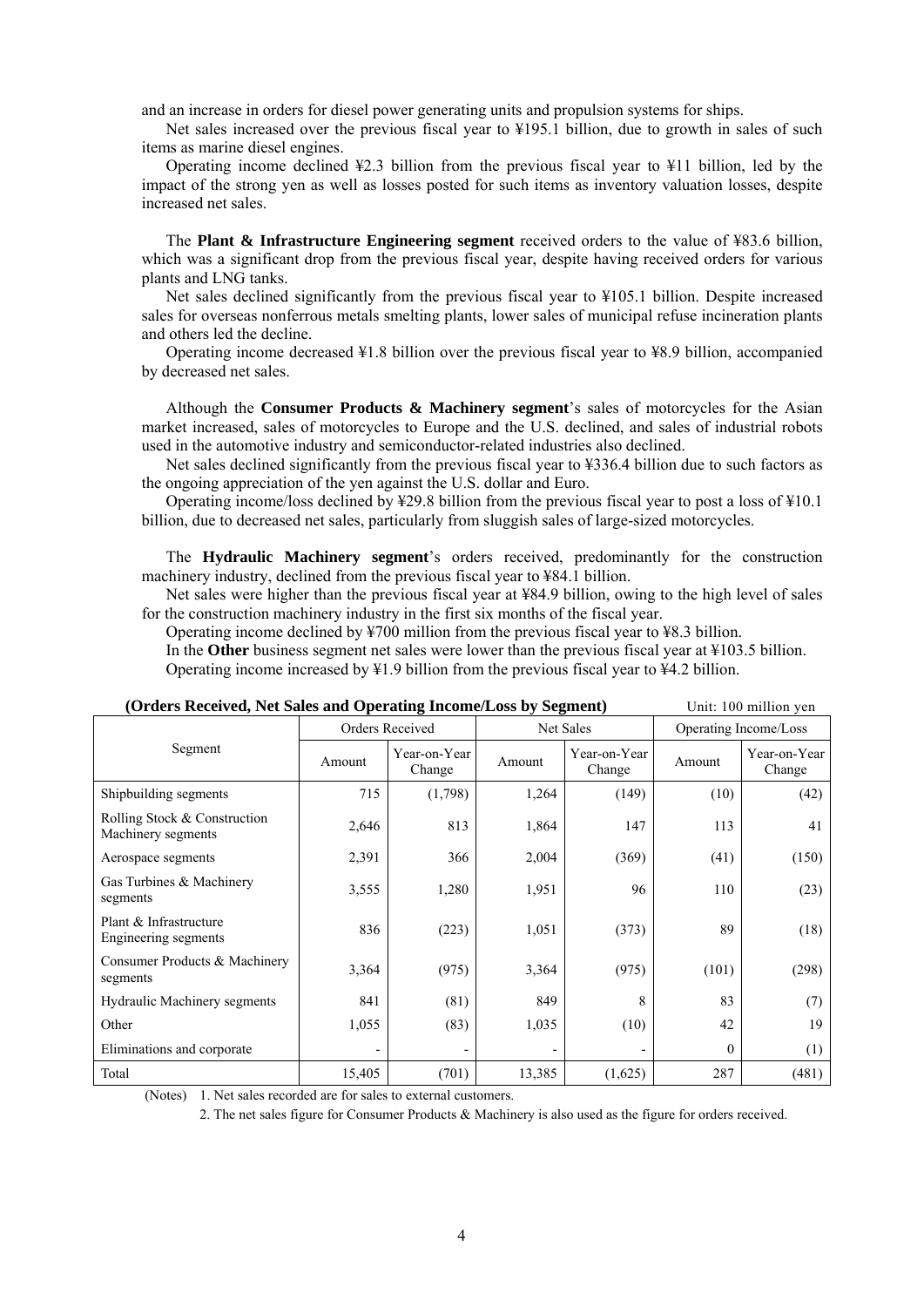#### **(2) Capital Investments, etc.**

In the consolidated fiscal year under review, a total of ¥82.4 billion was spent on capital investments, predominantly for facilities to handle new machine types and new products, and facilities for streamlining production.

Main capital investments completed and/or acquired during the current consolidated fiscal year, and main capital investments under construction as at the end of the current consolidated fiscal year are listed below.

- (i) Main capital investments completed and/or acquired during the consolidated fiscal year under review
	- ・ Facilities for streamlining ship production (Shipbuilding segment)
	- Aircraft production facilities (Aerospace segment)
	- Marine machinery production facilities (Gas Turbines & Machinery segment)
- -
	- Facilities for streamlining motorcycle production (Consumer Products & Machinery segment)
	- ・ Hydraulic machinery plant (Hydraulic Machinery segment)
- (ii) Main capital investments under construction as at the end of the consolidated fiscal year under review
	- ・ Rolling stock production management systems
		- (Rolling Stock & Construction machinery segment)
	- ・ Aircraft production facilities, production management systems (Aerospace segment)
	- ・ Facilities for development of new motorcycle models, production streamlining facilities

(Consumer Products & Machinery segment)

#### **(3) Financing**

Funds of ¥73.5 billion from long-term loans and other funds from various sources were raised in the current consolidated fiscal year. The funds were allocated to such items as redemption of bonds, long-term loan repayments, capital funds and working capital.

## **(4) Assignment of businesses, absorption-type splits and incorporation-type corporate splits**

Not applicable.

On April 1, 2009 we carried out a corporate split by succeeding our Construction and Machinery business to KCM Corporation, which is a wholly-owned subsidiary of our company.

#### **(5) Transfer of business from other companies**

On July 1, 2008 Kawasaki Plant Systems, Ltd., a wholly-owned subsidiary of our company, acquired the Cement Plant business from IHI Corporation.

**(6) Succession of rights and obligations pertaining to the business of another juridical person, etc. due to absorption-type merger or absorption-type company split**  Not applicable.

#### **(7) Acquisition or disposal of another company's stocks or other holdings, or share options, etc.**

On April 1, 2008 we acquired all of the shares in EarthTechnica Co. Ltd., a joint-venture company with Kobe Steel, Ltd., making it into a wholly-owned subsidiary.

Also, on April 17, 2008 stocks of Kawasaki Setsubi Kogyo Co. Ltd., were partially disposed of, and the company was precluded as an equity method affiliate.

#### **(8) Issues to be Addressed**

KHI Group on the whole has been on target until fiscal 2007 in achieving the profit goals aimed at realizing the vision set out in the "Global K" medium-term business plan through growth and expansion of our businesses. However, the effects on the actual economy of the financial market turmoil and the credit crunch caused by the U.S. subprime loan crisis are intensifying, and making the business environment in which KHI Group operates even harsher; particularly as the Japanese economy is expected to have the worst negative growth among developed countries. Even in the midst of such conditions, KHI Group will continue to uphold sound operations as a manufacturer.

To that end, while adhering to the policies of the "Global K" medium-term business plan, we understand that it is important to conduct business operations which vigilantly uphold the philosophy of "quality followed by quantity", and "risk management", since it is likely that business risk will further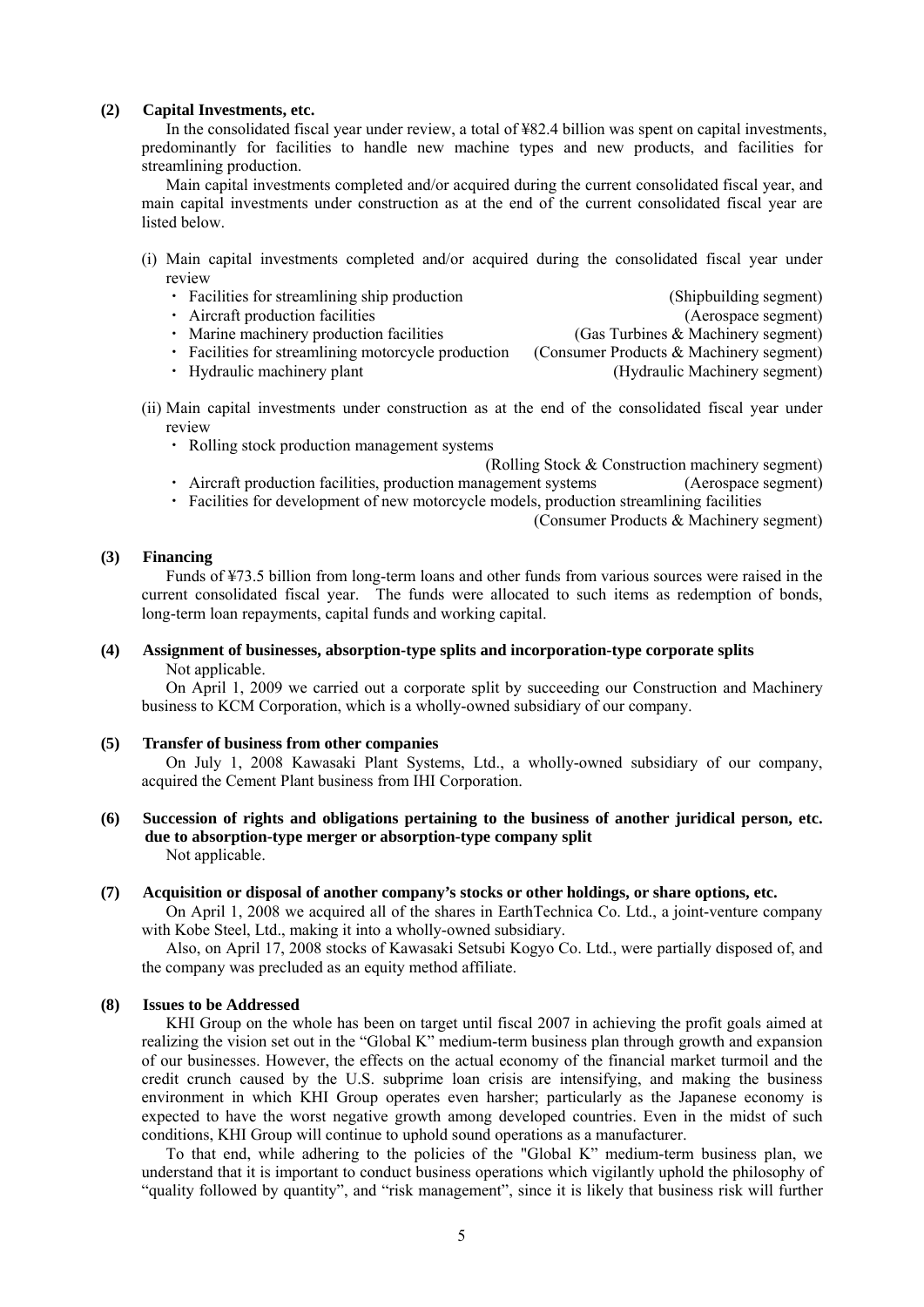increase for the foreseeable future. While keeping an eye on changes in the market environment, we will rigorously assess risk for markets in which there are concerns of subsiding demand, and be thoroughly selective with respect to orders received and our investments. We will also make concerted efforts to lower profit breakeven points, improve cashflows and reduce our balance sheet. Meanwhile we will continue to allocate resources, as planned, to growth areas such as energy and environment businesses and R&D, which is crucial for the formation of the Group's technical foundations for the future. We will also continue to make strategic investments in key markets, while giving due consideration to the selection of investments, and such factors as the quantity and speed of resources allocated.

We are striving to improve profitability by implementing the following measures for each of our businesses.

- (i) Rolling Stock: While we are continuing to receive high levels of orders for projects in North America and in other areas, we are strengthening our business operating systems in the three major markets of Japan, North America, and Asia
- (ii) Aerospace: Undertaking major projects, including readying systems for mass production of the next maritime patrol aircraft, completing the development of the next transport aircraft, and readying systems for mass production of Boeing 787.
- (iii) Gas Turbines & Machinery: Increase competitiveness by improving overall productivity by promoting development of new models of jet engines for commercial aircraft, strengthening the energy and environment business areas through promoting development of new products and models, including industrial gas turbines and high-efficiency gas engines
- (iv) Consumer Products & Machinery: Amid the tough conditions resulting from the global economic downturn, strengthen development and production systems at the global level to improve profitability and product competitiveness of motorcycles, the highest priority business in the segment, for industrialized markets.
- (v) Plant & Infrastructure Engineering: Accelerate the development of the energy and environmental engineering businesses as cited in our "Global K" mid-term business plan, with our subsidiary Kawasaki Plant Systems, Ltd., as the central figure.
- (vi) Shipbuilding: Enhance optimal production systems at Kawasaki Shipbuilding Group, including its operations in China, with a future view to improving profitability by securing new orders
- (vii) Hydraulic Machinery: Strive to lower the breakeven point while investing management resources flexibly and strengthening global operating bases in the five regions of Japan, the United States, Europe, China and South Korea.
- (viii)Industrial Robots: Strengthen development capabilities, cultivate new customer markets
- (ix) Construction Machinery: Improve development and sales power through the business alliance with Hitachi Machinery Co., Ltd. and TCM Corporation.

Needless to say, compliance is a fundamental premise in carrying out business activities such as those above. KHI Group strives to ensure that employees are made thoroughly aware of the provisions of the various laws and regulations which apply to them, by implementing such measures as establishing internal regulations concerning corporate ethics, carrying out staff training for each position level, distribution of compliance guidebooks, and setting up compliance committees in each organization. Headquarters and the division responsible for each business division take the lead in striving to systematically ensure thorough compliance, and also work towards creating a corporate culture which always positions information disclosure and transparency as being of the highest priority.

KHI Group aims to increase profitability across all businesses in this way, and along with enhancing corporate value through thorough compliance, it aims to establish the Kawasaki brand as one that can be trusted.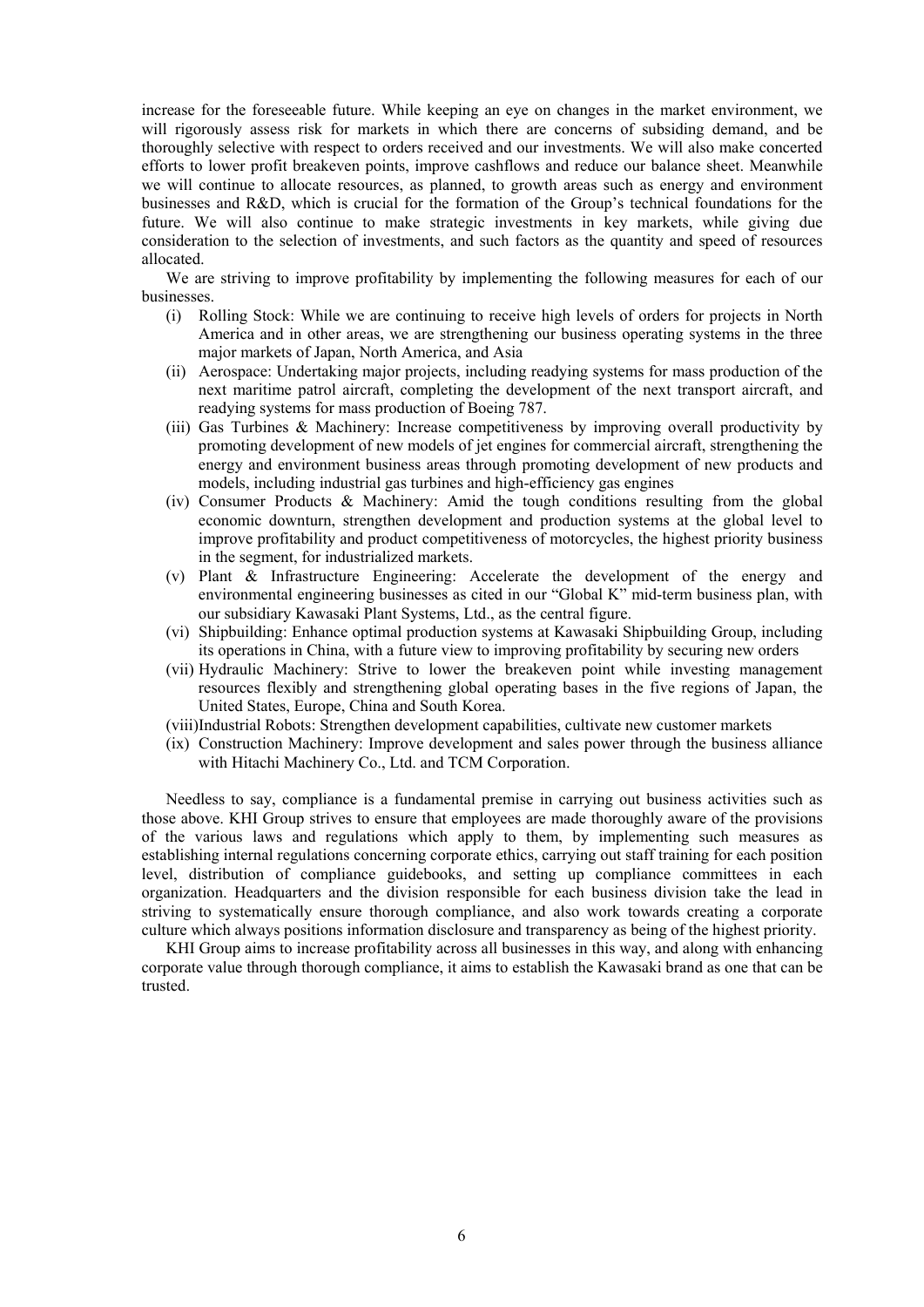## **(9) Trends in Assets and Income (i) Company Group Assets and Income**

| $\sim$ $\prime$                                       |                          |                          |                          | Unit: 100 million yen                   |
|-------------------------------------------------------|--------------------------|--------------------------|--------------------------|-----------------------------------------|
| Item                                                  | The 183rd fiscal<br>year | The 184th fiscal<br>year | The 185th fiscal<br>year | The 186th fiscal year<br>(under review) |
| Orders received                                       | 13,516                   | 15,926                   | 16,107                   | 15,405                                  |
| Net sales                                             | 13,224                   | 14,386                   | 15,010                   | 13,385                                  |
| Income before income taxes<br>and extraordinary items | 308                      | 490                      | 639                      | 387                                     |
| Net income                                            | 164                      | 297                      | 351                      | 117                                     |
| Net income per share (yen)                            | ¥11.2                    | ¥18.94                   | ¥21.08                   | 47.02                                   |
| Total assets                                          | 12,840                   | 13,579                   | 13,787                   | 13,997                                  |
| Net assets                                            | 2,375                    | 2,953                    | 3,190                    | 2,952                                   |

## **(ii) Company Assets and Income**

| $(1)$ company <i>moves</i> and meome                  |                          |                          |                          | Unit: 100 million yen                   |
|-------------------------------------------------------|--------------------------|--------------------------|--------------------------|-----------------------------------------|
| Item                                                  | The 183rd fiscal<br>year | The 184th fiscal<br>year | The 185th fiscal<br>year | The 186th fiscal year<br>(under review) |
| Orders received                                       | 8,768                    | 9,595                    | 8,913                    | 10,545                                  |
| Net sales                                             | 8,459                    | 9,196                    | 8,899                    | 7,714                                   |
| Income before income taxes<br>and extraordinary items | 233                      | 338                      | 317                      | 26                                      |
| Net income                                            | 136                      | 213                      | 208                      | (61)                                    |
| Net income per share (yen)                            | 49.27                    | ¥13.56                   | ¥12.49                   | $(*3.66)$                               |
| Total assets                                          | 9,170                    | 9,382                    | 9,229                    | 9,779                                   |
| Net assets                                            | 2,005                    | 2,431                    | 2,553                    | 2,307                                   |

## **(10) Major Parent Companies and Subsidiaries**

**(i) Parent Companies** 

Not applicable.

## **(ii) Major Subsidiaries**

| Company name                      | Capital                    | The<br>Company's<br>percentage of<br>equity<br>participation | Main business                                                                                                                                                                 |
|-----------------------------------|----------------------------|--------------------------------------------------------------|-------------------------------------------------------------------------------------------------------------------------------------------------------------------------------|
| Kawasaki Trading Co., Ltd.        | $\frac{1}{2}$ 600 million  | 70%                                                          | Sale of various industrial machinery, petroleum,<br>steel, air conditioning equipment, etc.                                                                                   |
| Kawasaki Shipbuilding Corporation | $\text{\#} 10,000$ million | $100\%$                                                      | Design, manufacture, sale and repair of<br>commercial and naval vessels and marine<br>application equipment, other transportation<br>equipment and their facilities and parts |
| Kawasaki Precision Machinery Ltd. | $\text{\#}3,000$ million   | $100\%$                                                      | Design, manufacture, sales, after-sales service,<br>and maintenance of hydraulic machinery and<br>equipment, electric-powered devices, and<br>control systems                 |
| Kawasaki Plant Systems, Ltd.      | $\text{\# }8.500$ million  | $100\%$                                                      | Design, manufacture, installation and<br>maintenance of various types of plants, 3D-CAD<br>pipe design, and design and manufacture of<br>control software                     |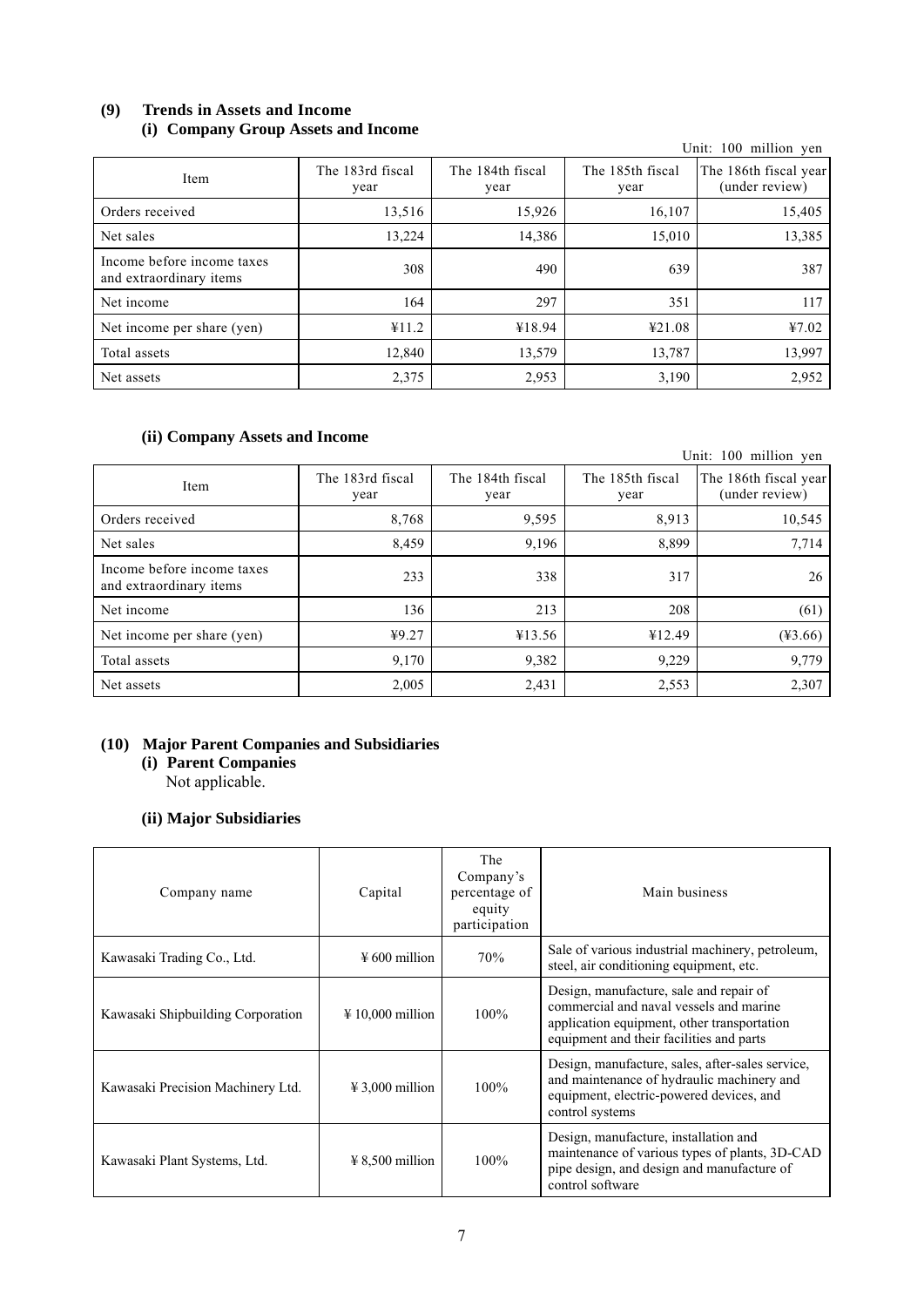| Company name                                       | Capital                                 | The<br>Company's<br>percentage of<br>equity<br>participation | Main business                                                                                                                                                                                           |
|----------------------------------------------------|-----------------------------------------|--------------------------------------------------------------|---------------------------------------------------------------------------------------------------------------------------------------------------------------------------------------------------------|
| Kawasaki Machine Systems, Ltd.                     | $\frac{1}{2}$ 1,444 million<br>(Note 4) | 100%                                                         | Sale and repair of construction machinery,<br>general purpose gas turbines, industrial robots,<br>and other industrial machinery                                                                        |
| NIPPI Corporation                                  | $¥ 6,048$ million                       | 100%                                                         | Manufacture, maintenance, and modification of<br>aircrafts; manufacture of rocket components,<br>aerospace equipment, targeting systems,<br>nondestructive testing systems, and industrial<br>fans      |
| EarthTechnica Co., Ltd.                            | $\frac{1}{200}$ million                 | 100%                                                         | Design, execution and supervision of<br>engineering, construction, installation of<br>machinery and appliances; design, manufacture,<br>and sale of crushers, grinders, sorters, and other<br>equipment |
| Kawasaki Thermal Engineering Co.,<br>Ltd.          | $\frac{1}{2}$ 1,460 million             | 83%                                                          | Manufacture, sales, installation and after-sales<br>service for boilers, air-conditioning equipment<br>and absorption-style heat pumps, etc.                                                            |
| Kawasaki Motors Corporation Japan                  | $\frac{1}{2}$ 100 million               | $100\%$                                                      | Sole distributor of motorcycles and jet skis in<br>Japan                                                                                                                                                |
| Kawasaki Life Corporation                          | $\frac{1}{2}$ 400 million               | 100%                                                         | Real estate sales and rental, building<br>management, insurance agency business,<br>leasing, and provision of loans                                                                                     |
| Canadian Kawasaki Motors Inc.                      | C\$ 2 million                           | 100%                                                         | Sales of motorcycles, 4-wheel buggies, jet skis,<br>general purpose gasoline engines in Canada                                                                                                          |
| Kawasaki Motors Corp., U.S.A.                      | U.S.\$ 65 million                       | $100\%$                                                      | Sales of motorcycles, 4-wheel buggies, jet skis,<br>general purpose gasoline engines in America                                                                                                         |
| Kawasaki Motors<br>Manufacturing Corp., U.S.A.     | U.S.\$70 million                        | 100%                                                         | Manufacture of motorcycles, 4-wheel buggies,<br>jet skis, general purpose gasoline engines,<br>rolling stock, and industrial robots in America                                                          |
| Kawasaki Rail Car, Inc.                            | U.S.\$60 million                        | Note 1                                                       | Manufacture and after-sales service for rolling<br>stock and related products, various engineering<br>services                                                                                          |
| Kawasaki Precision<br>Machinery (U.K.) Ltd.        | £5 million                              | Note 2                                                       | Manufacture and sale of hydraulic pumps and<br>motors, and other hydraulic products                                                                                                                     |
| Kawasaki Motors Europe N.V.                        | €34 million                             | $100\%$                                                      | Sole distributorship of motorcycles, 4-wheel<br>buggies, jet skis, general purpose gasoline<br>engines in Europe                                                                                        |
| Kawasaki Motors Enterprise<br>(Thailand) Co., Ltd. | 1,900 million baht                      | 100%                                                         | Manufacture and sale of motorcycles in<br>Thailand                                                                                                                                                      |
| Kawasaki Motors (Phils.) Corporation               | 101 million peso                        | 50%                                                          | Manufacture and sale of motorcycles in the<br>Philippines                                                                                                                                               |
| P.T. Kawasaki Motor Indonesia                      | U.S.\$40 million                        | 83%                                                          | Manufacture and sale of motorcycles in<br>Indonesia                                                                                                                                                     |

(Notes) 1. Kawasaki Rail Car, Inc. is a wholly-owned subsidiary of Kawasaki Motors Manufacturing Corp., U.S.A.

2. Kawasaki Precision Machinery (U.K.) Ltd. is a wholly-owned subsidiary of Kawasaki Precision Machinery Ltd.

3. In the current consolidated fiscal year the following changes were made in relation to companies classified as major subsidiaries: two companies - EarthTechnica Co., Ltd. and P.T. Kawasaki Motor Indonesia - were added; and two companies - Kawasaki Construction Machinery Corp. of America and Kawasaki Robotics (U.S.A.), Inc. - were precluded.

4. As of April 1, 2009, common stock of Kawasaki Machine Systems, Ltd. changed from ¥1,444 million to ¥1,093 million.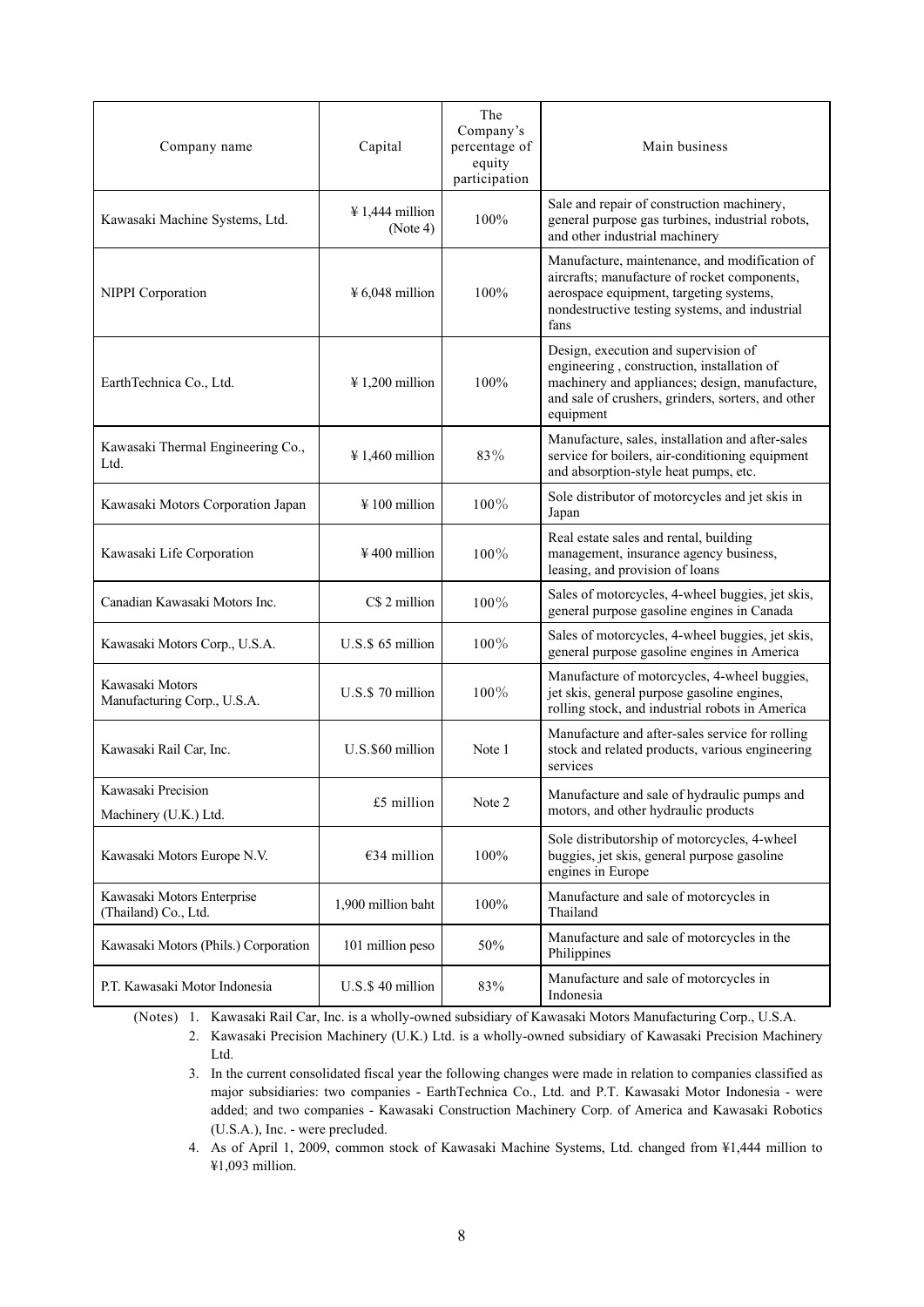### **(iii) Progress of Business Combinations**

There are 97 consolidated subsidiaries, including 19 companies which are cited in (ii) above as major subsidiaries, and there are 12 companies which are accounted for using the equity method.

### **(iv) Results of Business Combinations**

As stated above in "Business Progress and Results", for the current consolidated fiscal year net sales declined ¥162.5 billion (10%) compared to the previous fiscal year, to ¥1,338.5 billion, and consolidated current net income was ¥11.7 billion.

| Segment                                            | Main Business                                                                                                                                                                                           | Number of Employees                              |
|----------------------------------------------------|---------------------------------------------------------------------------------------------------------------------------------------------------------------------------------------------------------|--------------------------------------------------|
| Shipbuilding segments                              | Manufacture and sale of ships, etc.                                                                                                                                                                     | 2,786                                            |
| Rolling Stock & Construction<br>Machinery segments | Manufacture and sale of rolling stock, engineering and<br>construction machinery, snow removal machinery, etc.                                                                                          | 4,022                                            |
| Aerospace segments                                 | Manufacture and sale of aircraft, etc.                                                                                                                                                                  | 5,260                                            |
| Gas Turbines & Machinery segments                  | Manufacture and sale of jet engines, general purpose gas<br>turbines, prime movers, etc.                                                                                                                | 3,299                                            |
| Plant & Infrastructure Engineering<br>segments     | Manufacture and sale of industrial machinery, boilers,<br>infrastructure equipment, steel structures, etc.                                                                                              | 2,569                                            |
| Consumer Products & Machinery<br>segments          | Manufacture and sale of motorcycles, four-wheel buggies<br>(ATVs), multi-purpose four-wheel vehicles, personal<br>watercraft ("jet skis"), general purpose gasoline engines,<br>industrial robots, etc. | 10,170                                           |
| Hydraulic Machinery segments                       | Manufacture and sale of hydraulic machinery, etc.                                                                                                                                                       | 1,130                                            |
| Other                                              | Administration of commercial and welfare facilities, etc.                                                                                                                                               | 2,307                                            |
| Company-wide common areas                          | (Head office Administration Department, Research &<br>Development Department, etc.)                                                                                                                     | 723                                              |
| Total                                              |                                                                                                                                                                                                         | 32,266<br>24,311<br>(Japan<br>7,955)<br>Overseas |

### **(11) Company Groups' Main Business and Number of Employees**

(Note) This company has 10,901 employees (average age; 42.3 years; average years of service: 18.7 years)

#### **(12) Company Groups' Principal Offices and Plants (i) The Company**

|              |                  | Name and location                                                                                                                                                                                                                                                                                                                                    |  |
|--------------|------------------|------------------------------------------------------------------------------------------------------------------------------------------------------------------------------------------------------------------------------------------------------------------------------------------------------------------------------------------------------|--|
|              | Head office      | Kobe Head Office, Tokyo Head Office 2 Head Offices                                                                                                                                                                                                                                                                                                   |  |
| Principal    | <b>Branches</b>  | Sapporo Office, Nagoya Office, Osaka Office, Fukuoka Office<br>4 Offices                                                                                                                                                                                                                                                                             |  |
| offices      | Offices          | Sendai Sales Office, Hiroshima Sales Office, Okinawa Sales Office (Naha)<br>3 Sales Ofices                                                                                                                                                                                                                                                           |  |
|              | Overseas offices | Beijing (China), Taipei (Taiwan), Dehli (India), Moscow (Russia) 4 places                                                                                                                                                                                                                                                                            |  |
| Plants, etc. |                  | Gifu Works (Kakamigahara), Nagoya Works 1 (Yatomi, Aichi), Nagoya Works 2 (Ama-gun,<br>Aichi), Kobe Works, Hyogo Works (Kobe), Seishin Works (Kobe), Akashi Works (Akashi),<br>Kakogawa Works (Kakogawa), Banshu Works (Kako-gun, Hyogo), Harima Works<br>(Kako-gun, Hyogo), Technical Institute (Akashi) 11 Works (including a Technical Institute) |  |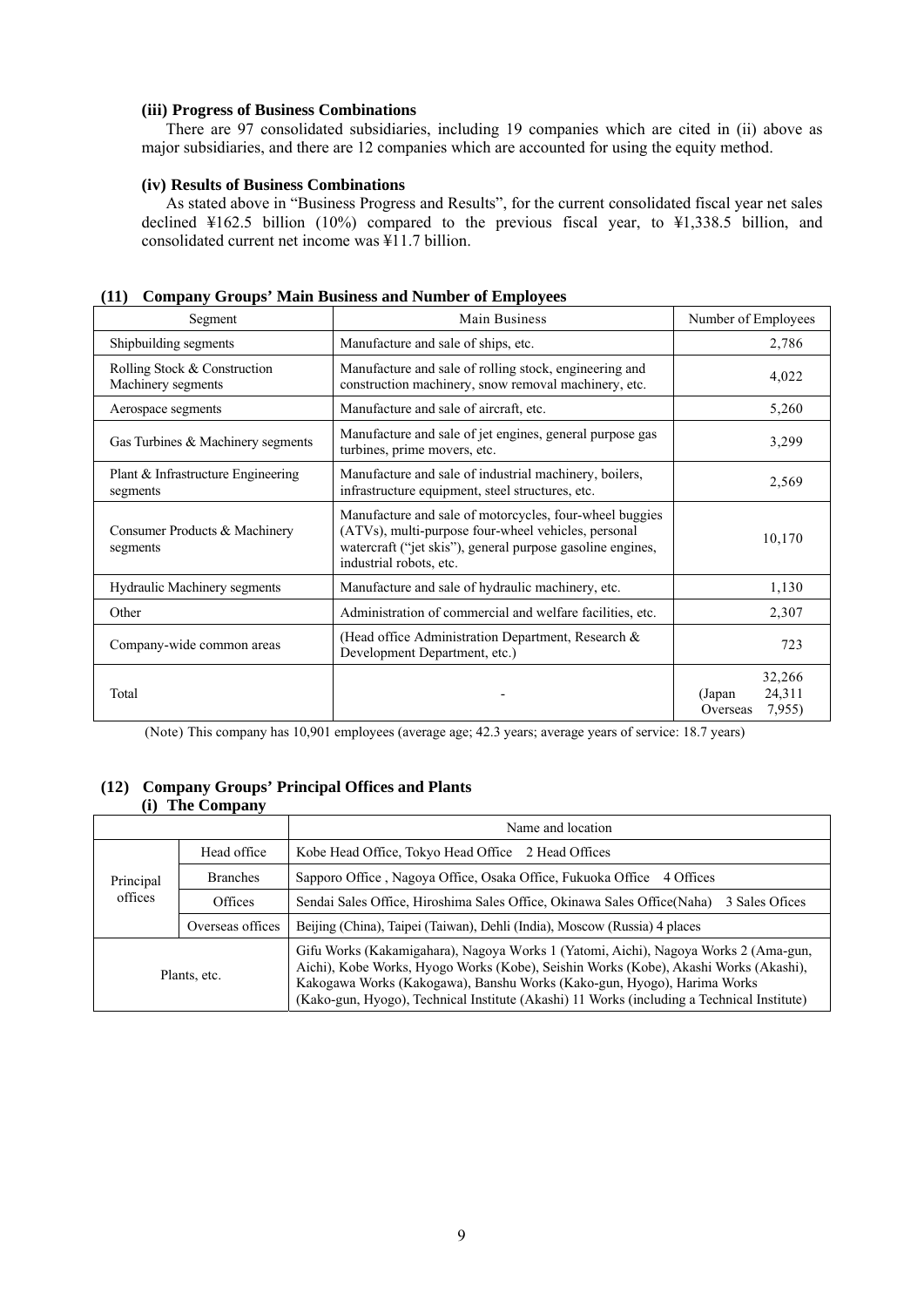# **(ii) Material Subsidiaries**

## **i) Domestic**

| Company name                           | Location of principal offices  | Location of plants       |
|----------------------------------------|--------------------------------|--------------------------|
| Kawasaki Trading Co., Ltd.             | Kobe, Koto-ku, Tokyo           |                          |
| Kawasaki Shipbuilding Corporation      | Kobe                           | Kobe, Sakaide            |
| Kawasaki Precision Machinery Ltd.      | Kobe                           | Kobe                     |
| Kawasaki Plant Systems, Ltd.           | Kobe, Koto-ku, Tokyo           | $\overline{\phantom{a}}$ |
| Kawasaki Machine Systems, Ltd.         | Osaka                          | $\overline{\phantom{a}}$ |
| NIPPI Corporation                      | Yokohama                       | Yokohama, Yamato         |
| EarthTechnica Co., Ltd.                | Chiyoda-ku, Tokyo              | Yachiyo                  |
| Kawasaki Thermal Engineering Co., Ltd. | Kusatsu, Osaka, Koto-ku, Tokyo | Kusatsu                  |
| Kawasaki Motors Corporation Japan      | Akashi                         |                          |
| Kawasaki Life Corporation              | Kobe                           | ۰                        |

### **ii) Overseas**

| Company name                                    | Location    |
|-------------------------------------------------|-------------|
| Canadian Kawasaki Motors Inc.                   | Canada      |
| Kawasaki Motors Corp., U.S.A.                   | U.S.        |
| Kawasaki Motors Manufacturing Corp., U.S.A.     | U.S.        |
| Kawasaki Rail Car, Inc.                         | U.S.        |
| Kawasaki Precision Machinery (UK) Ltd.          | UK          |
| Kawasaki Motors Europe N.V.                     | Netherlands |
| Kawasaki Motors Enterprise (Thailand) Co., Ltd. | Thailand    |
| Kawasaki Motors (Phils.) Corporation            | Philippines |
| P.T. Kawasaki Motor Indonesia<br>Indonesia      |             |

## **(13) Principal lenders**

|                                          |                  |            | (Unit: 100 million yen) |  |
|------------------------------------------|------------------|------------|-------------------------|--|
|                                          | Balance of Loans |            |                         |  |
| Lenders                                  | Long term        | Short term | Total                   |  |
| Mizuho Corporate Bank, Ltd.              | 137              | 515        | 653                     |  |
| Sumitomo Mitsui Banking Corporation      | 98               | 319        | 417                     |  |
| The Bank of Tokyo-Mitsubishi UFJ, Ltd.   | 20               | 216        | 236                     |  |
| Development Bank of Japan Inc.           | 165              | 9          | 174                     |  |
| The Sumitomo Trust and Banking Co., Ltd. | 85               | 69         | 154                     |  |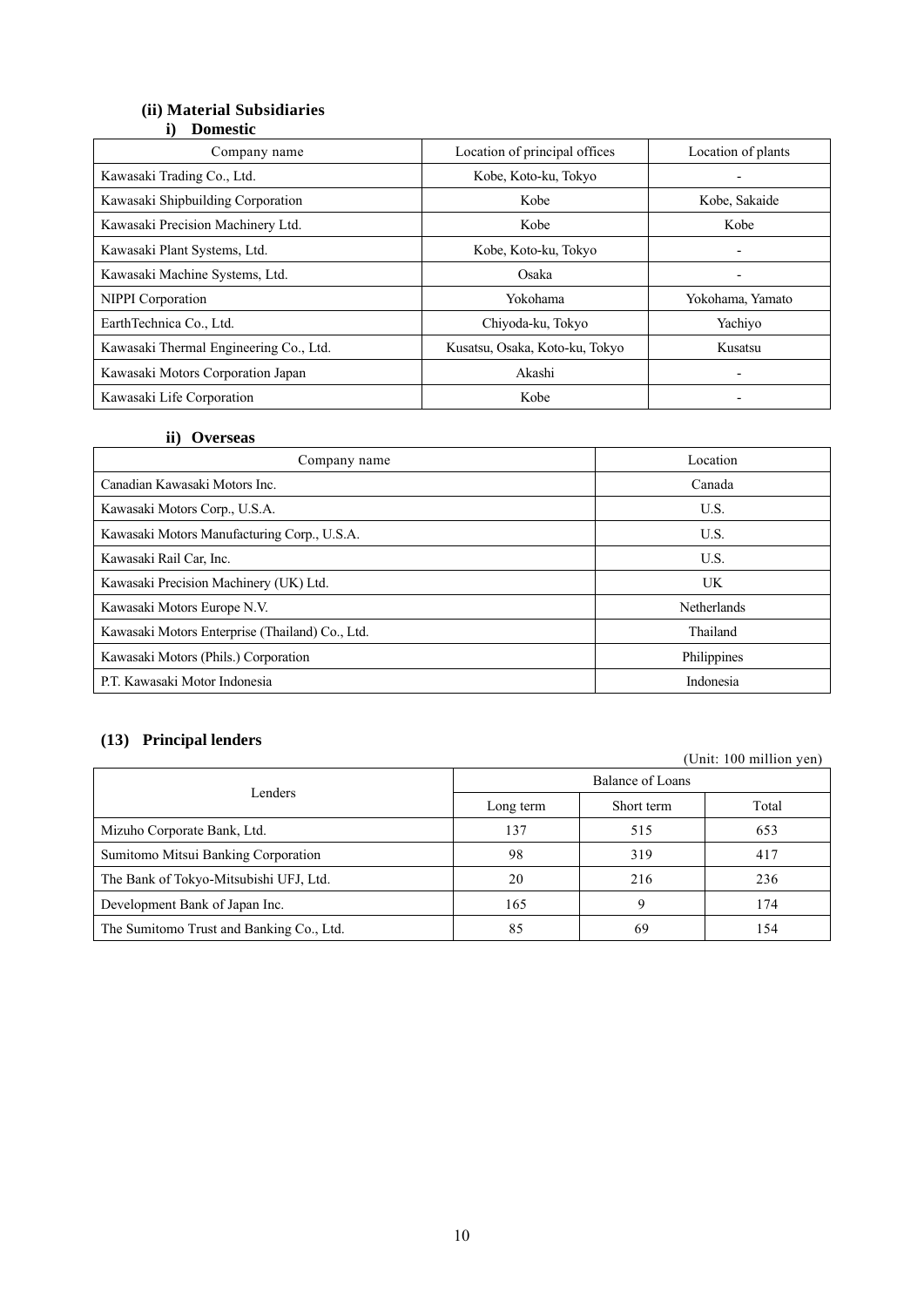### **(14) Important issues concerning the current situation of other corporate groups**

### **Important law suits cases etc**

The Japan Fair Trade Commission issued on June 27, 2006 a cease and desist order against our company on the grounds that there was illegal conduct (bid rigging) in violation of the Antimonopoly Act in relation to the construction of waste incineration facilities ordered by municipal governments etc. We have, however, lodged an appeal with the Tokyo High Court to seek for the cancellation of the decision. In that appeal, the Tokyo High Court ruled against our company (i.e. not agreeing to cancel the decision). We therefore appealed to the Supreme Court on October 9, 2008. Although the Japan Fair Trading Commission issued a surcharge payment order on March 23, 2007 for the amount of ¥5,165 million against our company, we have appealed the decision to the Japan Fair Trading Commission and demanded a trial. The matter is currently under dispute.

Meanwhile, in relation to this matter, law suits have been filed against our company alone or together with other companies as follows, in order to seek damages from us on the grounds that we caused damages against the ordering parties due to the bid rigging.

| Municipalities, etc.                                           | Status of the law suits                                                                                                                                                                                                                                                                                                                                                            |
|----------------------------------------------------------------|------------------------------------------------------------------------------------------------------------------------------------------------------------------------------------------------------------------------------------------------------------------------------------------------------------------------------------------------------------------------------------|
| Atami City<br>(Civil lawsuits)                                 | The Supreme Court ruled in favor of our company on April 13, 2009 (i.e. declined the appeal of the<br>citizens seeking for damages of $\frac{1}{2}$ , 357 million against the seven companies including our company),<br>which confirmed our company's winning of the suit.                                                                                                        |
| Fukuoka City<br>(Civil lawsuits)                               | Fukuoka High Court ruled against our company (i.e. ordered a payment of ¥2,088 million against five<br>companies including our company) on November 30, 2007. We have appealed to the Supreme Court<br>on December 12, 2007, however, on April 23, 2009, the appeal was declined, which confirms our<br>company lost the suit.                                                     |
| Kobe City<br>(Civil lawsuits)                                  | Osaka High Court ruled against our company (i.e. ordered a payment of $\frac{1}{2}$ ,637 million against our<br>company) on October 30, 2007. We have appealed to the Supreme Court on November 9, 2007,<br>however, on April 23, 2009, the appeal was declined, which confirms our company lost the suit.                                                                         |
| Amagasaki City<br>(Civil lawsuits)                             | Osaka High Court ruled in favor of our company on November 30, 2007 (i.e. declined the demand by<br>the citizens for the payment of ¥848 million against the six companies including our company). The<br>citizen group appealed to the Supreme Court. The Supreme Court has reversed the High Court<br>decision and remanded the case back to Osaka High Court on April 28, 2009. |
| Kohoku Greater Area<br><b>Administrative Affairs</b><br>Centre | Otsu District Court ruled against our company (i.e. ordered the payment of ¥409 million against five<br>companies including our company) on September 25, 2008. We appealed to Osaka High Court on<br>October 10, 2008.                                                                                                                                                            |
| Ichinomiya City                                                | An action for damages of $\frac{1}{2}$ ,650 million has been brought against five companies including our<br>company at Nagoya District Court on March 30, 2007. The case is currently under dispute.                                                                                                                                                                              |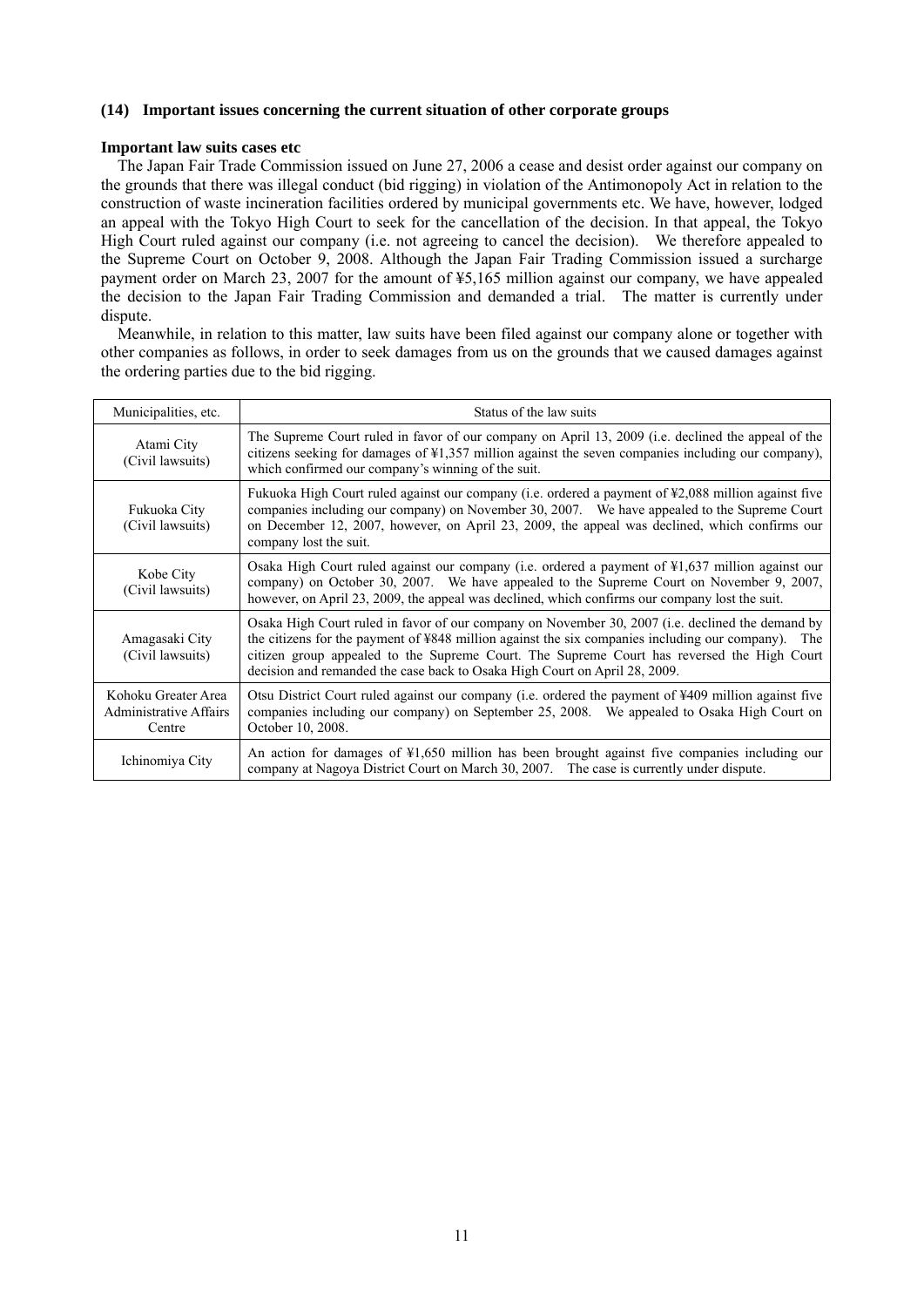**2. Status of Shares (as of March 31, 2009)** 

| (1) | Total number of shares authorized to be issued | 3,360,000,000 shares                                                   |
|-----|------------------------------------------------|------------------------------------------------------------------------|
| (2) | <b>Total number of shares outstanding</b>      | 1,669,629,122 shares<br>(including 1,394,288 shares of treasury stock) |
| (3) | <b>Number of shareholders</b>                  | $171,908$ persons                                                      |

**(4) Shareholders who own one tenth or more of total shares outstanding (excluding treasury stock)**  Not applicable; however major shareholders are listed below.

| Shareholder name                                                  | Shareholders' investment in the company |                    |  |
|-------------------------------------------------------------------|-----------------------------------------|--------------------|--|
|                                                                   | Number of shares held                   | Shareholding ratio |  |
|                                                                   | thousand shares                         | $\%$               |  |
| Japan Trustee Services Bank, Ltd. (Trust Account 4G)              | 97,554                                  | 5.8                |  |
| Mizuho Bank, Ltd.                                                 | 57,443                                  | 3.4                |  |
| Japan Trustee Services Bank, Ltd. (Trust Account)                 | 56,503                                  | 3.3                |  |
| <b>JFE</b> Steel Corporation                                      | 56,174                                  | 3.3                |  |
| The Master Trust Bank of Japan, Ltd. (Trust Account)              | 54,552                                  | 3.2                |  |
| Nippon Life Insurance Company                                     | 54,016                                  | 3.2                |  |
| Tokio Marine & Nichido Fire Insurance Co., Ltd.                   | 46,397                                  | 2.7                |  |
| Kawasaki Heavy Industries, Ltd. Employees Shareholder Association | 31,728                                  | 1.9                |  |
| Kawasaki Heavy Industries, Ltd. Kyoueikai                         | 30,788                                  | 1.8                |  |
| NIPPONKOA Insurance CO., LTD.                                     | 27,521                                  | 1.6                |  |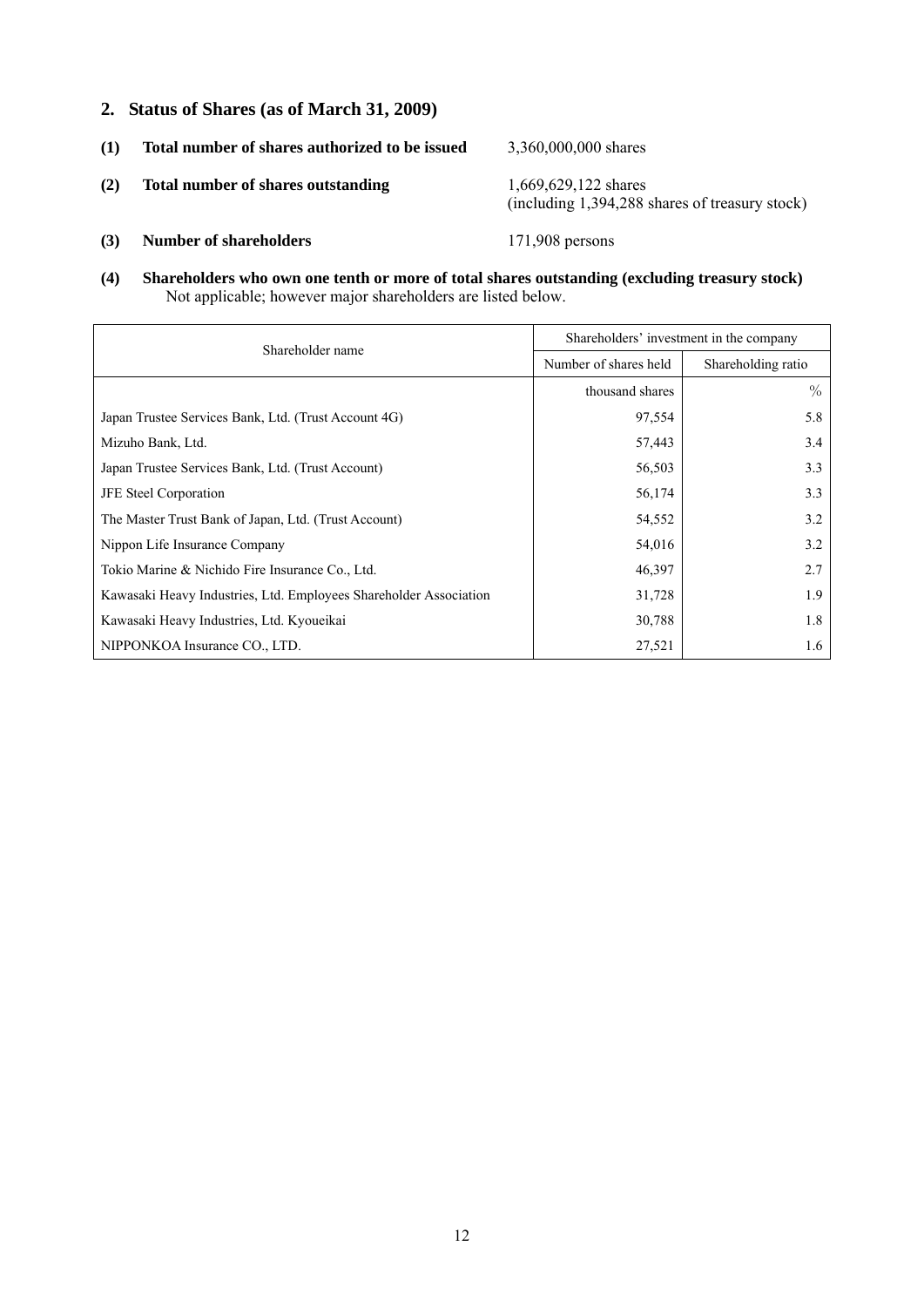## **3. Company Share Options**

- **(1) Share options held by company officers at the end of the fiscal year under review** Not applicable.
- **(2) Share options delivered to employees, etc. during the fiscal year under review** Not applicable.

### **(3) Other important matters concerning share options, etc. Share options currently issued**

| Type                                           | Euro Yen convertible bonds due 2010 with stock acquisition rights |
|------------------------------------------------|-------------------------------------------------------------------|
| Number of share options                        | 477                                                               |
| Type and number of underlying shares           | Common stock: 2,620,879 shares                                    |
| Share option issue price                       | Free of cost                                                      |
| Balance of bonds with stock acquisition rights | $\text{\textsterling}$ 477,000 thousand                           |

(Note) The number of underlying shares is the balance of bonds with stock acquisition rights divided by the conversion price of ¥182.

| Type                                           | Euro Yen convertible bonds due 2011 with stock acquisition rights |
|------------------------------------------------|-------------------------------------------------------------------|
| Number of share options                        | 3,475                                                             |
| Type and number of underlying shares           | Common stock: 15,089,014 shares                                   |
| Share option issue price                       | Free of cost                                                      |
| Balance of bonds with stock acquisition rights | $\text{\textsterling} 3,475,000$ thousand                         |

(Note) The number of underlying shares is the balance of bonds with stock acquisition rights divided by the conversion price of ¥230.3.

In addition to the above, we have also issued convertible bonds pursuant to the previous provisions of the Commercial Code.

| Type                                    | No. 9 unsecured convertible bond          |
|-----------------------------------------|-------------------------------------------|
| Balance of convertible bonds            | $\text{\textsterling} 7.038,000$ thousand |
| Type of shares issued upon conversion   | Common stock                              |
| Number of shares issued upon conversion | 11,769,230 shares                         |
| Conversion price                        | ¥ 598                                     |

(Note) The number of shares issued upon conversion is the balance of convertible bonds divided by the conversion price.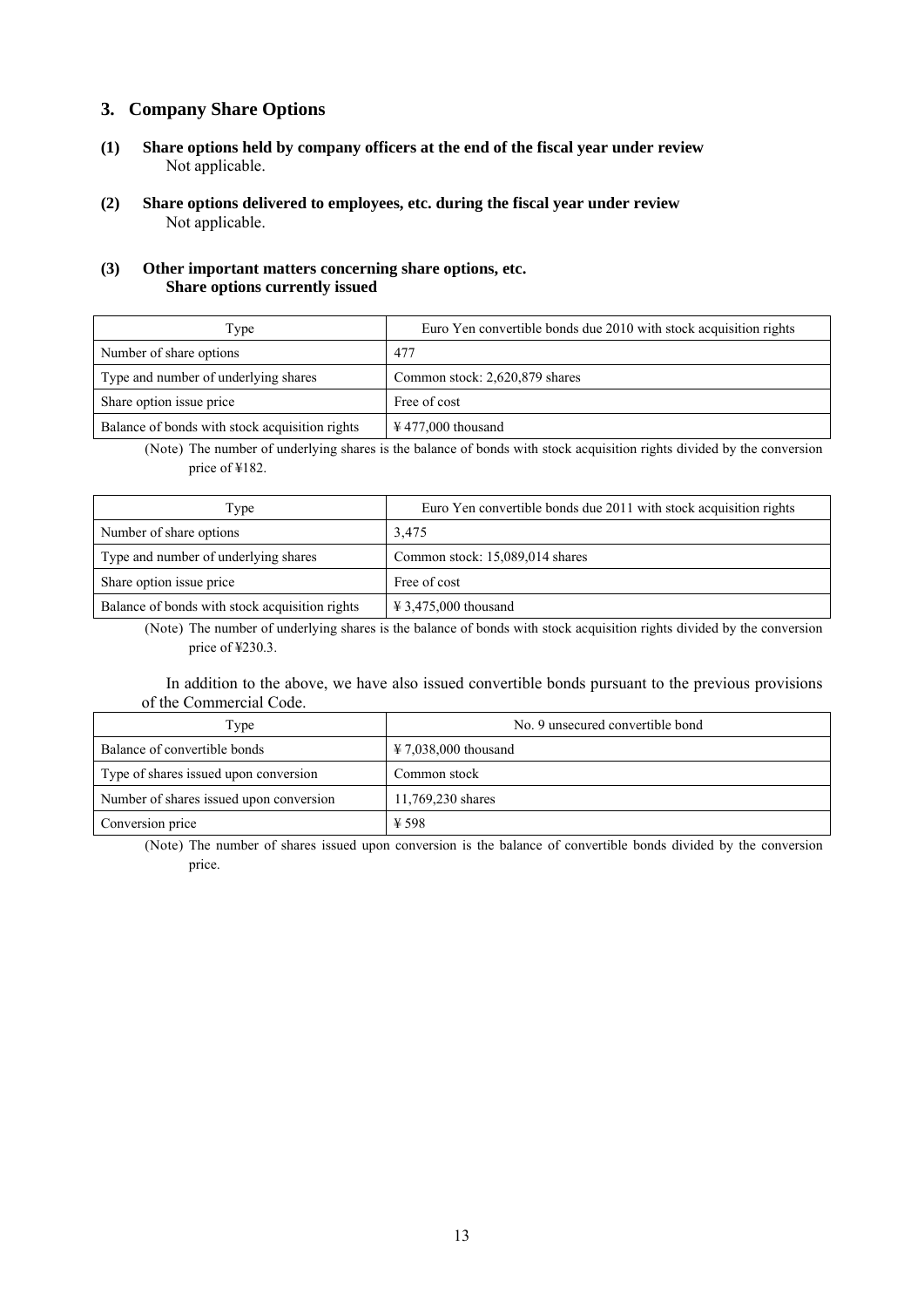## **4. Company Officers**

| (1) Directors and Corporate Auditors |  |
|--------------------------------------|--|
|--------------------------------------|--|

| Position<br>Name |                                    |                   | Areas of Responsibility within the Company, representation of other<br>corporations, etc., and other material concurrent positions                                                                    |  |
|------------------|------------------------------------|-------------------|-------------------------------------------------------------------------------------------------------------------------------------------------------------------------------------------------------|--|
|                  | Chairman                           | Masamoto Tazaki   | Chairman, The New Industry Research Organization (NIRO)<br>Chairman, The Shipbuilders' Association of Japan (SAJ)                                                                                     |  |
|                  | President                          | Tadaharu Ohashi   | Chairman, Japan Aircraft Development Corporation                                                                                                                                                      |  |
|                  | Senior Executive Vice<br>President | Akira Matsuzaki   | Assistant to the President, Corporate Technology Division General<br>Manager, Technology Division Head                                                                                                |  |
| *                | Senior Vice President              | Chikashi Motoyama | President, Aerospace Company                                                                                                                                                                          |  |
| *                | Senior Vice President              | Masashi Segawa    | President, Rolling Stock Company                                                                                                                                                                      |  |
| $\ast$           | Senior Vice President              | Shinichi Tamba    | President, Consumer Products & Machinery Company                                                                                                                                                      |  |
| $\ast$           | Senior Vice Presidents             | Shuji Mihara      | Senior Manager, Corporate Planning Department; in charge of<br>Subsidiaries & Affiliates Control Department, Legal Department,<br>Personnel & Labor Administration Department, and Harima Work Office |  |
| $\ast$           | Senior Vice President              | Satoshi Hasegawa  | President, Gas Turbine & Machinery Company                                                                                                                                                            |  |
| ⊙*               | Senior Vice President              | Mitsutoshi Takao  | General Manager, Finance & Accounting Department                                                                                                                                                      |  |
|                  | Corporate Auditor                  | Akira Tanoue      | (Standing)                                                                                                                                                                                            |  |
| О                | Corporate Auditor                  | Nobuyuki Okazaki  | (Standing)                                                                                                                                                                                            |  |
|                  | Corporate Auditor                  | Hiroshi Kawamoto  |                                                                                                                                                                                                       |  |
|                  | Corporate Auditor                  | Kenzo Doi         | Attorney                                                                                                                                                                                              |  |

(Notes) 1. \* means a Representative Director.

- 2. Corporate Auditors Hiroshi Kawamoto and Kenzo Doi are both Outside Corporate Auditors.
- 3. means new Directors and Corporate Auditors appointed at the 185th ordinary general meeting of shareholders held on June 25, 2008.
- 4. Masatoshi Terasaki and Jiro Noguchi, both Directors, and Tadao Ueda, Corporate Auditor, have resigned during the relevant business year with the conclusion of the 185th ordinary general meeting of shareholders.
- 5. As of April 1, 2009, the positions of Directors have changed: Akira Matsuzaki, formerly Senior Executive Vice President (Representative Director) and Shinichi Tamba, formerly, Senior Vice President (Representative Director) have become Directors; and each of Satoshi Hasegawa, Masashi Segawa and Shuji Mihara, respectively formerly Senior Vice President (Representative Director) has been appointed as Senior Executive Vice President (Representative Director).
- 6. Nobuyuki Okazaki, Corporate Auditor, who has many years of experience with administration and accounting operations at our company and its subsidiaries, has substantial knowledge about finance and accounting matters.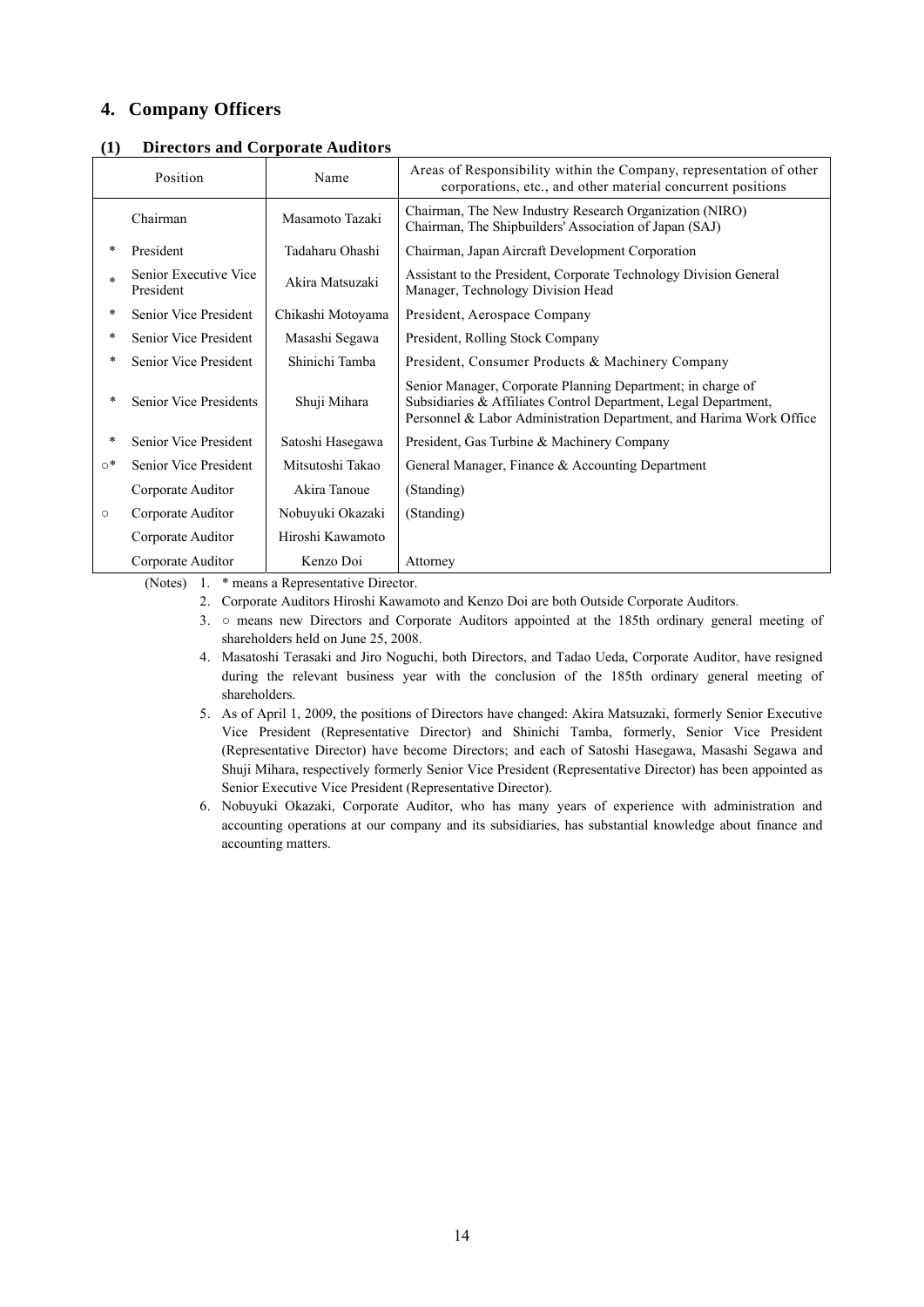## 7. Executive Officers as of April 1, 2009 are as follows.

| Position                        | Name                 | Areas of Responsibility within the Company                                                                                                                                                                        |
|---------------------------------|----------------------|-------------------------------------------------------------------------------------------------------------------------------------------------------------------------------------------------------------------|
| President                       | Tadaharu Ohashi      |                                                                                                                                                                                                                   |
| Senior Executive Vice President | Shuji Mihara         | Assistant to the President, in charge of the head office<br>administrative departments and the Consumer Products &<br>Machinery Company                                                                           |
| Senior Executive Vice President | Satoshi Hasegawa     | Assistant to the President                                                                                                                                                                                        |
| Senior Executive Vice President | Masashi Segawa       | Assistant to the President, General Manager, Corporate<br>Technology Division, in charge of technology and business<br>development, Industrial Facilities and Tunneling Equipment<br>Division and Robot Division. |
| Senior Vice President           | Chikashi Motoyama    | President, Aerospace Company                                                                                                                                                                                      |
| Senior Vice resident            | Mitsutoshi Takao     | General Manager, Planning & Control Division                                                                                                                                                                      |
| Managing Executive Officer      | Nobumitsu Kambayashi | General Manager, Corporate Business Development Division                                                                                                                                                          |
| Managing Executive Officer      | Kyohei Matsuoka      | President, Rolling Stock Company                                                                                                                                                                                  |
| Managing Executive Officer      | Shigeru Murayama     | Vice President, Aerospace Company                                                                                                                                                                                 |
| Managing Executive Officer      | Yuichi Asano         | President, Gas Turbine & Machinery Company                                                                                                                                                                        |
| Managing Executive Officer      | Hiroshi Takata       | President, Consumer Products & Machinery Company                                                                                                                                                                  |
| <b>Executive Officer</b>        | Akira Hattori        | In charge of President special matters (Kawasaki Rail Car,<br>Inc. and the rolling stock business in North America)                                                                                               |
| <b>Executive Officer</b>        | Toru Yamaguchi       | Deputy General Manager, Corporate Business Development<br>Division. (In charge of special matters.)                                                                                                               |
| <b>Executive Officer</b>        | Sosuke Kinouchi      | General Manager, Quality Assurance Division, Consumer<br>Products & Machinery Company                                                                                                                             |
| <b>Executive Officer</b>        | Seiji Yamashita      | General Manager, CSR Division                                                                                                                                                                                     |
| <b>Executive Officer</b>        | Takeshi Sugawara     | Deputy General Manager, Corporate Technology Division (in<br>charge of manufacturing improvement)                                                                                                                 |
| <b>Executive Officer</b>        | Sumihiro Ueda        | Deputy General Manager, Corporate Technology Division and<br>General Manager, System Technology Development Center                                                                                                |
| <b>Executive Officer</b>        | Wataru Kanamori      | In charge of President special matters (Kawasaki Machine<br>Systems, Ltd.)                                                                                                                                        |
| <b>Executive Officer</b>        | Takeshi Watanabe     | Overall administration of the P-X and C-X projects,<br>Aerospace Company                                                                                                                                          |
| <b>Executive Officer</b>        | Yasuo Murata         | General Manager, General Administration Division and<br>Senior Manager, General Administration Department                                                                                                         |
| <b>Executive Officer</b>        | Minoru Makimura      | Deputy General Manager, Corporate Technology Division and<br>General Manager, Technical Institute                                                                                                                 |
| <b>Executive Officer</b>        | Tamaki Miyatake      | General Manager, Planning Division, Consumer Product &<br>Machinery Company                                                                                                                                       |
| <b>Executive Officer</b>        | Shuichi Yamanaka     | General Manager, Planning & Control Division, Rolling Stock<br>Company                                                                                                                                            |
| <b>Executive Officer</b>        | Masahiko Hirohata    | General Manager, Planning & Control Division, Gas Turbine<br>& Machinery Company and Senior Manager, Planning<br>Department                                                                                       |
| <b>Executive Officer</b>        | Shinsuke Tanaka      | Deputy General Manager, Corporate Business Development<br>Division (in charge of external affairs)                                                                                                                |
| <b>Executive Officer</b>        | Yutaka Shimomura     | Overall administration of the P-X and C-X projects,<br>Aerospace Company                                                                                                                                          |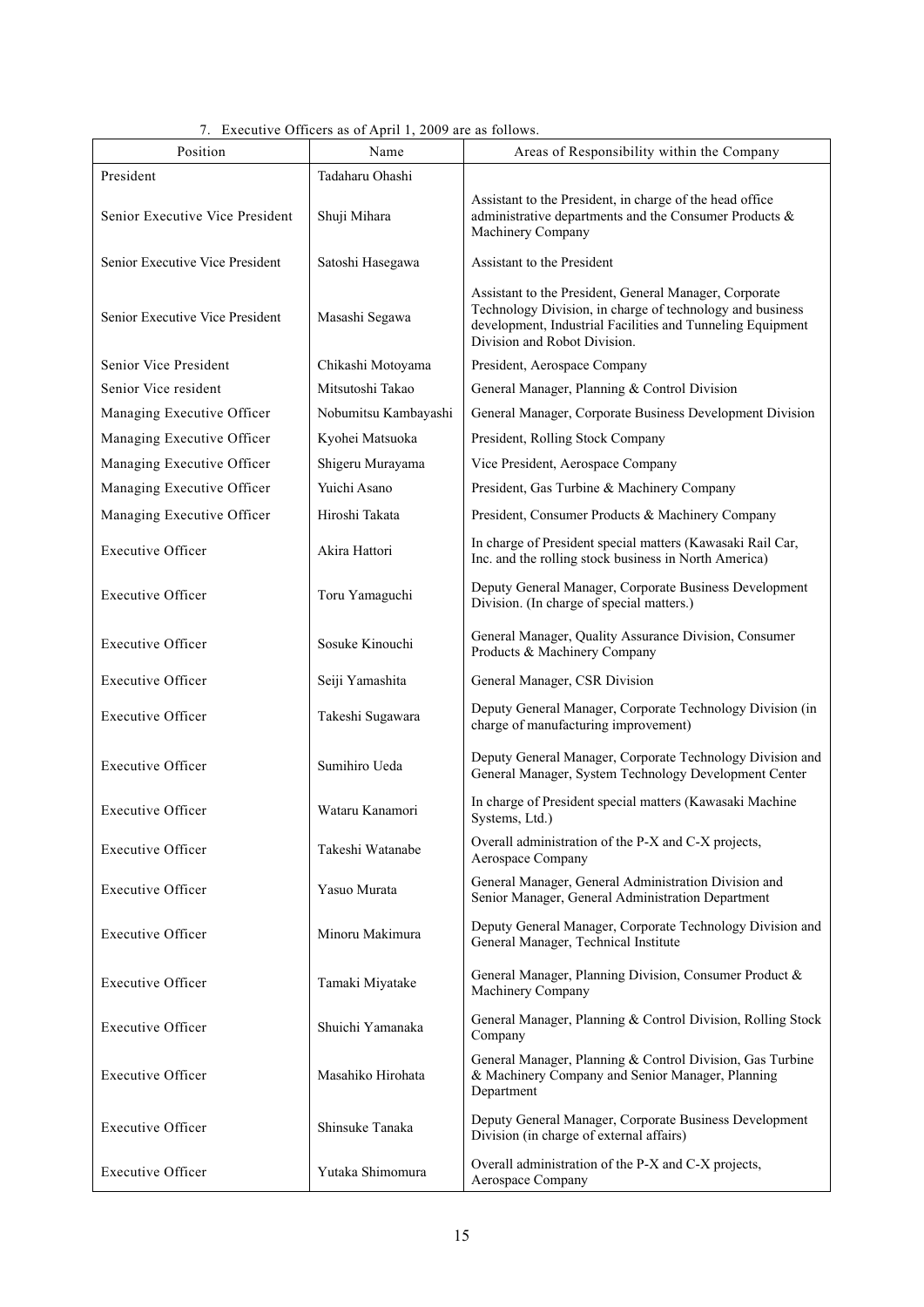| Position                                 | Name                | Areas of Responsibility within the Company                                                                                                                                                     |
|------------------------------------------|---------------------|------------------------------------------------------------------------------------------------------------------------------------------------------------------------------------------------|
| Executive Officer<br>Masatoshi Yamaguchi |                     | General Manager, Robot Division                                                                                                                                                                |
| Executive Officer                        | Naomi Sera          | General Manager, Engineering Division, Aerospace Company                                                                                                                                       |
| Executive Officer                        | Joji Iki            | General Manager, Machinery Division, Gas Turbine &<br>Machinery Company                                                                                                                        |
| Executive Officer                        | Yoshizumi Hashimoto | General Manager, Personnel & Labor Administration Division                                                                                                                                     |
| Executive Officer                        | Yukio Hayano        | General Manager, Planning & Control Division, Aerospace<br>Company                                                                                                                             |
| Executive Officer                        | Masahiro Ibi        | General Manager, Gas Turbine Division, Gas Turbine &<br>Machinery Company                                                                                                                      |
| Executive Officer                        | Takafumi Shibahara  | Deputy General Manager, Corporate Planning Division (in<br>charge of Procurement Planning and Administration<br>Department) and Senior Manager, Subsidiaries & Affiliate<br>Control Department |
| Executive Officer                        | Yoshinori Kanehana  | Vice President, Rolling Stock Company                                                                                                                                                          |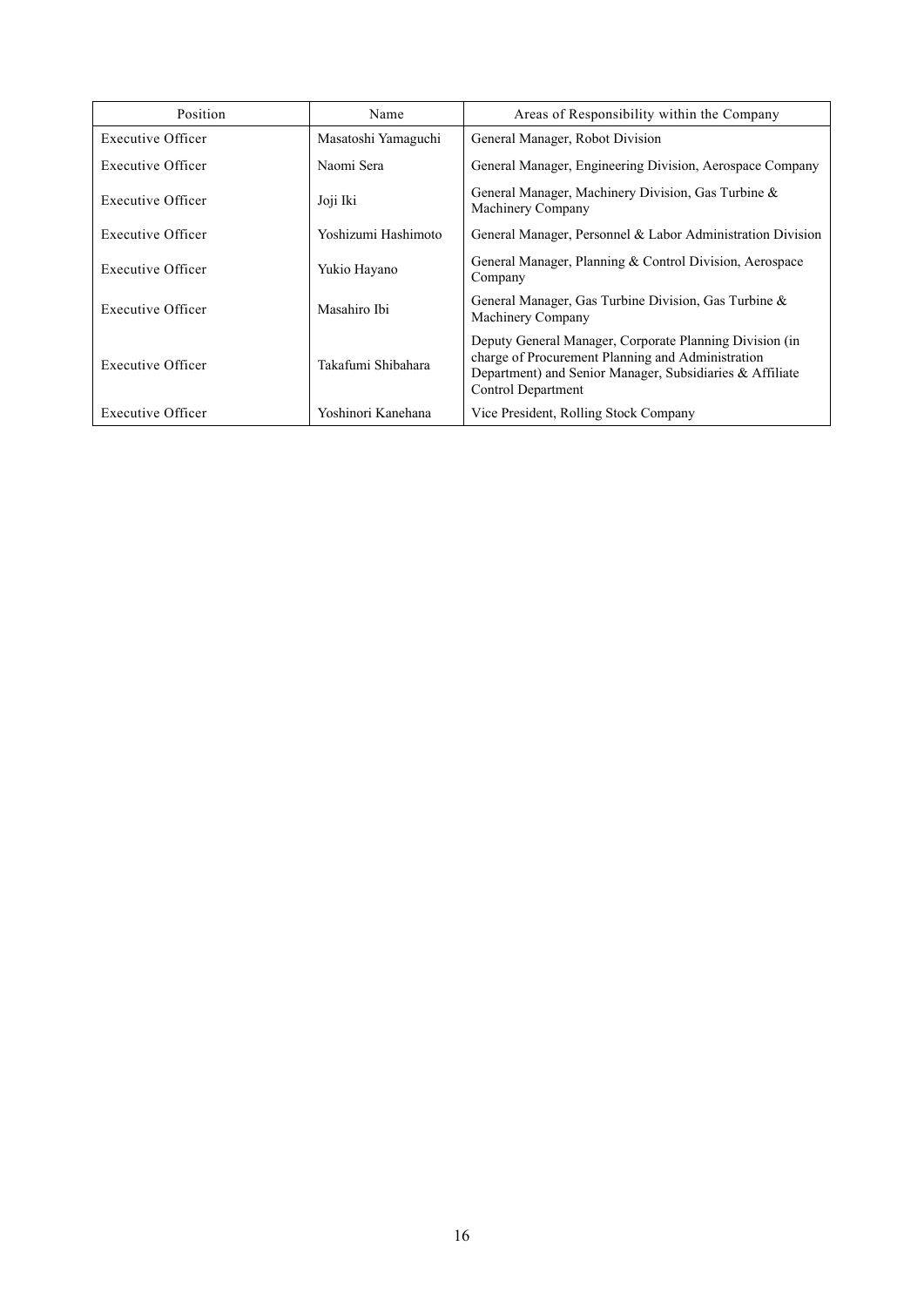#### **(2) Compensation to Directors and Corporate Auditors**

| Directors 11 persons | $\frac{12}{2}$ \$574,889 thousand                                                                                        |
|----------------------|--------------------------------------------------------------------------------------------------------------------------|
|                      | Corporate Auditors 5 persons $\frac{475,120}{2}$ thousand (of which \#13,920 thousand to two Outside Corporate Auditors) |

(Notes) 1. The maximum amount of remuneration for the Directors is ¥60 million per month (as resolved at the 178th ordinary general meeting of shareholders held on June 28, 2001). The maximum amount of remuneration for the Corporate Auditors is ¥8 million (which was resolved at the 170th ordinary general meeting of shareholders held on June 29, 1993).

2. Apart from the above, it was resolved at the 182nd ordinary general meeting of shareholders held on June 28, 2005 that, with the abolition of the retirement benefits for Directors, adjustment payments of ¥355,350 thousand be made to seven Directors and ¥ 8,280 thousand be made to two Corporate Auditors. In accordance with that resolution, the retirement benefits are being paid to a Director and an Corporate Auditor.

As of the end of the current business year, the total amount of expected future payments for the retirement benefits will be as follows:

¥ 245,100 thousand for four Directors; and

¥ 1,980 thousand for an Corporate Auditor (of which, ¥ 1,980 thousand to one Outside Corporate Auditor).

### **(3) Outside Officers**

**(i) Concurrent Outside Officer position at another company**  Not applicable.

#### **(ii) Concurrent positions held as Outside Officer at other companies**

Corporate Auditor, Kenzo Doi, concurrently holds a position outside the company as a Corporate Auditor at World Co., Ltd. Our company does not have any dealings or other special relationship with said company.

## **(iii) Relationships between the company or specific related business operators and Executive Directors and employees, etc.**

Not applicable.

#### **(iv) Main activities during the business year**

#### **Attendance and comments at Board of Directors meetings and Board of Corporate Auditors meetings**

Hiroshi Kawamoto, Corporate Auditor, attended all of the 13 Board of Directors meetings, and all of the 17 Board of Corporate Auditors meetings held during the business year, and mainly made comments based on his management experience in the company.

Kenzo Doi, Corporate Auditor, attended all of the 13 Board of Directors meetings, and all of the 17 Board of Corporate Auditors meetings held during the business year, and mainly made comments based on his expert standpoint as an attorney.

#### **(v) Overview of provisions in contracts for limitation of liability**

The company has concluded contracts for limitation of liability with Corporate Auditors Hiroshi Kawamoto and Kenzo Doi, pursuant to the provisions of Article 427 Paragraph 1 of the Companies Act. The liability under said contract shall limited to either an amount of  $\frac{1}{2}$  10 million, or an amount specified by law, whichever is higher.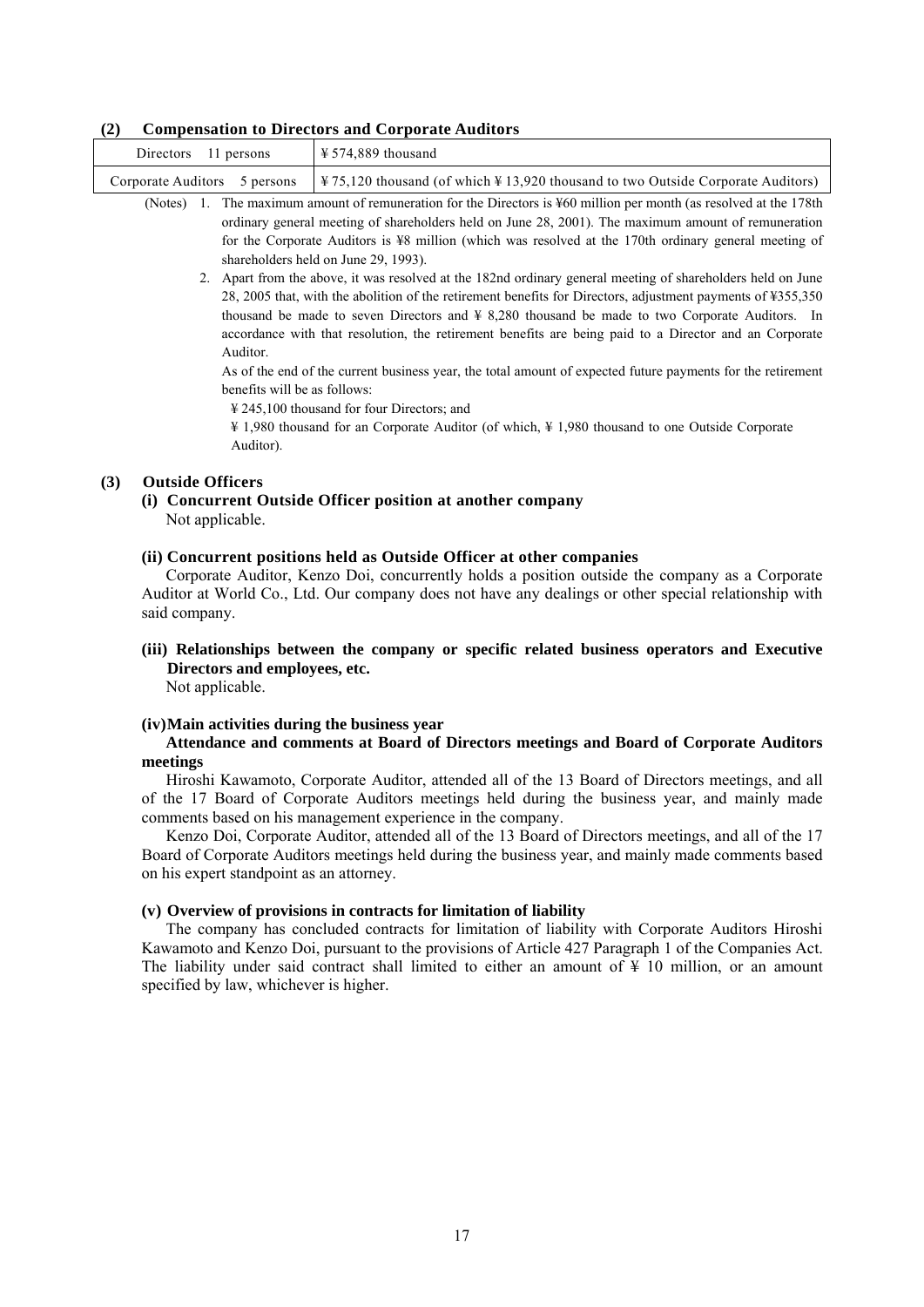## **5. Accounting Auditors**

- **(1) Accounting Auditor's Name**  KPMG AZSA & Co.
- **(2) Accounting Auditors' Compensation, etc., for the fiscal year under review (i) Accounting Auditors' Compensation, etc., for the fiscal year under review**

¥ 142,667 thousand

### **(ii) Cash and Other Profits Payable by the Company or its Subsidiaries to Accounting Auditors**

¥ 221,726 thousand

- (Note) Under the audit agreement between the Company and its Accounting Auditors, compensation for audits pursuant to the Corporation Law and audits pursuant to Financial Instruments and Exchange Law are not separated, and otherwise cannot be separated. Consequently, the above amounts reflect total compensation.
- **(3) Details of Non-audit Services**  Not applicable.
- **(4) Policy Regarding Determination of Termination or Nonrenewal of Appointment of Accounting Auditors**

Where the Accounting Auditor violates or contravenes laws such as the Companies Act and Certified Public Accountant Law, and where it is determined acts have been committed which go against public order and morality, the Board of Corporate Auditors shall consider whether to terminate or not renew the Accounting Auditors based on those facts, and make a decision in accordance with the Board of Corporate Auditors Regulations. Where the Board of Corporate Auditors determines that it is appropriate to terminate or not renew the appointment of Accounting Auditors, it will request the Board of Directors to terminate the Accounting Auditors' appointment, or put forward a proposal at the General Meeting of Shareholders to not renew the appointment of the Accounting Auditors, and the Board of Directors shall discuss the matter.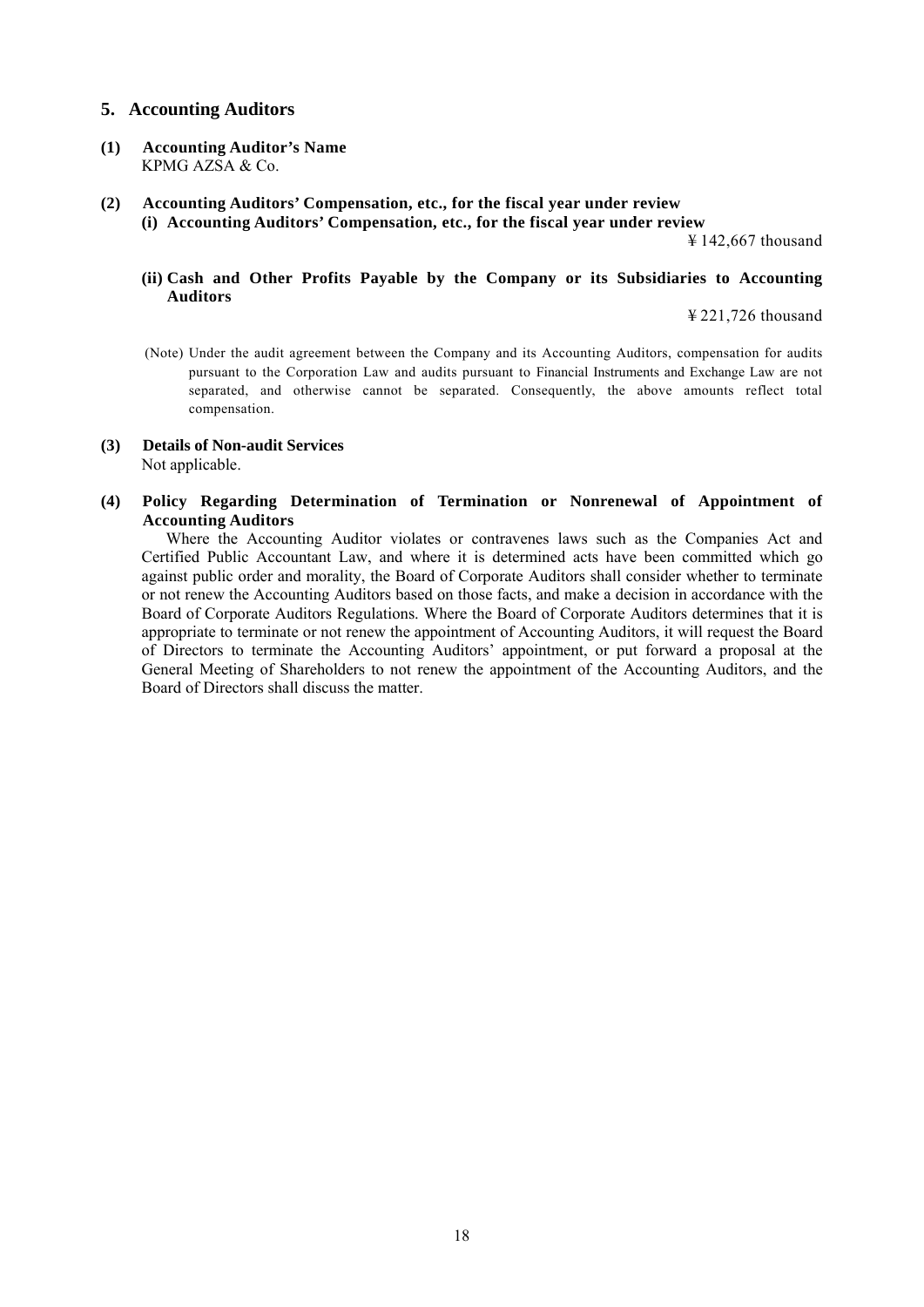## **6. System to ensure that Directors' execution of duties complies with laws and the Articles of Incorporation and other systems to ensure proper execution of business**

A resolution was made with respect to the company's internal control systems, pursuant to the Companies Act, at the Board of Directors Meeting of May 24, 2006 regarding confirmation of the basic policies and status of established internal control systems, and henceforth whenever there are organizational changes or changes to internal regulations, resolutions are made again at Board of Directors Meetings.

#### **Basic Policy**

KHI Group's mission is to contribute to the development of society, and has articulated the below group missions (missions and roles which must be carried out) in the "Kawasaki Group Mission Statement".

#### **Group Mission**

#### **"Enriching lifestyles and helping safeguard the natural environment: Global Kawasaki."**

In order to realize this Group Mission it is crucial that we enhance our value offering for stakeholders and win the trust of customers, capital markets and society by living up to their expectations by acting out our mission statement. With this in mind, KHI Group will continue to maintain the internal control systems established to date and also strive to create company systems which are even more efficient and lawful by improving them through ongoing revision.

#### Development of Internal Controls

On March 1, 2008 we revised and established new internal regulations concerning internal controls based on the establishment of "Internal Control Management Regulations" to ensure our internal controls are more systematic and robust. As a result, as at the time of this resolution we have established the following internal control systems, however going forward we will review them as necessary, taking into account such factors as changes in the company's operating environment.

#### **(1) Systems for storage and management of information related to Directors' execution of duties**

- We have established, in accordance with laws, systems for storage of records regarding business decisions and operations, and other information is also stored and managed in accordance with our Document Management Policy.
- Confidential information contained in meeting materials and personal information are handled appropriately according to their respective internal regulations, and we ensure enforcement thereof through such measures as inspections and business audits, which are carried out according to methods stipulated in the regulations.

#### **(2) Systems for management of risk of loss**

- Key management policies and other matters discussed at Board of Directors Meetings are made compulsory by regulations.
- Rules for approval of important matters are articulated in the Approval Regulations.
- The basic principles concerning identification, evaluation and handling of risk are articulated in the Risk Management Regulations.
- We have systemized implementation of appropriate risk management for major projects through regulations concerning risk management of major projects.
- We have set down risk management regulations and articulated codes of conduct in event of emergencies, and have also established risk management systems.
- We strive to prevent occurrence of compliance risks through ongoing education and training for various types of compliance, predominantly by the CSR Department and Legal Department.
- We have established KHI Corporate Ethics Regulations for management of compliance risk and ensure enforcement of corporate ethics regulations through the activities of CSR committees.
- We ensure the appropriateness of business operations through the conduct of business audits by the Internal Audit Department (Audit Department).

#### **(3) Systems to ensure efficient execution of Directors' duties**

- We assign Directors' duties to ensure efficiency of business operations.
- We appoint Executive Officers pursuant to resolutions of the Board of Directors meeting, and strive for efficient execution of duties in each business segment.
- We have established management meetings and the Corporate Planning Department as a consultative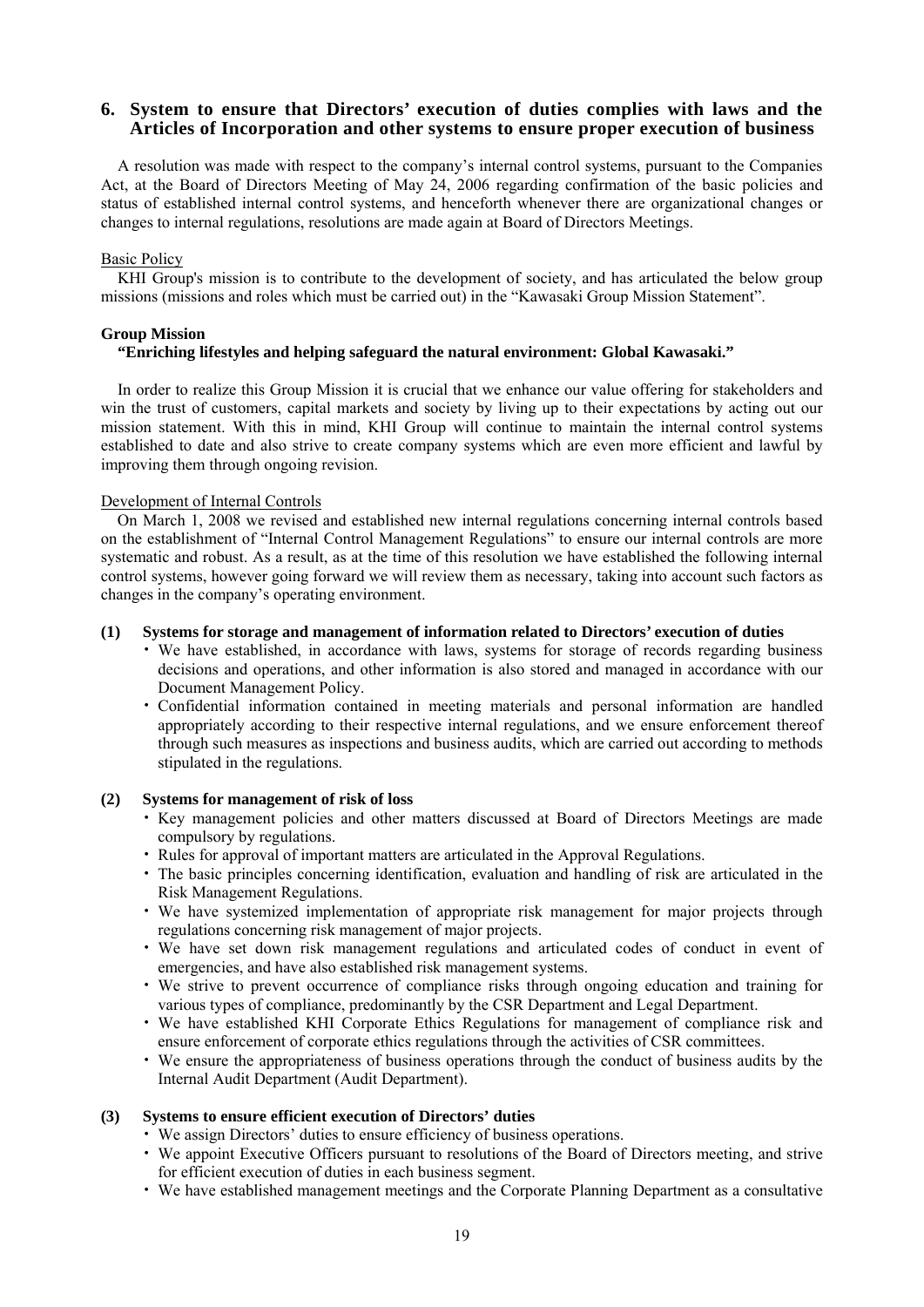and support organ for the President.

- We formulate management plans and conduct regular follow-up to ensure company-wide efficiency of business operations.
- We hold Group business operations meetings to ensure employees throughout the KHI Group are familiar with management strategies and plans, and share a unified purpose.
- We have implemented a company system and operations as a pseudo-company system to ensure agility of our business operations.
- We implement budgetary controls over manufacturing costs, capital investments and indirect expenses, etc. to ensure efficient allocation of business resources.
- **(4) Systems to ensure that Directors' and employees' execution of duties are compliant with laws and the Articles of Incorporation** 
	- We have appointed a Director who is independent of execution of business operations to enhance supervisory and monitoring functions of the Board of Directors for overall management.
	- We apply the measures for compliance risk management described in (2) above.
	- Directors, in addition to being obliged themselves to comply with the fundamental principles of corporate ethics, they are also obliged to make all employees comply with laws and regulations; and KHI's Corporate Ethics Regulations contains provisions to that effect.
	- We ensure employees, in executing their duties, are compliant with laws and the company's Articles of Incorporation through the application of Executive Directors Regulations and Rules of Employment.
	- We continuously strive to improve understanding and awareness of compliance by ongoing education and training activities for various types of legal compliance. With respect to compliance with the Anti-monopoly Law in particular, we have established the Board of Directors Management Bylaws and Anti-Monopoly Law Compliance Regulations in relation to compliance with the Anti-monopoly Law, and we carry out education and training to ensure Directors and employees comply with those laws and regulations.
	- Through the CSR Department we implement compliance systems, carry out compliance education and training, and have a compliance reporting and consultation system (whistleblower system), and ensure enforcement through monitoring of each of those systems.
	- To cut off relations with anti-social forces we have established a department responsible for overseeing handling of such matters and have also established close cooperation with external specialized organizations such as the police force.
- **(5) Systems to ensure proper business execution within the company group which is composed of the company, its parent company and subsidiaries** 
	- We implement controls as shareholders of subsidiaries and affiliates through the execution of voting rights at the General Meeting of Shareholders
	- We implement controls over important decisions, etc. concerning the operation of subsidiaries and affiliates through the Subsidiaries and Affiliates Regulations and Approval Regulations.
	- We carry out management supervision and monitoring by dispatching part-time Directors and part-time Corporate Auditors. To ensure the enforcement thereof we have established internal regulations for part-time officers of subsidiaries and affiliates, and also carry out education and training for part-time officers.
	- The company's full-time Corporate Auditor works in collaboration with the Full-time Corporate Auditors at subsidiaries and affiliates.
- **(6) Systems for employees in cases where the Corporate Auditor requests appointment of employees to assist with the Corporate Auditor's duties** 
	- We allocate the required staff (to the Corporate Auditor) according to the Corporate Auditors' requests.
- **(7) Systems to ensure employees who assist with the Corporate Auditors duties are independent from Directors.** 
	- The Corporate Auditor's consent is required when hiring staff (to the Corporate Auditor) to assist with the Corporate Auditor's duties.
- **(8) Systems for Directors and employees to report to the Board of Corporate Auditors and other systems for reports to the Board of Corporate Auditors.**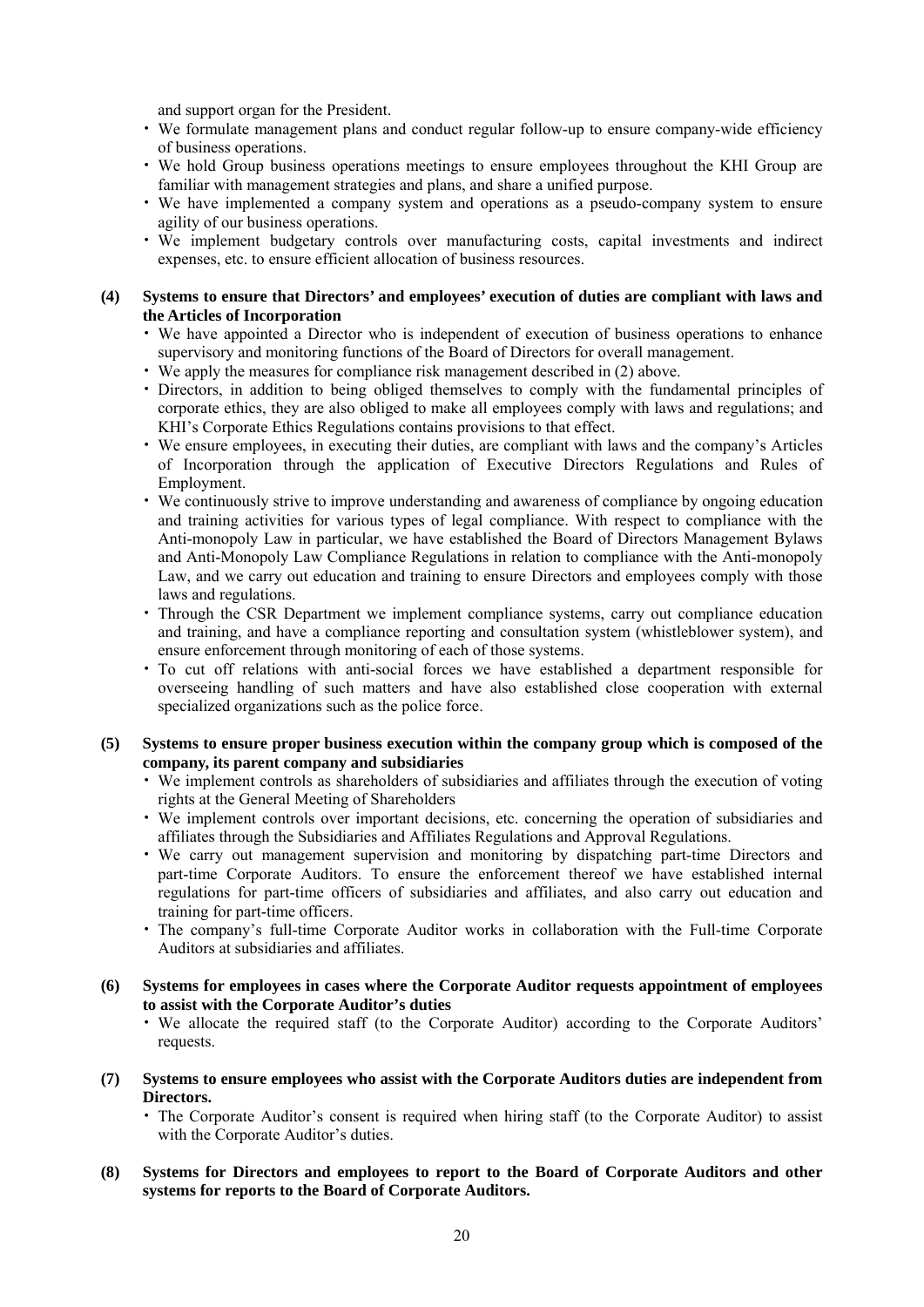- In addition to attending Board of Directors meetings, Corporate Auditors also attend company-wide meetings, including management meetings and CSR committees.
- Corporate Auditors regularly exchange opinions with Directors.
- Directors and Corporate Auditors decide through mutual discussion which matters Directors should report to Corporate Auditors.

## **(9) Other systems to ensure the effective conduct of audits by the Board of Corporate Auditors**

- Accounting Auditors and the Internal Audit Department closely collaborate with Corporate Auditors.
- Matters concerning the election of Corporate Auditors and their remuneration etc. are determined in accordance with laws and the Articles of Incorporation, with the consent of Corporate Auditors.

~~~~~~~~~~~~~~~~~~~~~~~~~~~~~~~~~~~~~~~~~~~~~~~~~~~~~~~~~~~~~~~~~~~~~~~~~~~~~~ (Note) Amounts in this Business Report are rounded down to the nearest unit.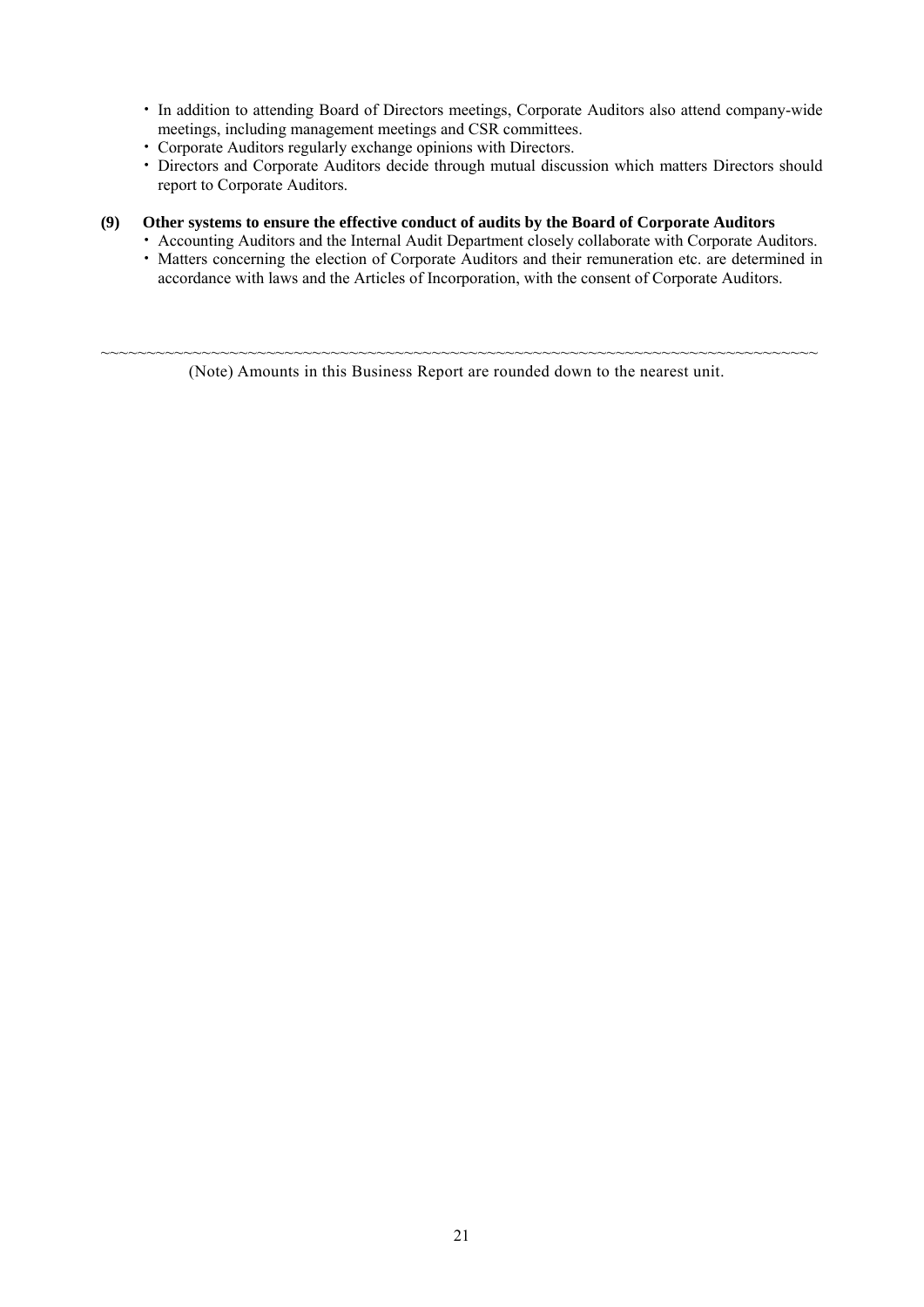# **Consolidated Balance Sheet**

(As of March 31, 2009)

| Description                        | Amount    | Description                                    | Amount    |
|------------------------------------|-----------|------------------------------------------------|-----------|
| (Assets)                           |           | (Liabilities)                                  |           |
| <b>Current assets</b>              | 995,796   | <b>Current liabilities</b>                     | 830,006   |
| Cash on hand and in banks          | 31,955    | Trade payables                                 | 358,478   |
| Trade receivables                  | 402,341   | Short-term borrowings                          | 157,082   |
| Merchandise and finished products  | 69,609    | Income taxes payable                           | 8,710     |
| Work in process                    | 325,578   | Deferred tax liabilities                       | 931       |
| Raw materials and supplies         | 81,253    | Accrued bonuses                                | 14,241    |
| Deferred tax assets                | 33,232    | Provision for product warranties               | 7,638     |
| Other current assets               | 54,937    | Provision for losses on construction contracts | 20,930    |
| Allowance for doubtful receivables | (3,111)   | Provision for losses on damages suit           | 7,410     |
| <b>Fixed assets</b>                | 403,974   | Other current liabilities                      | 254,582   |
| Net property, plant and equipment  | 284,117   | Advances from customers                        | 125,762   |
| Buildings and structures           | 105,817   | Current portion of bonds                       | 20,000    |
| Machinery and equipment            | 76,944    | Other                                          | 108,819   |
| Land                               | 64,287    | <b>Long-term liabilities</b>                   | 274,518   |
| Leased assets                      | 690       | Bonds payable                                  | 40,990    |
| Construction in progress           | 19,572    | Long-term debt                                 | 140,715   |
| Other                              | 16,805    | Deferred tax liabilities                       | 2,938     |
| Intangible assets                  | 19,573    | Provision for environmental measures           | 3,980     |
| Investments and other assets       | 100,283   | Employees' retirement and severance benefits   | 79,969    |
| Investments in securities          | 24,865    | Other                                          | 5,924     |
| Long-term loans                    | 559       | <b>Total liabilities</b>                       | 1,104,525 |
| Deferred tax assets                | 42,773    | (Net assets)                                   |           |
| Other investments and other assets | 33,272    | Shareholders' equity                           | 312,415   |
| Allowance for doubtful receivables | (1, 187)  | <b>Common stock</b>                            | 104,328   |
|                                    |           | <b>Capital surplus</b>                         | 54,281    |
|                                    |           | <b>Retained earnings</b>                       | 154,272   |
|                                    |           | <b>Treasury stock</b>                          | (467)     |
|                                    |           | Valuation and translation adjustments          | (21, 974) |
|                                    |           | Net unrealized gains on securities             | 3,139     |
|                                    |           | Gains/losses on hedging items                  | (263)     |
|                                    |           | Foreign currency translation adjustments       | (24, 850) |
|                                    |           | <b>Minority interests</b>                      | 4,804     |
|                                    |           | <b>Total net assets</b>                        | 295,245   |
| <b>Total assets</b>                | 1,399,770 | <b>Total liabilities and net assets</b>        | 1,399,770 |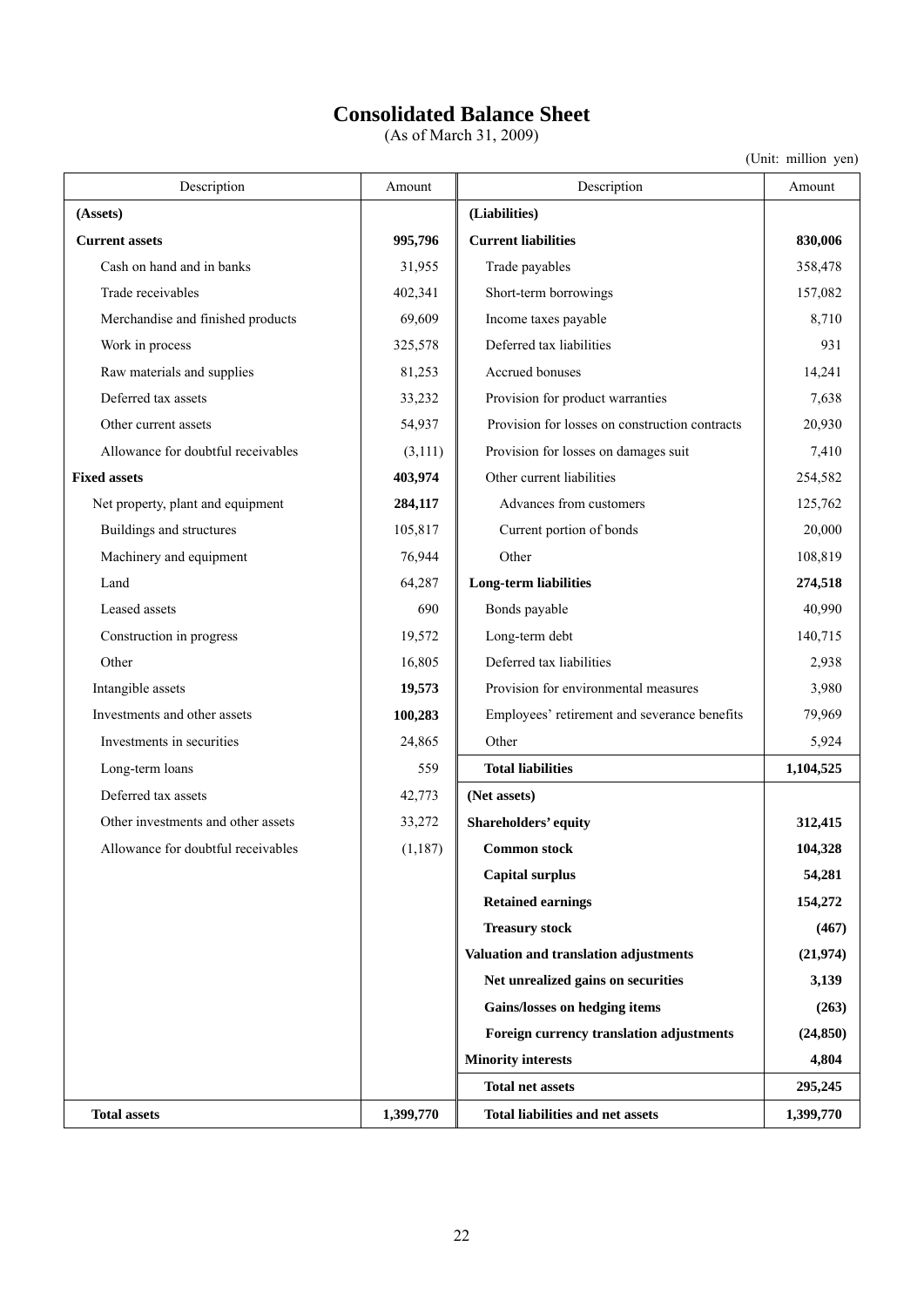## **Consolidated Statement of Income**

(April 1, 2008 - March 31, 2009)

| Description                                                         | Amount |           |
|---------------------------------------------------------------------|--------|-----------|
| <b>Net sales</b>                                                    |        | 1,338,597 |
| <b>Cost of sales</b>                                                |        | 1,146,944 |
| Gross profit                                                        |        |           |
|                                                                     |        | 191,652   |
| Selling, general and administrative expenses                        |        | 162,939   |
| Operating income                                                    |        | 28,713    |
| Non-operating income                                                |        | 27,838    |
| Interest income                                                     | 3,141  |           |
| Dividend income                                                     | 1,210  |           |
| Gain on sales of marcketable and investment securities              | 620    |           |
| Equity in income of non-consolidated subsidiaries and<br>affiliates | 8,709  |           |
| Foreign exchange gains, net                                         | 10,373 |           |
| Other, net                                                          | 3,784  |           |
| Non-operating expenses                                              |        | 17,832    |
| Interest expense                                                    | 6,658  |           |
| Loss on valuation of securities                                     | 1,875  |           |
| Other, net                                                          | 9,298  |           |
| <b>Recurring profit</b>                                             |        | 38,718    |
| <b>Extraordinary income</b>                                         |        | 594       |
| Gain on sale of business                                            | 594    |           |
| <b>Extraordinary losses</b>                                         |        | 15,688    |
| Provision for losses on damages suit                                | 5,165  |           |
| Loss on contribution of securities to the pension trust             | 4,492  |           |
| Provision for environmental measures                                | 1,812  |           |
| Loss on impairment of fixed assets                                  | 1,399  |           |
| Other                                                               | 2,818  |           |
| Income before income taxes and minority interests                   |        | 23,625    |
| Income taxes-current                                                |        | 16,783    |
| Income taxes-deferred                                               |        | (6,021)   |
| Minority interests in net income of consolidated subsidiaries       |        | 1,135     |
| Net income                                                          |        | 11,727    |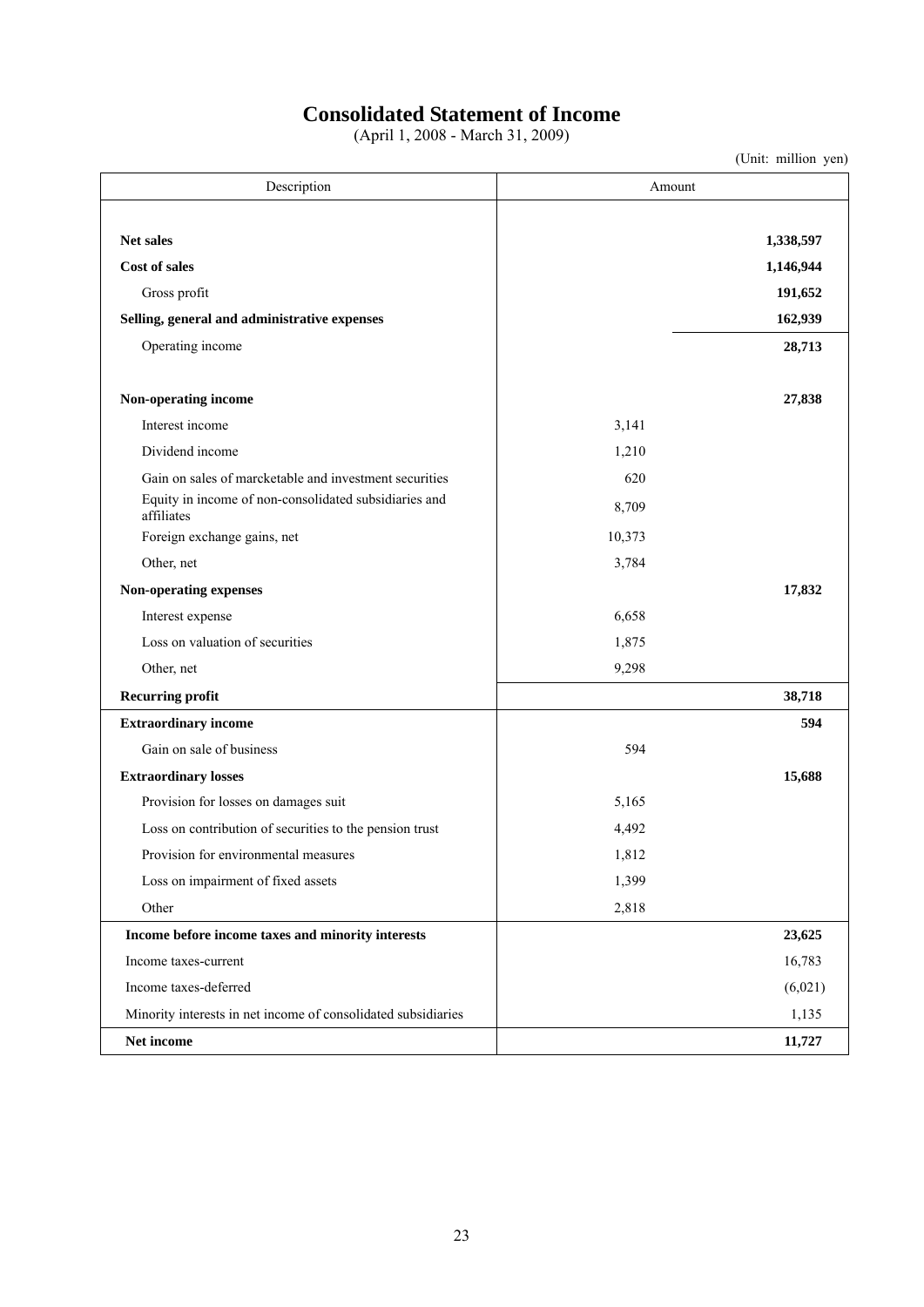## **Consolidated Statement of Changes in Net Assets**

(April 1, 2008 - March 31, 2009)

|                                                         | Shareholders' equity |                 |                   |                |                                  |  |
|---------------------------------------------------------|----------------------|-----------------|-------------------|----------------|----------------------------------|--|
|                                                         | Common stock         | Capital surplus | Retained earnings | Treasury stock | Total<br>shareholders'<br>equity |  |
| Balance at March 31, 2008                               | 104,328              | 54,290          | 151,401           | (459)          | 309,560                          |  |
| Changes of items during the period                      |                      |                 |                   |                |                                  |  |
| Cash dividends                                          |                      |                 | (8,341)           |                | (8,341)                          |  |
| Net income for the year                                 |                      |                 | 11,727            |                | 11,727                           |  |
| Treasury stock purchased                                |                      |                 |                   | (31)           | (31)                             |  |
| Treasury stock disposed                                 |                      | (9)             |                   | 23             | 14                               |  |
| Other                                                   |                      |                 | (514)             |                | (514)                            |  |
| Net changes of items other than<br>shareholders' equity |                      |                 |                   |                |                                  |  |
| Total changes of items during the<br>period             | ۰                    | (9)             | 2,871             | (7)            | 2,854                            |  |
| Balance at March 31, 2009                               | 104,328              | 54,281          | 154,272           | (467)          | 312,415                          |  |

|                                                         |                                       | Valuation and translation adjustments |                                                |                                                   |                       |                     |
|---------------------------------------------------------|---------------------------------------|---------------------------------------|------------------------------------------------|---------------------------------------------------|-----------------------|---------------------|
|                                                         | Net unrealized<br>gains on securities | Gains (losses) on<br>hedging items    | Foreign currency<br>translation<br>adjustments | Total valuation<br>and translation<br>adjustments | Minority<br>interests | Total<br>net assets |
| Balance at March 31, 2008                               | 10,292                                | 5,217                                 | (11, 878)                                      | 3,631                                             | 5,845                 | 319,037             |
| Changes of items during the period                      |                                       |                                       |                                                |                                                   |                       |                     |
| Cash dividends                                          |                                       |                                       |                                                |                                                   |                       | (8,341)             |
| Net income for the year.                                |                                       |                                       |                                                |                                                   |                       | 11,727              |
| Treasury stock purchased                                |                                       |                                       |                                                |                                                   |                       | (31)                |
| Treasury stock disposed                                 |                                       |                                       |                                                |                                                   |                       | 14                  |
| Other                                                   |                                       |                                       |                                                |                                                   |                       | (514)               |
| Net changes of items other than<br>shareholders' equity | (7, 152)                              | (5,480)                               | (12, 972)                                      | (25,606)                                          | (1,040)               | (26, 646)           |
| Total changes of items during the<br>period             | (7,152)                               | (5,480)                               | (12, 972)                                      | (25,606)                                          | (1,040)               | (23,792)            |
| Balance at March 31, 2009                               | 3,139                                 | (263)                                 | (24, 850)                                      | (21, 974)                                         | 4,804                 | 295,245             |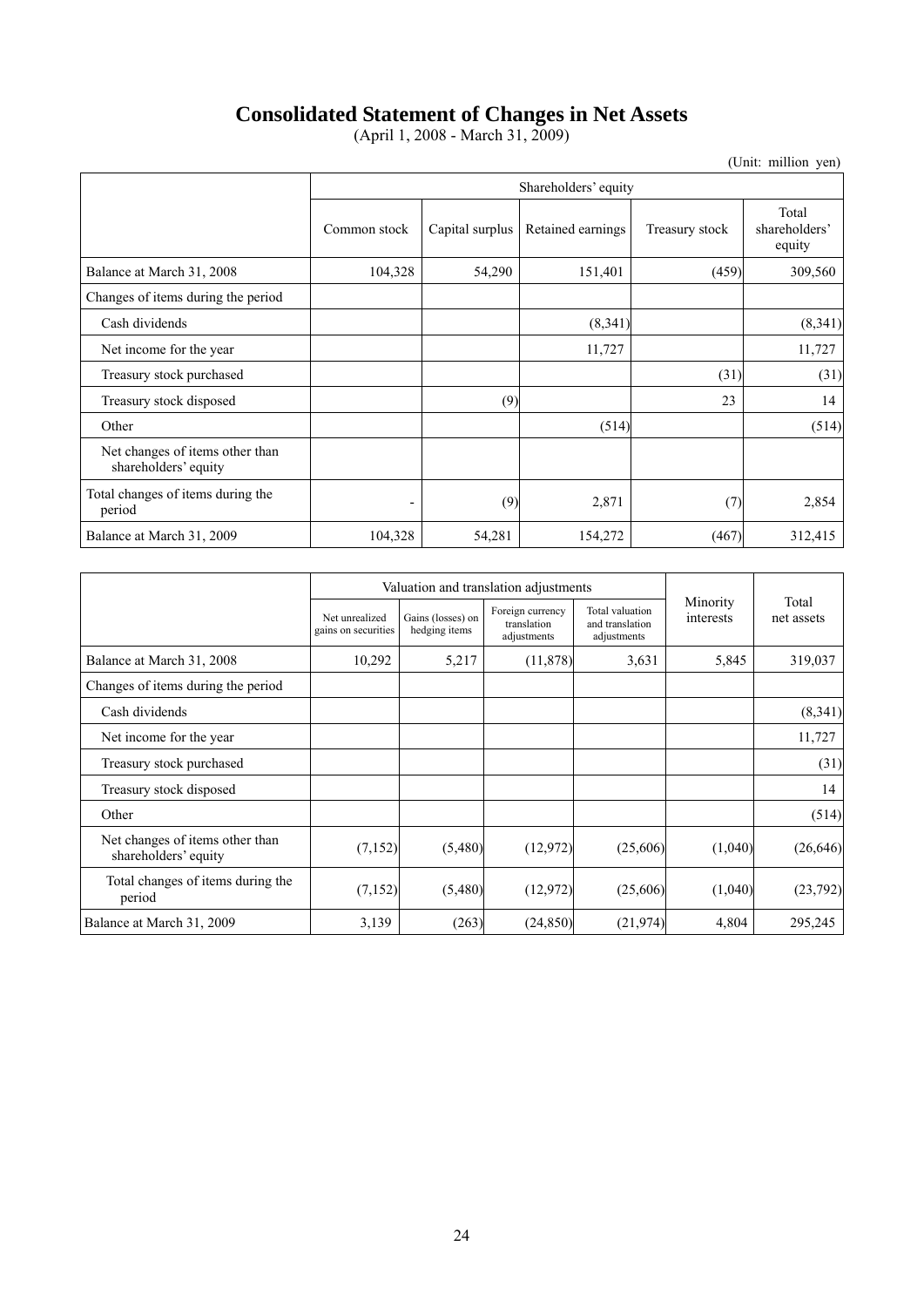## **Notes to the Consolidated Financial Statements**

### **(Notes to the basis for preparation of consolidated financial statements)**

1. Scope of consolidation

Number of consolidated subsidiaries and names of principal subsidiaries 97 in total

- (Domestic) Kawasaki Shipbuilding Corporation, Kawasaki Plant Systems, Ltd., Kawasaki Trading Co., Ltd., Kawasaki Machine Systems, Ltd., Kawasaki Precision Machinery Ltd., NIPPI Corporation, Kawasaki Thermal Engineering Co., Ltd., Kawasaki Motors Corporation Japan, Kawasaki Life Corporation, EarthTechnica Co., Ltd.
- (Overseas) Canadian Kawasaki Motors Inc., Kawasaki Motors Corp., U.S.A., Kawasaki Motors Manufacturing Corp., U.S.A., Kawasaki Rail Car, Inc., Kawasaki Precision Machinery (U.K.) Limited, Kawasaki Motors Europe N.V., Kawasaki Motors Enterprise (Thailand) Co., Ltd., Kawasaki Motors (Phils.) Corporation, P.T. Kawasaki Motor Indonesia

Of the seven subsidiaries that became newly consolidated, EarthTechinica Co., Ltd., which previously was an equity-method affiliate, was included in the scope of consolidation along with its subsidiaries, Fukae Powtech Co., Ltd., and another company, as the Company made an additional acquisition of its stock. KHITKAN Co., Ltd., which previously was also an equity-method affiliate, was included in the scope of consolidation as the Company made additional acquisition of its stock. In addition, the other three companies were included in the scope of consolidation as they were newly established.

Of the five companies that were eliminated from the list of consolidated subsidiaries, four that were previously consolidated subsidiaries were excluded from the scope of consolidation as they disappeared as a result of acquisition by and merger with other consolidated subsidiaries. In addition, another company was excluded from the scope of consolidation as a result of its liquidation.

### 2. Application of the equity method

(1) Number of non-consolidated subsidiaries and affiliates and names of principal companies which are subject to the equity method 12 in total Affiliates 12, Nantong COSCO KHI Ship

Engineering Co.,Ltd.

Of the six companies that were eliminated from the list of equity-method affiliates, EarthTechnica Co., Ltd. was excluded from the scope of equity method application along with its subsidiaries, Fukae Powtech Co., Ltd., and another company, as a result of an additional acquisition of its stock by the Company. KHITKAN Co., Ltd. was also excluded from the scope of equity method application as a result of an additional acquisition of its stock by the Company. The two other companies were excluded from the scope of equity method application as the Company had sold them.

(2) Names of principal companies of non-consolidated subsidiaries and affiliates not subject to the equity method Affiliates Commercial Airplane Co., Ltd., Asahi

Aluminium Co.,Ltd.

These affiliates are excluded from application of the equity method because they do not have any material impact on the consolidated financial statements with respect to net income and retained earnings.

## 3. Significant accounting policies

- (1) Standards and methods for evaluation of assets
	- (i) Marketable securities

Bonds held to maturity

Principally stated by the amortized cost method

- Other marketable securities
- Securities with market quotations

Stated at market based on the market price on the settlement date of the accounting period (with all valuation differences charged to net assets and the cost of sale computed mainly by the moving average method).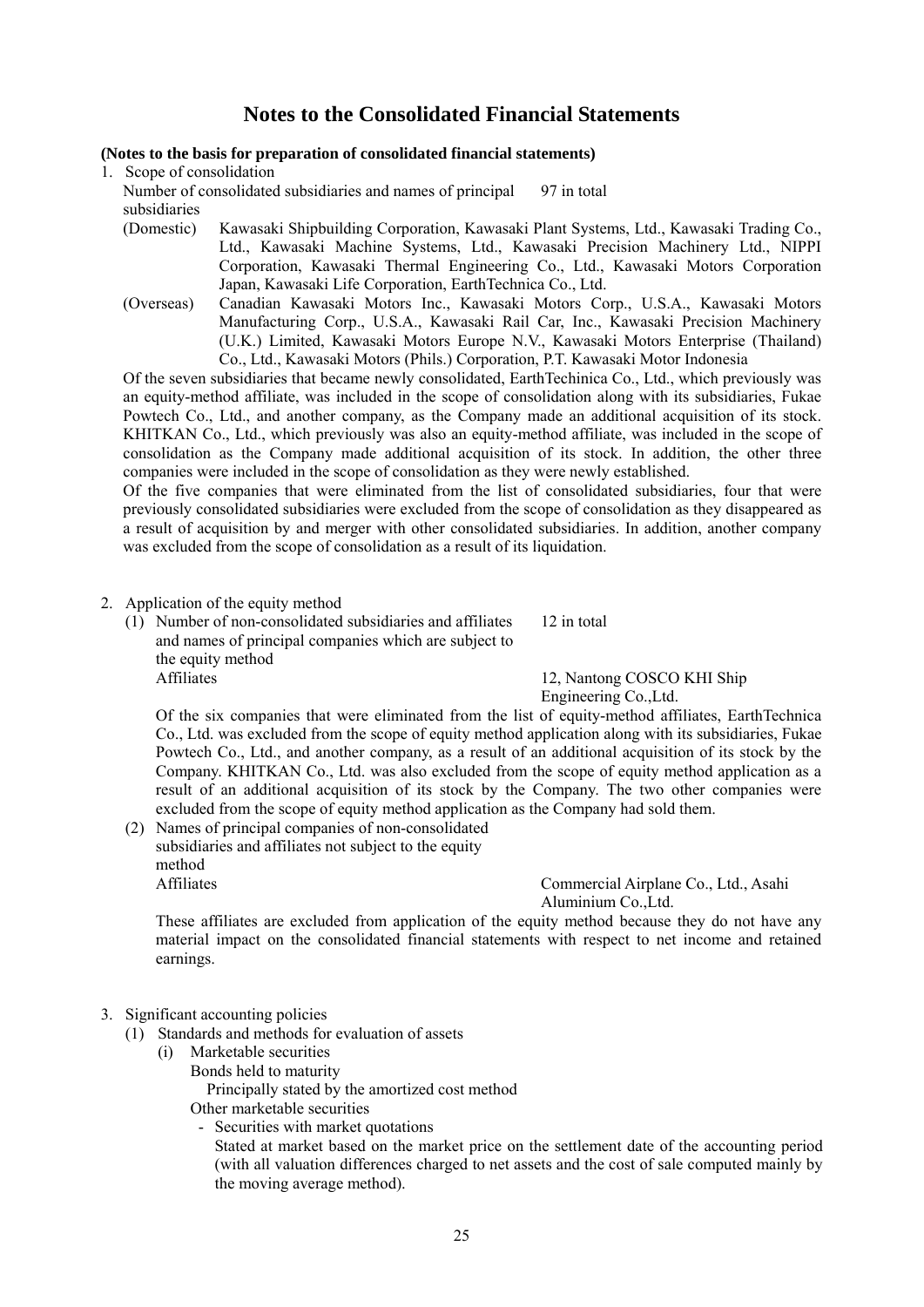- Securities without market quotations Stated at cost principally using the moving average method No trading securities are held by the Company.

- (ii) Inventories Stated at cost principally using the specific identification method, the moving-average method, and the fist-in first-out method (a method for lowering the book value due to deterioration of profitability)
- (iii) Net credit and net liability incurred by derivative transactions Stated at market
- (2) Depreciation methods for fixed assets

(i) Property, plant and equipment

- Other than leased assets

The declining balance method is principally used for depreciation. However, the straight line method is used for buildings acquired on or after April 1, 1998 (excluding buildings fixtures).

- Leased assets

The leased assets involved in finance lease transactions that do not involve transfer of ownership are subject to the straight-line method, whereby the leasing period is deemed to be the duration of useful life and the residual value as zero.

With respect to finance lease transactions not involving the transfer of ownership undertaken prior to the first year of implementation of the revision of the lease accounting standards, the Company continues to apply accounting treatment similar to that for ordinary operating leasing transactions.

- (ii) Intangible assets
	- Other than leased assets

The straight line method is used. The Company's own software (used by the Company) is subject to amortization based on the period of internal use (generally five years).

- Leased assets

The leased assets involved in finance lease transactions that do not involve transfer of ownership are subject to the straight-line method, whereby the leasing period is deemed to be the duration of useful life and the residual value as zero.

With respect to finance lease transactions not involving transfer of ownership undertaken prior to the first year of the implementation of the revision of the lease accounting standards, the Company continues to apply an accounting treatment similar to that for ordinary operating leasing transactions.

(3) Standards for translation of assets and liabilities denominated in foreign currencies into yen

The Company applies the revised accounting standards for transactions denominated in foreign currencies (*Opinion Concerning the Revision of Accounting Standards for Transactions Denominated in Foreign Currencies* issued by the Business Accounting Deliberation Council on October 22, 1999).

- (4) Methods of accounting for provisions
	- (i) Allowance for doubtful receivables In order to provide losses due to doubtful receivables, an amount mainly based on the historical write-off rate is recorded for ordinary receivables, and the necessary amount based on the estimated recoverability of individual cases is recorded for specified receivables such as doubtful receivables.
	- (ii) Accrued bonuses
	- A provision is recorded based on estimated bonuses to employees. (iii) Provision for product warranties A provision is recorded for expenditures for warranties concerning construction contracts based on past experience or on estimations of individual cases.
	- (iv) Provision for losses on construction contracts A provision for an estimated amount of losses is recorded for the next fiscal year and thereafter concerning construction works which are anticipated to incur significant losses and which allow reasonable estimation of the loss incurred at the end of fiscal year under review among those construction works that have not been delivered as of the end of the fiscal year.
	- (v) Employees' retirement and severance benefits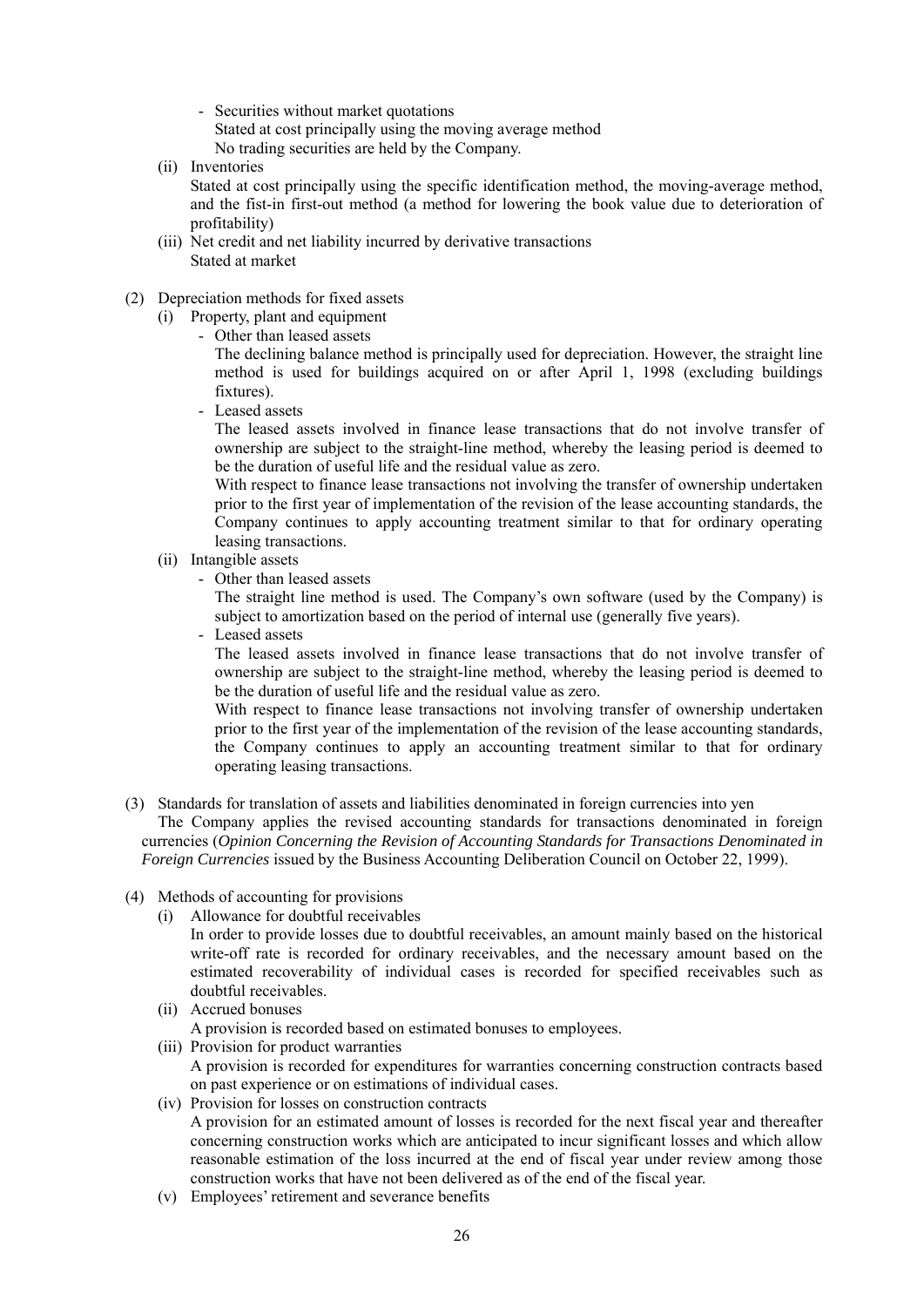A provision is recorded for the amount deemed to have been incurred as of fiscal year-end under review based on the estimated retiree benefits and plan assets as of this fiscal year-end (including the retirement benefit trust) in order to cover employee retirement benefits, and any difference at the time of change in accounting standards is expensed by the amount computed on a pro rata basis for a ten year period, with the exception of certain consolidated subsidiaries.

Actuarial differences are expensed effective from the next fiscal year mainly by the straight line method over a period of ten years, and past service liabilities are expensed effective from this fiscal year chiefly by the straight line method for a period of ten years.

- (vi) Provision for losses on damages suit A provision is recorded for estimated amounts to cover any losses from the verdicts of any litigation.
- (vii) Provision for environmental measures The Company provided an estimated amount to cover expenditures for environmental measure

expenses such as the disposal of PCB waste and soil improvement required under the "Law Concerning Special Measures for Promotion of Appropriate Disposal of PCB (poly chlorinated biphenyl) Waste."

(5) Hedge accounting policy

The Company employs deferred hedge accounting and defers recognition of unrealized losses, unrealized gains, and evaluation differences incurred by the marking to market of hedges such as derivative transactions as net assets until losses and gains due to the target of hedging are recognized.

(6) Standards for revenue recognition

The percentage of completion method is applied with respect to revenues from large-scale long-term construction contracts (mainly those with construction periods in excess of one year and with contract amounts of not less than ¥3 billion), and the completed contract method is employed for other contracts. With regard to contracts for which the amount of revenue from delivery is not determined and/or cost of sales is not finalized, both sales and cost of sales are estimated

- (7) Consumption tax and local consumption tax are subject to accounting treatment using the tax excluded method.
- (8) Evaluation method for assets and liabilities of consolidated subsidiaries The mark-to-market method is used for the evaluation of assets and liabilities of consolidated subsidiaries.
- (9) Method for amortizing goodwill and negative goodwill

Goodwill and negative goodwill are amortized over the relevant period by the straight line method based on an estimate of their effective duration. However, all goodwill that is monetarily insignificant is amortized at the same time in the fiscal year under review.

#### **(Notes to changes in accounting policies)**

(1) Changes in the standards and method for evaluation of inventories

Inventories held for ordinary selling purposes were previously stated at cost principally using the specific identification method, the moving-average method, and the first-in first-out method. However, in accordance with the implementation of the Financial Accounting Standards for Inventory Evaluation (Business Accounting Standards, No.9, July 5, 2006) effective from this fiscal year, the Company makes the computation mainly by the specific identification method, the moving-average method, and the first-in first-out method (a method for lowering the book value due to a deterioration in profitability with respect to the amount on the balance sheet).

This change resulted in a decrease of ¥4,074 million in gross profit, operating income, recurring profit, and income before income taxes and minority interests respectively for this fiscal year.

(2) Application of the Practical Solutions on the Unification of Accounting Policies Applied to Foreign Subsidiaries for Consolidated Financial Statements

Starting with this fiscal year, the Company applies the Practical Solutions on Unification of Accounting Policies Applied to Foreign Subsidiaries for Consolidated Financial Statements (Practical Issues Task Force No. 18, May 17, 2006).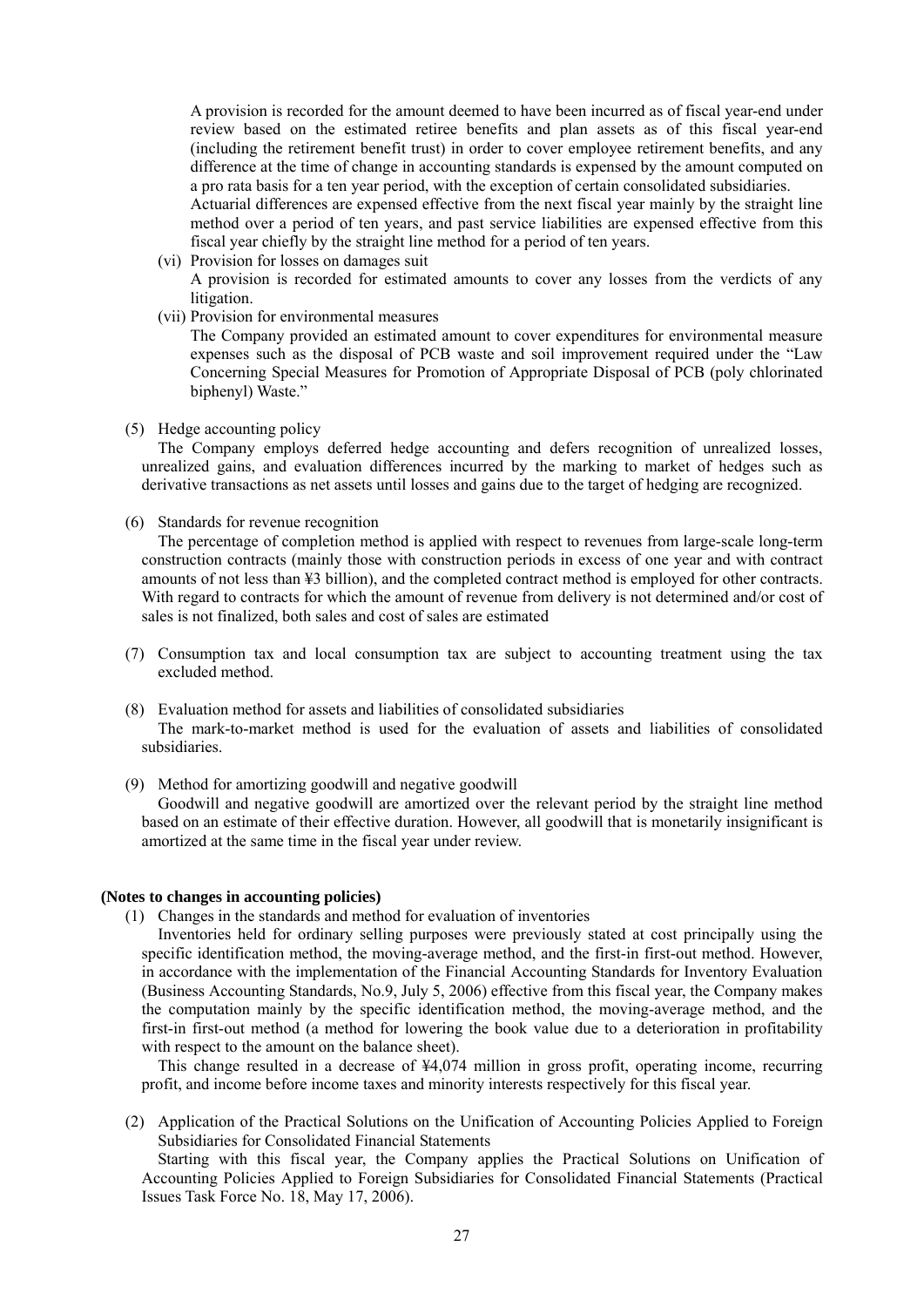This change does not have any impact on net income for this fiscal year.

(3) Application of accounting standards for lease transactions

With respect to finance lease transactions not involving transfer of ownership, the Company previously applied an accounting treatment using a method similar to that for ordinary operating lease contracts, but the accounting treatment has been changed to the treatment for ordinary trading transactions in accordance with implementation from the fiscal year that started on or after April 1, 2008 of the Accounting Standards for Lease Transactions (Business Accounting Standards, No. 13 [June 17, 1993; First Committee, Business Accounting Deliberation Council; revised on March 30, 2007]) and the Guidelines for Application of Accounting Standards Concerning Lease Transactions (Guidelines for Application of Business Accounting Standards, No. 16 [January 18, 1994; Accounting System Committee, Japanese Institute of Certified Public Accountants; revised on March 30, 2007]). With respect to the method of depreciation of leased assets involved in finance leasing transactions not involving the transfer of ownership, the Company applies the straight line method in which a leasing period is deemed to be the duration of useful life and the residual value is stated as zero.

Notwithstanding the above, the Company continues to apply an accounting treatment similar to that for ordinary operating lease contracts with regard to finance lease transactions not involving the transfer of ownership that commenced prior to the first year of the implementation of the above standards.

This change has a negligible effect on net income for this fiscal year.

#### **(Change in presentation methods)**

(1) Consolidated balance sheets

In accordance with the implementation of the Cabinet Office Ordinance for Partial

Amendment of the Regulation for Terminology, Forms and Preparation of Financial Statements (Cabinet Office Ordinance No. 50, August 7, 2008), items listed as "inventories" in the previous fiscal year were changed to be listed separately as "merchandise and finished products," "work in process," and "raw materials and supplies" starting from this fiscal year.

(2) Consolidated statement of income

**(Notes regarding the consolidated balance sheet)** 

"Loss on valuation of securities" is listed separately starting from this fiscal year as its monetary importance increased.

### **(Additional information)**

The Company and the domestic consolidated subsidiaries reviewed the useful life of machinery and equipment in accordance with the revision of the tax regime for fiscal year 2008.

This resulted in a decrease of ¥1,690 million in operating income, recurring profit, and income before income taxes and minority interests, respectively.

| 1. | The amounts presented are rounded down to the nearest unit. |                          |
|----|-------------------------------------------------------------|--------------------------|
| 2. | Accumulated depreciation of property, plant and equipment   | $4596,713$ million       |
| 3. | Guarantee liability                                         | $436,391$ million        |
| 4. | Assets pledged as collateral                                |                          |
|    | Buildings and structures                                    | ¥4,788 million           |
|    | Land                                                        | ¥818 million             |
|    | Securities hold for investment purpose                      | ¥301 million             |
|    | Other                                                       | $\text{\#}13$ million    |
|    | Liabilities relating to collateral                          |                          |
|    | Short-term borrowings                                       | $4787$ million           |
|    | Long-term debt                                              | $\frac{1}{2}914$ million |
|    | Other                                                       | $453$ million            |
|    |                                                             |                          |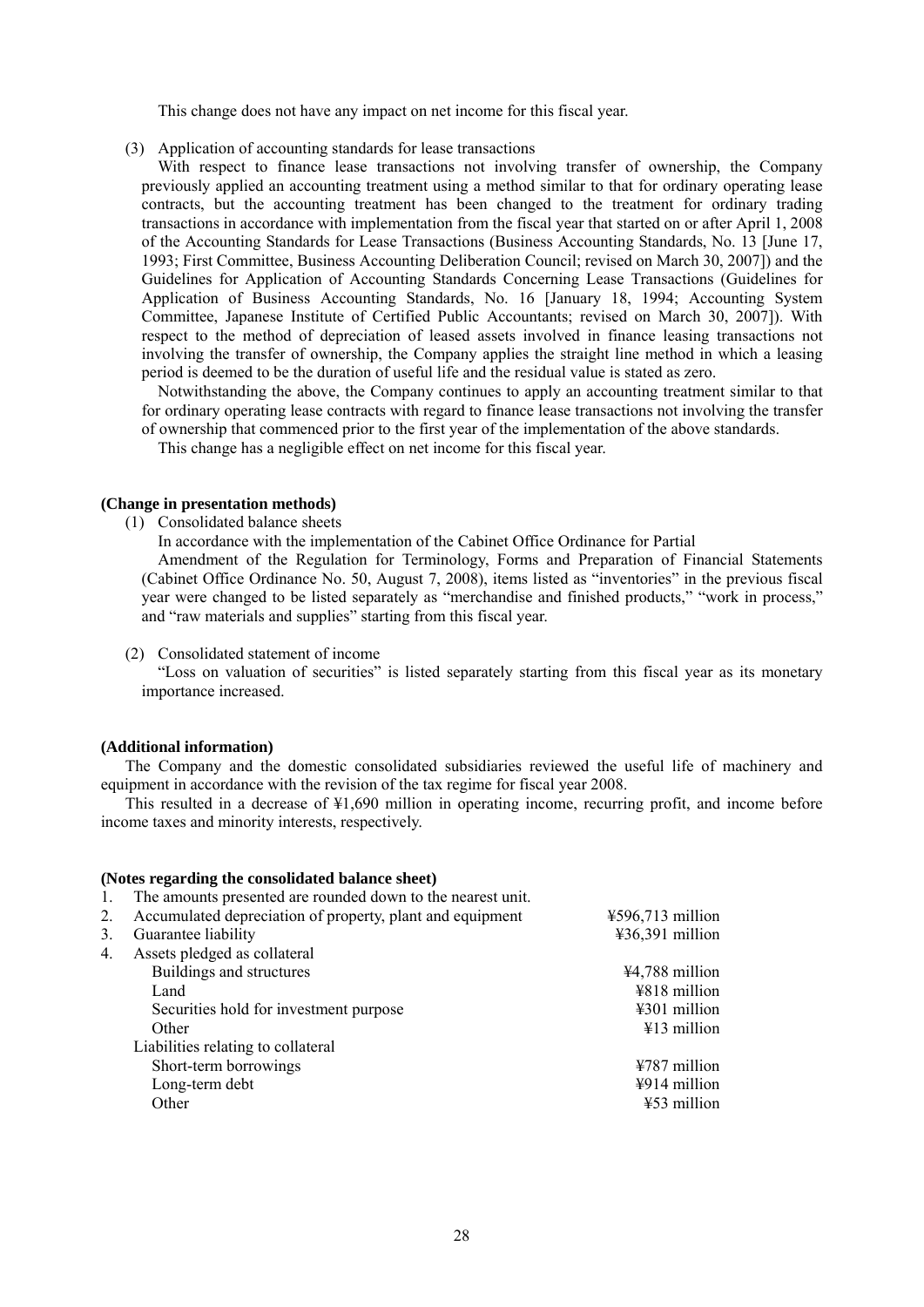### **(Notes regarding the consolidated Statement of Income)**

- 1. The amounts presented are rounded down to the nearest unit.
- 2. Gain on the sale of business is attributable to the transfer of the golf course operation business of Kawasaki Life Corporation, a consolidated subsidiary of the Company.
- 3. Loss on contribution of securities to the pension trust is attributable to the additional contribution of investment securities held by the Company to the pension trust.
- 4. Loss on impairment of fixed assets
	- (1) Outline of the asset group that recognized an impairment loss

| Jse                                 | Place            | t ype                   |
|-------------------------------------|------------------|-------------------------|
| Assets used for business operations | Sodegaura, Chiba | Machinery and equipment |

- (2) Method for classifying individual asset groups Classification of individual asset groups is conducted principally on the basis of operating activities, and significant leasing assets and idle assets are treated individually as a specific asset group.
- (3) Developments that led to the recognition of an impairment loss Certain assets experienced a deterioration of operating results, decline of market price, and loss of usability. Accordingly, the Company lowered the book values of the relevant assets to recoverable amounts.
- (4) Method for computation of recoverable amount A recoverable amount is estimated by the net sale price or the use value. The net sale price is determined based on the real estate appraisal or the assessed value for real estate tax, and the use value is computed based on future cash flow.
- (5) Amount of loss on impairment of fixed assets The amount of loss on impairment of fixed assets of ¥1,399 million was recorded as an extraordinary loss which is mainly attributable to machines and equipment.
- 5. Other extraordinary losses are attributable to losses resulting from the suspension of activities for the participation in the FIM Road Racing World Championship Grand Prix.

### **(Notes regarding consolidated Statement of Changes in Net Assets)**

1. Total number of shares outstanding as of end of the fiscal year under review

Common stock 1,669,629,122 shares

2. Dividends

| Resolution                                             | Total dividend<br>(million ven) | Dividend per share<br>'ven) | Record date    | Effective date |
|--------------------------------------------------------|---------------------------------|-----------------------------|----------------|----------------|
| General Meeting of<br>Shareholders on<br>June 25, 2008 | 8.341                           |                             | March 31, 2008 | June 26, 2008  |

| Scheduled date of<br>resolution                        | Total dividend<br>(million yen) | Dividend per share<br>ven) | Record date    | Effective date |
|--------------------------------------------------------|---------------------------------|----------------------------|----------------|----------------|
| General Meeting of<br>Shareholders on<br>June 25, 2009 | 5.004                           |                            | March 31, 2009 | June 26, 2009  |

3. Type and number of stock for share options

Common stock 17,709,893 shares

#### **(Notes regarding per share information)**

| 1. Net assets per share     | $\text{\textsterling} 174.10$ |
|-----------------------------|-------------------------------|
| $\sim$ $\sim$ $\sim$ $\sim$ | $\cdots$ $\sim$ $\sim$        |

2. Net income per share  $\frac{47.02}{ }$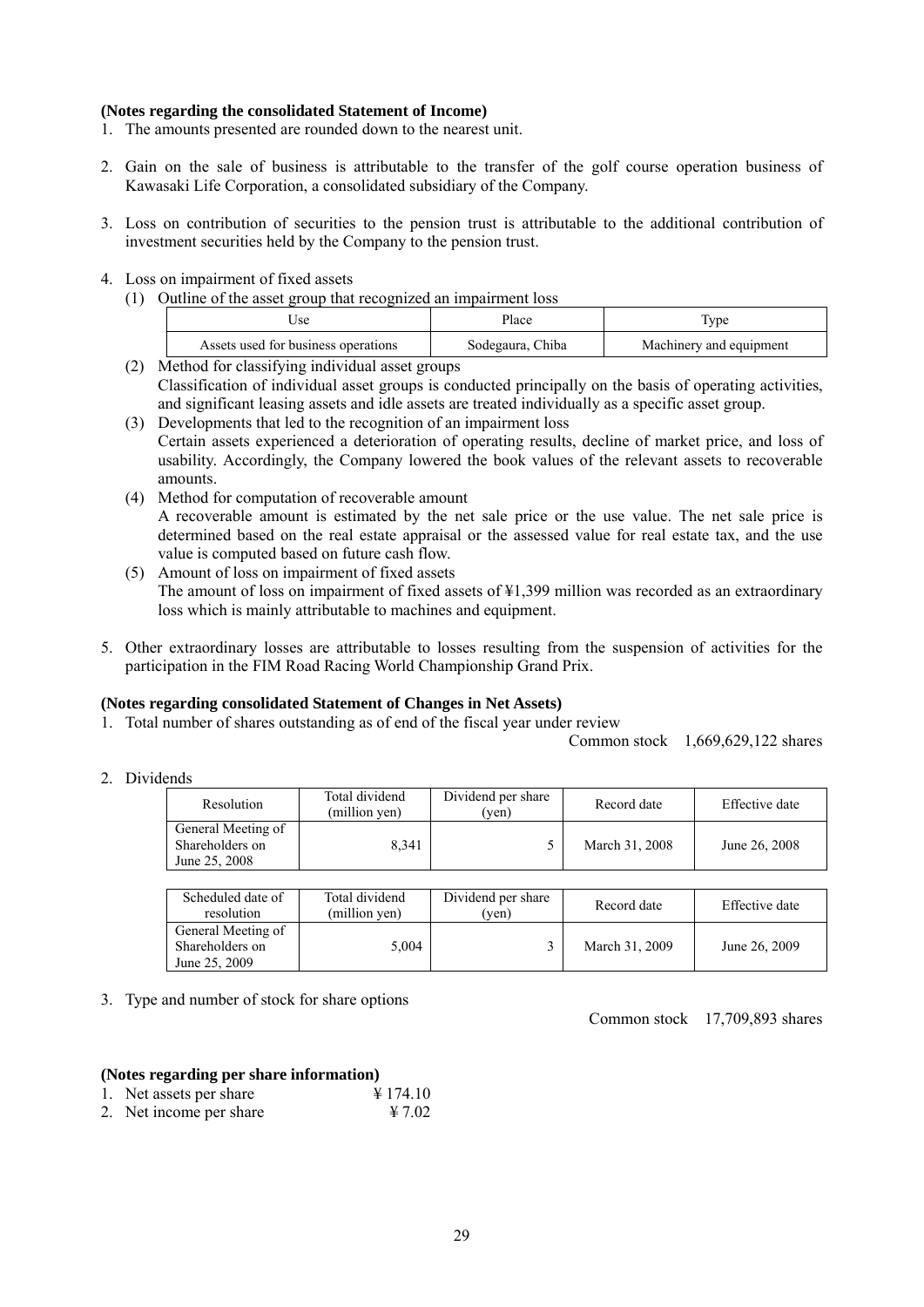## **Non-consolidated Balance Sheet**

(As of March 31, 2009)

| Description                               | Amount      | Description                                                                 | Amount         |
|-------------------------------------------|-------------|-----------------------------------------------------------------------------|----------------|
| (Assets)                                  |             | (Liabilities)                                                               |                |
| <b>Current assets</b>                     | 652,956     | <b>Current liabilities</b>                                                  | 546,455        |
| Cash on hand and in banks                 | 9,607       | Notes payable-trade                                                         | 25,797         |
| Notes receivable-trade                    | 1,595       | Accounts payable-trade                                                      | 214,072        |
| Accounts receivable-trade                 | 266,188     | Short-term borrowings                                                       | 118,968        |
| Raw materials and supplies                | 50,006      | Current portion of long-term debt                                           | 8,974          |
| Work in process                           | 238,757     | Commercial papers                                                           | 30,000         |
| Advance payments                          | 20,318      | Current portion of bonds                                                    | 20,000         |
| Prepaid expenses                          | 442         | Notes payable-facilities                                                    | 2,080          |
| Deferred tax assets                       | 16,536      | Current portion of lease obligations                                        | 119            |
| Short-term loans                          | 26,417      | Accounts payable-other                                                      | 18,851         |
| Accounts receivable-other                 | 11,096      | Accrued expenses                                                            | 26,954         |
| Accrued income                            | 33          | Income taxes payable                                                        | 983            |
| Other current assets                      | 12,903      | Advances from customers                                                     | 48,373         |
| Allowance for doubtful receivables        | (947)       | Deposits received                                                           | 1,792          |
| <b>Fixed assets</b>                       | 325,031     | Unearned revenue                                                            | 18             |
| Net property, plant and equipment         | 155,389     | Accrued bonuses                                                             | 6,756          |
| <b>Buildings</b>                          | 48,646      | Provision for product warranties                                            | 1,007          |
| <b>Structures</b>                         | 9,389       |                                                                             |                |
| Machinery and equipment<br><b>Vessels</b> | 35,497<br>1 | Provision for losses on construction<br>contracts                           | 10,985         |
| Aircraft                                  | 137         | Provision for losses on damages suit                                        | 7,410          |
| Vehicles                                  | 666         | Other current liabilities                                                   | 3,308          |
| Tools, Furniture and fixtures             | 10,721      | <b>Long-term liabilities</b>                                                | 200,732        |
| Land                                      | 34,509      | Bonds payable                                                               | 30,000         |
| Leased assets                             | 547         | Convertible bond                                                            | 7,038          |
| Construction in progress                  | 15,271      | Bond with stock acquisition rights                                          | 3,952          |
| Intangible assets                         | 13,758      | Long-term debt                                                              | 134,711        |
| Software                                  | 3,474       | Lease obligations                                                           | 2              |
| License production and licensee's         |             | Long-term accounts payable-other                                            | 374            |
| execution right                           | 114         | Employees' retirement and severance<br>benefits                             | 21,238         |
| Other intangible assets                   | 10,169      | Provision for environmental measures                                        | 2,945          |
| Investments and other assets              | 155,883     | Other                                                                       | 471            |
| Investments in securities                 | 22,482      | <b>Total liabilities</b>                                                    | 747,188        |
| Stock of affiliates                       | 95,491      | <b>Net assets</b>                                                           |                |
| Investments in capital of affiliates      | 2,873       | Shareholders' equity                                                        | 226,277        |
| Long-term loans                           | 3,643       | Common stock                                                                | 104,328        |
| Deferred tax assets                       | 26,712      | Capital surplus                                                             | 52,098         |
| Other investments and other assets        | 6,395       | Legal capital surplus                                                       | 52,058         |
| Allowance for doubtful receivables        | (1,713)     | Other capital surplus                                                       | 39             |
|                                           |             | Retained earnings                                                           | 70,318         |
|                                           |             | Other retained earnings                                                     | 70,318         |
|                                           |             | Provision for special depreciation                                          | 146            |
|                                           |             | Provision for advanced<br>depreciation of fixed assets                      | 6,798          |
|                                           |             | Provision for special account for<br>advanced depreciation of fixed         | 384            |
|                                           |             | assets<br>Retained earnings brought forward                                 | 62,988         |
|                                           |             |                                                                             |                |
|                                           |             | Treasury stock                                                              | (467)          |
|                                           |             | Valuation and translation adjustments<br>Net unrealized gains on securities | 4,522<br>2,872 |
|                                           |             | Gains/losses on hedging items                                               | 1,649          |
|                                           |             | <b>Total net assets</b>                                                     | 230,799        |
|                                           |             |                                                                             |                |
| <b>Total assets</b>                       | 977,988     | <b>Total liabilities and net assets</b>                                     | 977,988        |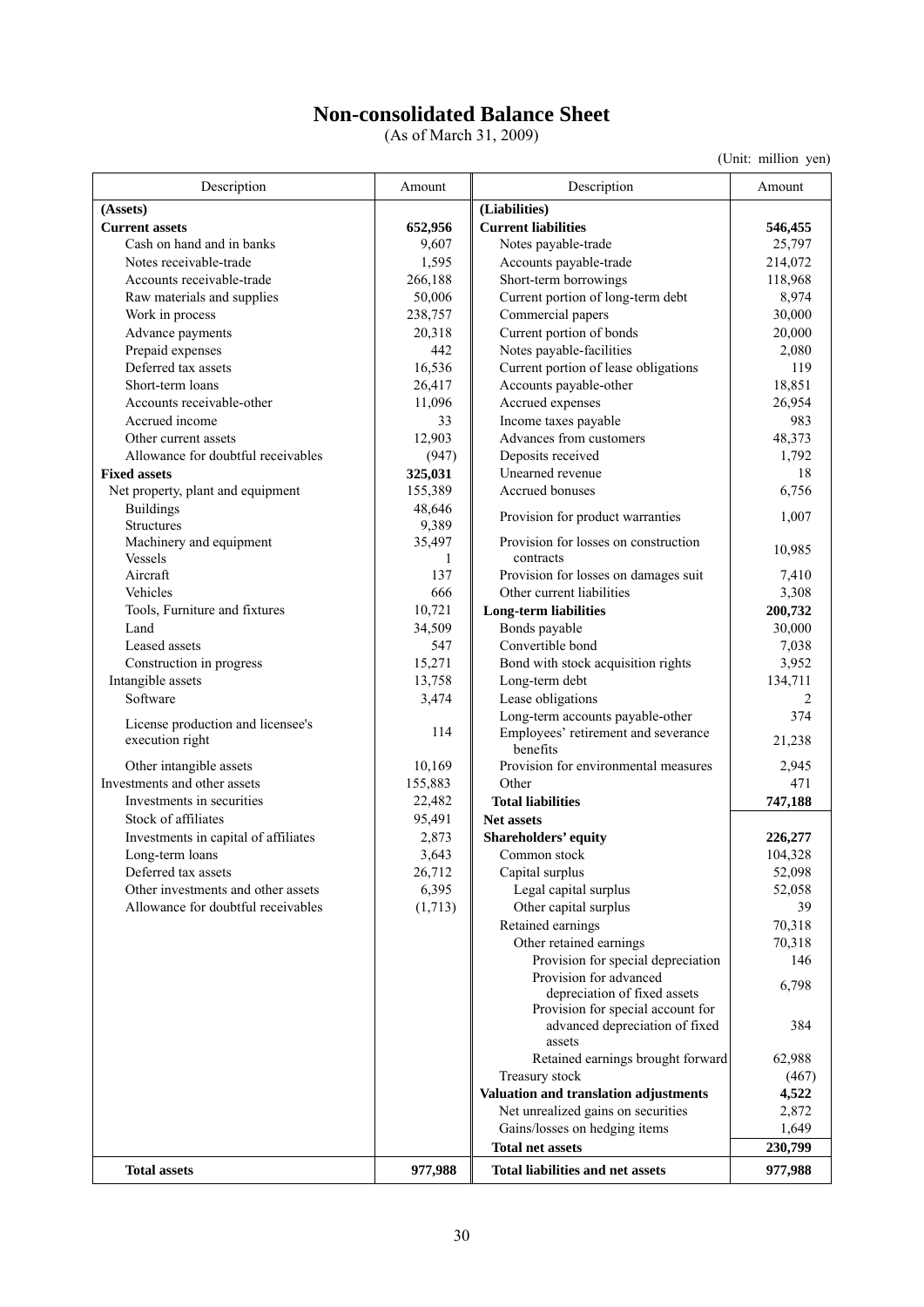## **Non-consolidated Statement of Income**

(April 1, 2008 - March 31, 2009)

| Description                                                    | Amount  |           |  |  |
|----------------------------------------------------------------|---------|-----------|--|--|
|                                                                |         |           |  |  |
| Net sales                                                      |         | 771,428   |  |  |
| Cost of sales                                                  |         | 718,187   |  |  |
| Gross profit                                                   |         | 53,241    |  |  |
| Selling, general and administrative expenses                   |         | 65,302    |  |  |
| Operating loss                                                 |         | (12,061)  |  |  |
|                                                                |         |           |  |  |
| Non-operating income                                           |         | 25,534    |  |  |
| Interest income                                                | 1,002   |           |  |  |
| Dividend income                                                | 12,077  |           |  |  |
| Foreign exchange gains                                         | 11,213  |           |  |  |
| Other                                                          | 1,241   |           |  |  |
| Non-operating expenses                                         |         | 10,859    |  |  |
| Interest expense                                               | 3,465   |           |  |  |
| Interest on bonds                                              | 1,008   |           |  |  |
| Loss on valuation of securities                                | 1,777   |           |  |  |
| Other                                                          | 4,608   |           |  |  |
| <b>Recurring profit</b>                                        |         | 2,614     |  |  |
| <b>Extraordinary losses</b>                                    |         | 15,716    |  |  |
| Provision for losses on damages suit                           | 5,165   |           |  |  |
| Loss on contribution of securities to the pension trust        | 4,492   |           |  |  |
| Provision for environmental measures                           | 1,558   |           |  |  |
| Provision of allowance for doubtful receivables for affiliates | 1,230   |           |  |  |
| Loss on valuation of stocks of affiliates                      | 452     |           |  |  |
| Other                                                          | 2,818   |           |  |  |
| Loss before income taxes                                       |         | (13, 102) |  |  |
| Income taxes-current                                           | 2,030   |           |  |  |
| Income taxes-deferred                                          | (9,023) |           |  |  |
|                                                                |         | (6,992)   |  |  |
| Net loss                                                       |         | (6,109)   |  |  |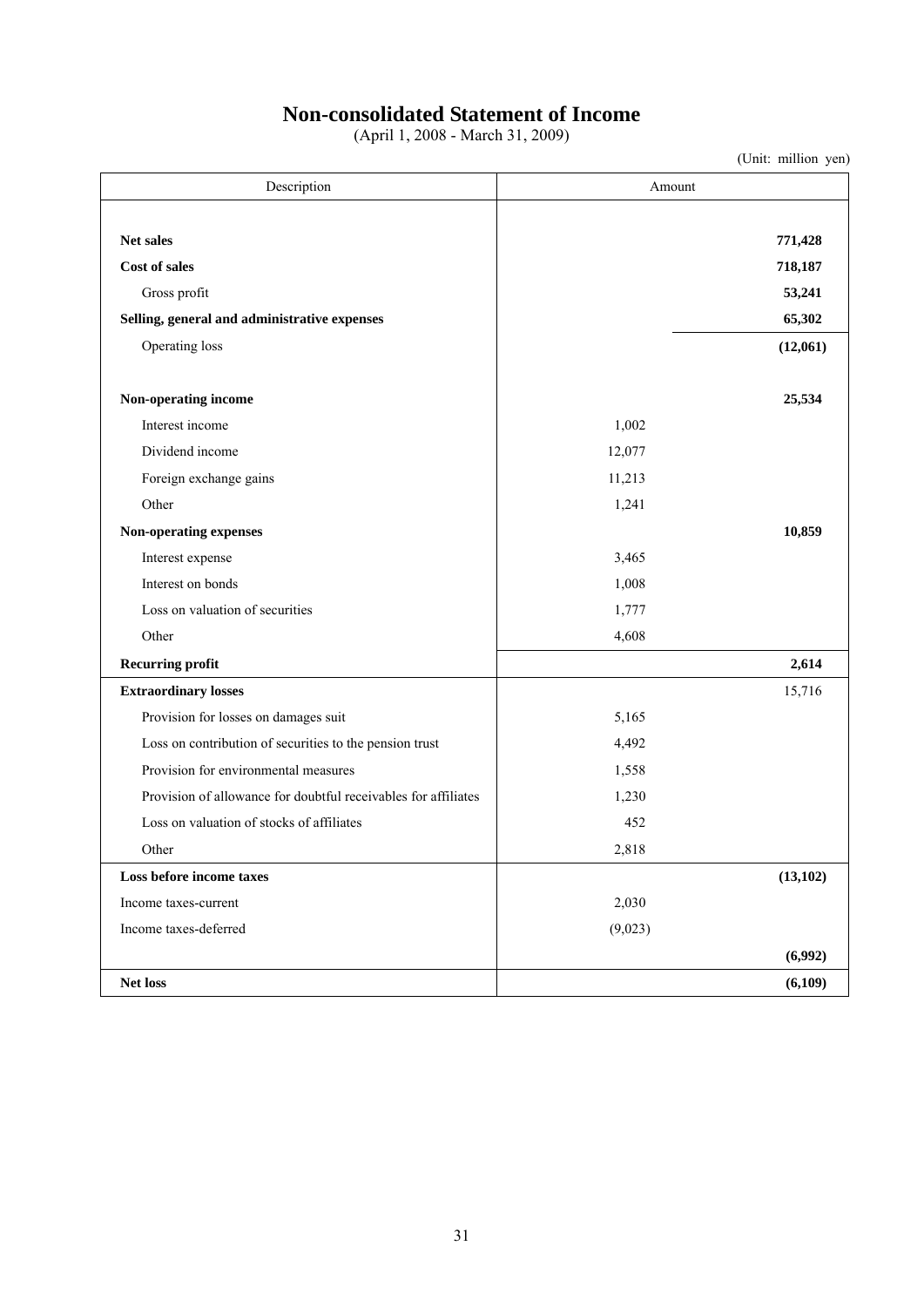## **Non-consolidated Statement of Changes in Net Assets**

(April 1, 2008 - March 31, 2009)

|                                                                               | Shareholders' equity |                             |                             |                                        |                                                               |                                                                                         |                                            |                   |                                  |
|-------------------------------------------------------------------------------|----------------------|-----------------------------|-----------------------------|----------------------------------------|---------------------------------------------------------------|-----------------------------------------------------------------------------------------|--------------------------------------------|-------------------|----------------------------------|
|                                                                               |                      | Capital surplus             |                             | Retained earnings                      |                                                               |                                                                                         |                                            |                   |                                  |
|                                                                               |                      |                             |                             |                                        | Other retained earnings                                       |                                                                                         |                                            |                   |                                  |
|                                                                               | Common<br>stock      | Legal<br>capital<br>surplus | Other<br>capital<br>surplus | Reserve for<br>special<br>depreciation | Reserve for<br>advanced<br>depreciation<br>of fixed<br>assets | Reserve for<br>special<br>account for<br>advanced<br>depreciation<br>of fixed<br>assets | Retained<br>earnings<br>brought<br>forward | Treasury<br>stock | Total<br>shareholders'<br>equity |
| Balance at March 31, 2008                                                     | 104,328              | 52,058                      | 48                          | 174                                    | 6,734                                                         | $\equiv$                                                                                | 77,859                                     | (459)             | 240,745                          |
| Changes of items during the period                                            |                      |                             |                             |                                        |                                                               |                                                                                         |                                            |                   |                                  |
| Cash dividends                                                                |                      |                             |                             |                                        |                                                               |                                                                                         | (8,341)                                    |                   | (8, 341)                         |
| Net loss for the year                                                         |                      |                             |                             |                                        |                                                               |                                                                                         | (6,109)                                    |                   | (6, 109)                         |
| Treasury stock purchased                                                      |                      |                             |                             |                                        |                                                               |                                                                                         |                                            | (31)              | (31)                             |
| Treasury stock disposed                                                       |                      |                             | (9)                         |                                        |                                                               |                                                                                         |                                            | 23                | 14                               |
| Provision for special depreciation                                            |                      |                             |                             | 5                                      |                                                               |                                                                                         | (5)                                        |                   |                                  |
| Reversal of provision for special<br>depreciation                             |                      |                             |                             | (33)                                   |                                                               |                                                                                         | 33                                         |                   |                                  |
| Provision for advanced<br>depreciation of fixed assets                        |                      |                             |                             |                                        | 128                                                           |                                                                                         | (128)                                      |                   |                                  |
| Reversal of provision for advanced<br>depreciation of fixed assets            |                      |                             |                             |                                        | (64)                                                          |                                                                                         | 64                                         |                   |                                  |
| Provision for special account for<br>advanced depreciation of fixed<br>assets |                      |                             |                             |                                        |                                                               | 384                                                                                     | (384)                                      |                   |                                  |
| Net changes of items other than<br>shareholders' equity                       |                      |                             |                             |                                        |                                                               |                                                                                         |                                            |                   |                                  |
| Total changes of items during the<br>period                                   |                      | -                           | (9)                         | (28)                                   | 63                                                            | 384                                                                                     | (14, 871)                                  | (7)               | (14, 468)                        |
| Balance at March 31, 2009                                                     | 104,328              | 52.058                      | 39                          | 146                                    | 6.798                                                         | 384                                                                                     | 62,988                                     | (467)             | 226,277                          |

|                                                                               |                                                    | Valuation and translation adjustments |                                                      |                     |
|-------------------------------------------------------------------------------|----------------------------------------------------|---------------------------------------|------------------------------------------------------|---------------------|
|                                                                               | <b>Net</b><br>unrealized<br>gains on<br>securities | Gains (losses)<br>on hedging<br>items | Total<br>valuation and<br>translation<br>adjustments | Total<br>net assets |
| Balance at March 31, 2008                                                     | 9,237                                              | 5,383                                 | 14,620                                               | 255,366             |
| Changes of items during the period                                            |                                                    |                                       |                                                      |                     |
| Cash dividends                                                                |                                                    |                                       |                                                      | (8,341)             |
| Net loss for the year                                                         |                                                    |                                       |                                                      | (6,109)             |
| Treasury stock purchased                                                      |                                                    |                                       |                                                      | (31)                |
| Treasury stock disposed                                                       |                                                    |                                       |                                                      | 14                  |
| Provision for special depreciation                                            |                                                    |                                       |                                                      |                     |
| Reversal of provision for special<br>depreciation                             |                                                    |                                       |                                                      |                     |
| Provision for advanced<br>depreciation of fixed assets                        |                                                    |                                       |                                                      |                     |
| Reversal of provision for advanced<br>depreciation of fixed assets            |                                                    |                                       |                                                      |                     |
| Provision for special account for<br>advanced depreciation of fixed<br>assets |                                                    |                                       |                                                      |                     |
| Net changes of items other than<br>shareholders' equity                       | (6,364)                                            | (3,733)                               | (10,098)                                             | (10,098)            |
| Total changes of items during the<br>period                                   | (6,364)                                            | (3,733)                               | (10,098)                                             | (24, 566)           |
| Balance at March 31, 2009                                                     | 2,872                                              | 1,649                                 | 4,522                                                | 230,799             |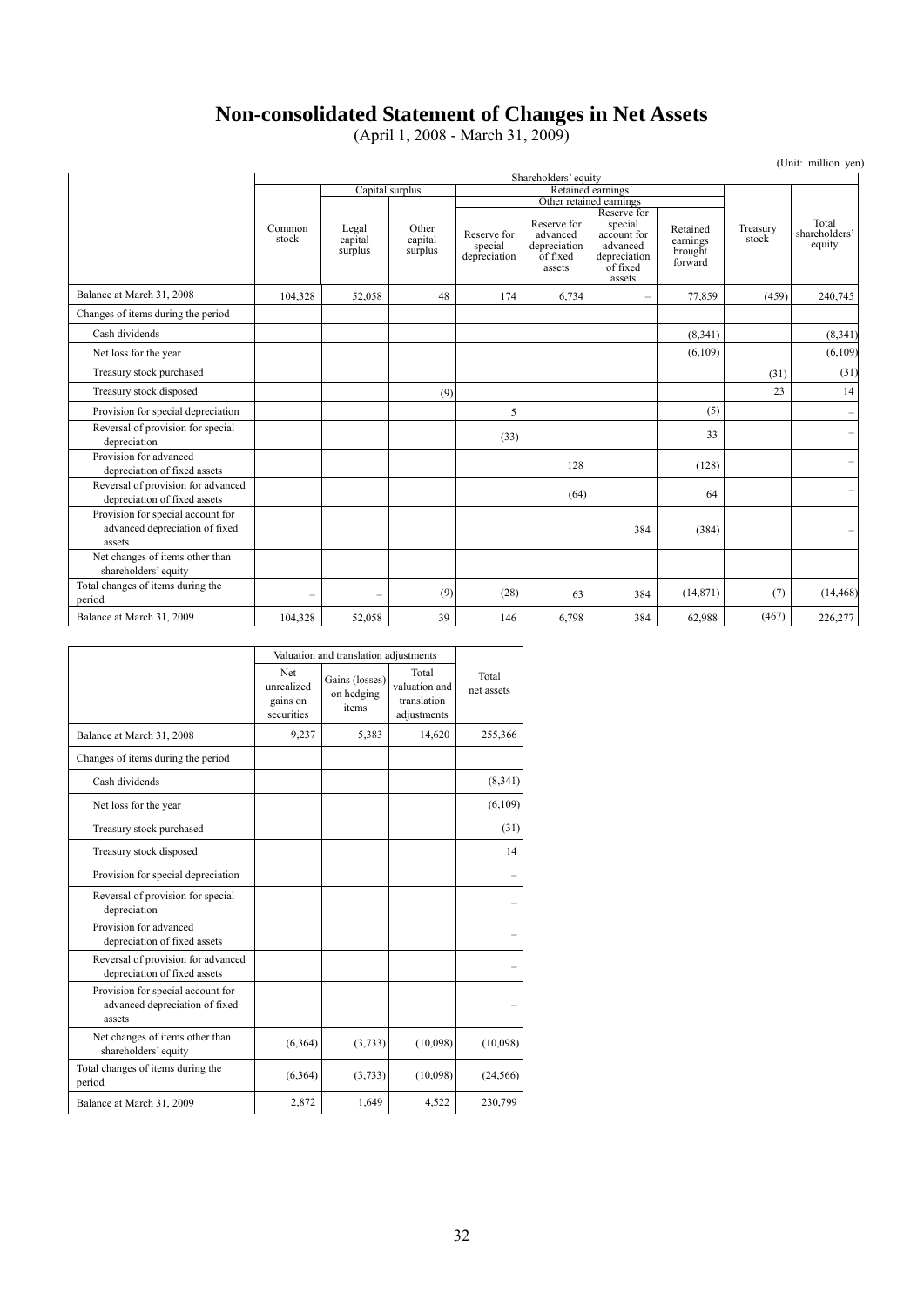## **Notes to the Non-consolidated Financial Statements**

## **(Notes to significant accounting policies)**

- 1. Marketable securities are evaluated by the following methods:
	- (1) Investment securities of subsidiaries and affiliates
	- Stated at cost using the moving-average method
	- (2) Other marketable securities Securities with market quotations
		- Stated at market based on the market price on the settlement date of the fiscal year

Evaluation differences are all charged to net assets, and the amount obtained by subtracting the amount of tax effect from the total amount of the evaluation difference is represented in the section of net assets as "evaluation difference on other marketable securities."

The cost of sales is calculated chiefly by the moving average method.

・ Securities without market quotations

Stated at cost using the moving average method

- Trading securities and held-to-maturity bonds are not held by the Company.
- 2. Inventories are stated at cost using the specific identification method and the moving-average method (a method for lowering the book value due to deterioration of profitability)
- 3. Derivatives are stated at market
- 4. Property, plant and equipment are subject to depreciation conducted by the following methods:
	- (1) Other than leased assets

The Company mainly employs the declining balance method for depreciation. However, the straight line method is used for buildings acquired on April 1, 1998, or thereafter (excluding buildings fixtures).

(2) Leased assets

The leased assets involved in finance lease transactions that do not involve transfer of ownership are subject to the straight-line method, whereby the leasing period is deemed to be the duration of useful life and the residual value as zero.

With respect to finance lease transactions not involving the transfer of ownership undertaken prior to the first year of implementation of the revision of the lease accounting standards, the Company continues to apply accounting treatment similar to that for ordinary operating leasing transactions.

- 5. Intangible assets are subject to amortization conducted by the following methods:
	- (1) Other than leased assets

The straight line method is used. The Company's own software (used by the Company) is subject to amortization based on the period of internal use (five years).

(2) Leased assets

The leased assets involved in finance lease transactions that do not involve transfer of ownership are subject to the straight-line method, whereby the leasing period is deemed to be the duration of useful life and the residual value as zero.

With respect to finance lease transactions not involving transfer of ownership undertaken prior to the first year of the implementation of the revision of the lease accounting standards, the Company continues to apply an accounting treatment similar to that for ordinary operating leasing transactions.

- 6. The Company applies the revised accounting standards for transactions denominated in foreign currencies (*Opinion Concerning the Revision of Accounting Standards for Transactions Denominated in Foreign Currencies* issued by the Business Accounting Deliberation Council on October 22, 1999) as standards for translation of assets and liabilities denominated in foreign currencies into yen.
- 7. Standards of accounting for provisions
	- (1) Allowance for doubtful receivables

In order to provide losses due to doubtful receivables, an amount based on the historical write-off rate is recorded for ordinary receivables, and the necessary amount based on the estimated recoverability of individual cases is recorded for specified receivables such as doubtful receivables.

- (2) Accrued bonuses The Company has recorded a provision based on the estimated amount of payments in order to cover the bonus payouts to employees in accordance with the Company's Rules for Bonus Payment
- (3) Provision for product warranties A provision is recorded for expenditures for warranties concerning construction contracts based on past experience or on estimations of individual cases.
- (4) Provision for losses on construction contracts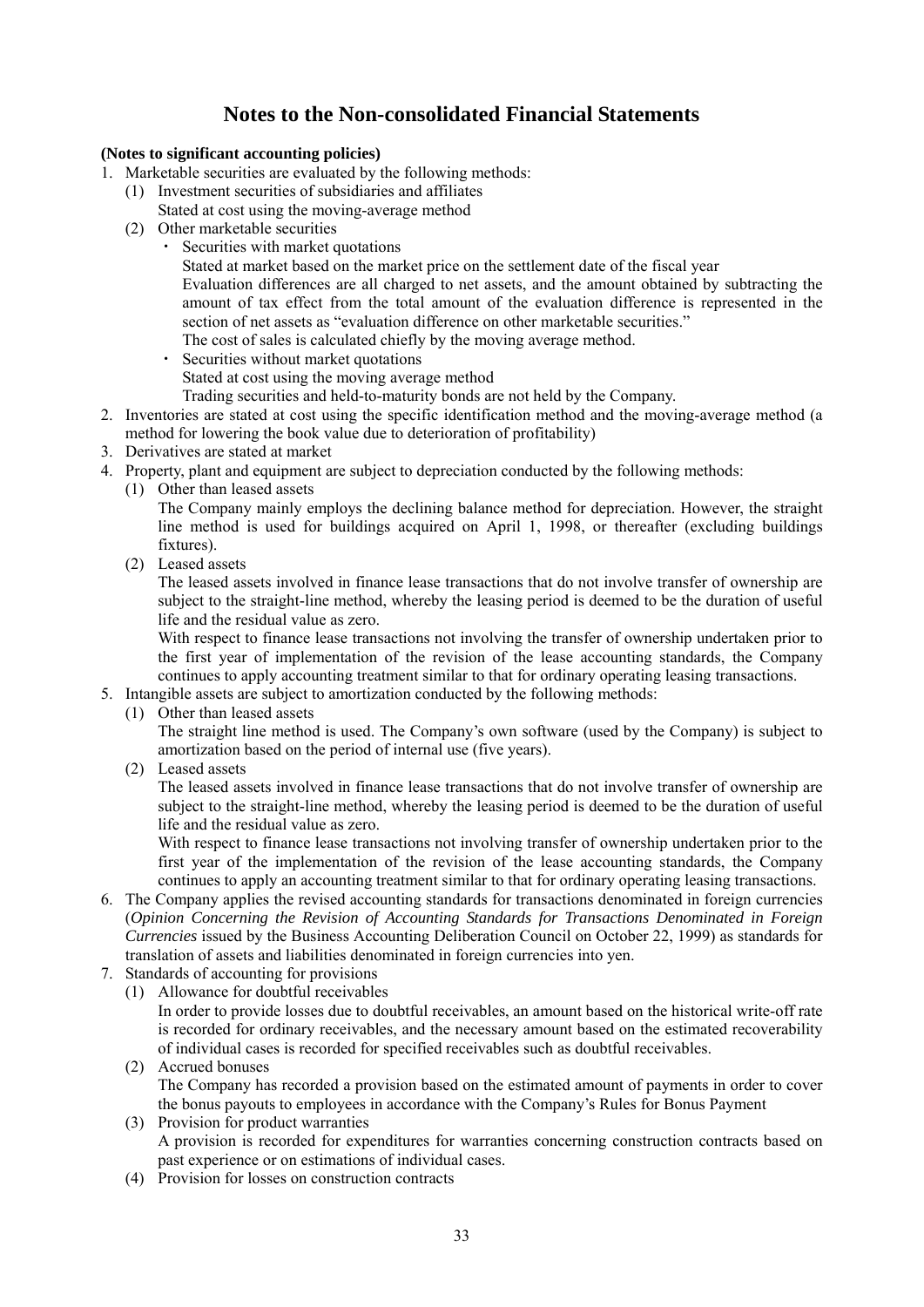A provision for an estimated amount of losses is recorded for the next fiscal year and thereafter concerning construction works which are anticipated to incur significant losses and which allow reasonable estimation of the loss incurred at the end of this fiscal year among those construction works that have not been delivered as of the end of the fiscal year.

(5) Employees' retirement and severance benefits

A provision is recorded for the amount deemed to have been incurred as of this fiscal year-end based on the estimated retiree benefits and plan assets as of this fiscal year-end (including the retirement benefit trust) in order to cover employee retirement benefits, and any difference at the time of change in accounting standards is expensed by the amount computed on a pro rata basis for a ten year period. Actuarial differences are expensed by the straight line method over a period of ten years commencing with the following fiscal year, and past service liabilities are expensed by the straight line method over a period of ten years commencing with the current fiscal year. With regard to the employees' retirement and severance benefits, the amount of pension assets presented after offsetting in the retirement benefit trust is ¥53,793 million (market value at the time when shares were contributed to the trust).

- (6) Provision for losses on damages suit
- A provision is recorded for estimated amounts to cover any losses from the verdicts of any litigation.
- (7) Provision for environmental measures The Company provided an estimated amount to cover expenditures for environmental measure expenses such as the disposal of PCB waste and soil improvement required under the "Law Concerning Special Measures for Promotion of Appropriate Disposal of PCB (poly chlorinated biphenyl) Waste."
- 8. Hedge accounting policy

The Company employs deferred hedge accounting and defers recognition of unrealized losses, unrealized gains, and evaluation differences incurred by the marking to market of hedges such as derivative transactions as net assets until losses and gains due to the target of hedging are recognized.

- 9. The percentage of completion method is applied with respect to revenues from large-scale long-term construction contracts (mainly those with construction periods in excess of one year and with an amount of contract of not less than ¥ 3 billion), and the completed contract method is employed for other contracts. With regard to contracts for which the amount of revenue from delivery is not determined and/or the cost of sales is not finalized, both the sales and cost of sales are estimated.
- 10. Consumption tax and local consumption tax are subject to the accounting treatment using the tax excluded method.

#### **(Notes to changes in accounting policies)**

- (1) Changes in the standards and method for evaluation of inventories
	- Inventories held for ordinary selling purposes were previously stated at cost using the specific identification method and the moving-average method. However, in accordance with the implementation of the Financial Accounting Standards for Inventory Evaluation (Business Accounting Standards, No.9, July 5, 2006) effective from this fiscal year, the Company makes the computation by the specific identification method and the moving-average method (a method for lowering the book value due to a deterioration in profitability with respect to the amount on the balance sheet).

This resulted in a decrease of ¥ 3,400 million in gross profit and recurring profit and an increase of ¥ 3,400 million in operating loss and loss before income taxes, respectively.

(2) Application of accounting standards for lease transactions

With respect to finance lease transactions not involving transfer of ownership, the Company previously applied an accounting treatment using a method similar to that for ordinary operating lease contracts, but the accounting treatment has been changed to the treatment for ordinary trading transactions in accordance with implementation from the fiscal year that started on or after April 1, 2008 of the Accounting Standards for Lease Transactions (Business Accounting Standards, No. 13 [June 17, 1993; First Committee, Business Accounting Deliberation Council; revised on March 30, 2007]) and the Guidelines for Application of Accounting Standards Concerning Lease Transactions (Guidelines for Application of Business Accounting Standards, No. 16 [January 18, 1994; Accounting System Committee, Japanese Institute of Certified Public Accountants; revised on March 30, 2007]). With respect to the method of depreciation of leased assets involved in finance leasing transactions not involving the transfer of ownership, the Company applies the straight line method in which a leasing period is deemed to be the duration of useful life and the residual value is stated as zero. Notwithstanding the above, the Company continues to apply an accounting treatment similar to that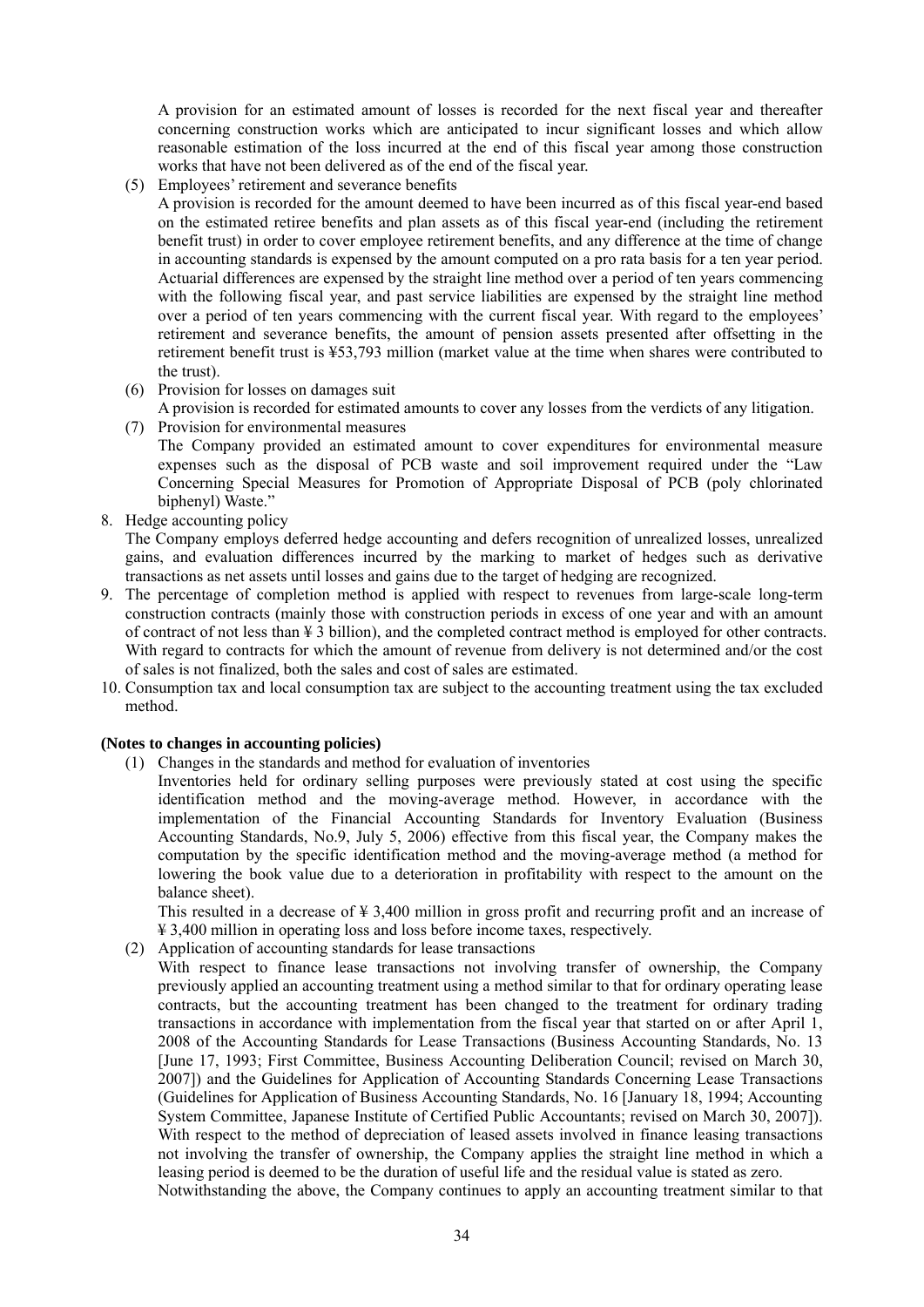for ordinary operating lease contracts with regard to finance lease transactions not involving the transfer of ownership that commenced prior to the first year of the implementation of the above standards.

This change has a negligible effect on net income for this fiscal year.

#### **(Change in presentation methods)**

Non-consolidated statement of income

Starting with this fiscal year, "loss on valuation of securities" is listed separately as its monetary importance has increased, and "gain on sale of securities" (¥ 11 million in this fiscal year) is presented by including it in the "other" item of "non-operating income", as its monetary importance has decreased.

#### **(Additional information)**

Change in useful life of property, plant and equipment

The Company reviewed the useful life of machinery and equipment in accordance with the revision of the tax regime for fiscal year 2008.

This resulted in a decrease of  $\frac{1}{4}$  1,192 million in recurring profit and an increase of  $\frac{1}{4}$  1,192 million in operating loss and loss before income taxes, respectively.

#### **(Notes to Non-Consolidated Balance Sheet)**

| 1. |                            | The amounts presented are rounded down to the nearest unit.      |                                        |
|----|----------------------------|------------------------------------------------------------------|----------------------------------------|
| 2. |                            | Accumulated depreciation of property, plant and equipment        | $\text{\textsterling} 368,083$ million |
| 3. |                            | Monetary receivables from and payables to affiliates             |                                        |
|    |                            | Short-term monetary assets                                       | $\frac{1}{2}$ 147,500 million          |
|    |                            | Long-term monetary assets                                        | $\text{\#}3,371$ million               |
|    |                            | Short-tem monetary liabilities                                   | $\text{\textsterling} 108,200$ million |
| 4. |                            | Asset pledged as collateral and liability relating to collateral |                                        |
|    | $\left( \mathbf{I}\right)$ | Assets pledged as collateral                                     |                                        |
|    |                            | Land                                                             | $\frac{1}{2}$ 532 million              |
|    |                            | <b>Buildings</b>                                                 | $\frac{1}{2}$ 117 million              |
|    |                            | Total                                                            | $\frac{1}{2}$ 649 million              |
|    | (2)                        | Liability relating to collateral                                 |                                        |
|    |                            | Long-term debt (due for repayment within one year)               | $\frac{1}{2}$ 782 million              |
|    |                            | Long-term debt                                                   | $\text{\#}231$ million                 |
| 5. |                            | Guarantee liability for bank borrowings by affiliates            | $\frac{1}{2}$ 58,205 million           |
|    |                            | and employees                                                    |                                        |

#### **(Notes to the Non-consolidated Statement of Income)**

- 1. The amounts presented are rounded down to the nearest unit.
- 2. Transactions with affiliates

| Net sales                                                                                                       | $\frac{1}{2}$ 354,894 million          |
|-----------------------------------------------------------------------------------------------------------------|----------------------------------------|
| Purchases                                                                                                       | $\text{\textsterling} 163,198$ million |
| Transactions other than operating transactions                                                                  | $\text{\textsterling} 24,026$ million  |
| rent and the contract of the contract and the contract of the contract of the contract of the contract of the c |                                        |

- 3. Loss on contribution of securities to the pension trust is attributable to the additional contribution of investment securities held by the Company to the pension trust.
- 4. Allowance for doubtful accounts of affiliates is related to loans to Kawasaki Gas Turbine Research Center, Ltd.
- 5. Evaluation loss on stock of affiliates is related to the shares of Kawasaki Metal Industries, Ltd.
- 6. Other extraordinary losses are attributable to losses resulting from the suspension of activities for the participation in the FIM Road Racing World Championship Grand Prix.

#### **(Notes to Non-consolidated Statement of Changes in Net Assets)**

Number of treasury stock at the end of fiscal year under review

Common stock 1,394,288 shares

#### **(Notes to Tax Effect Accounting)**

Among other factors, the main contributing factor to deferred tax assets is the disallowance of various provisions such as the employees' retirement and severance benefits and the accrued bonuses, and the main contributing factor to the deferred tax liabilities incurred is evaluation differences in other securities.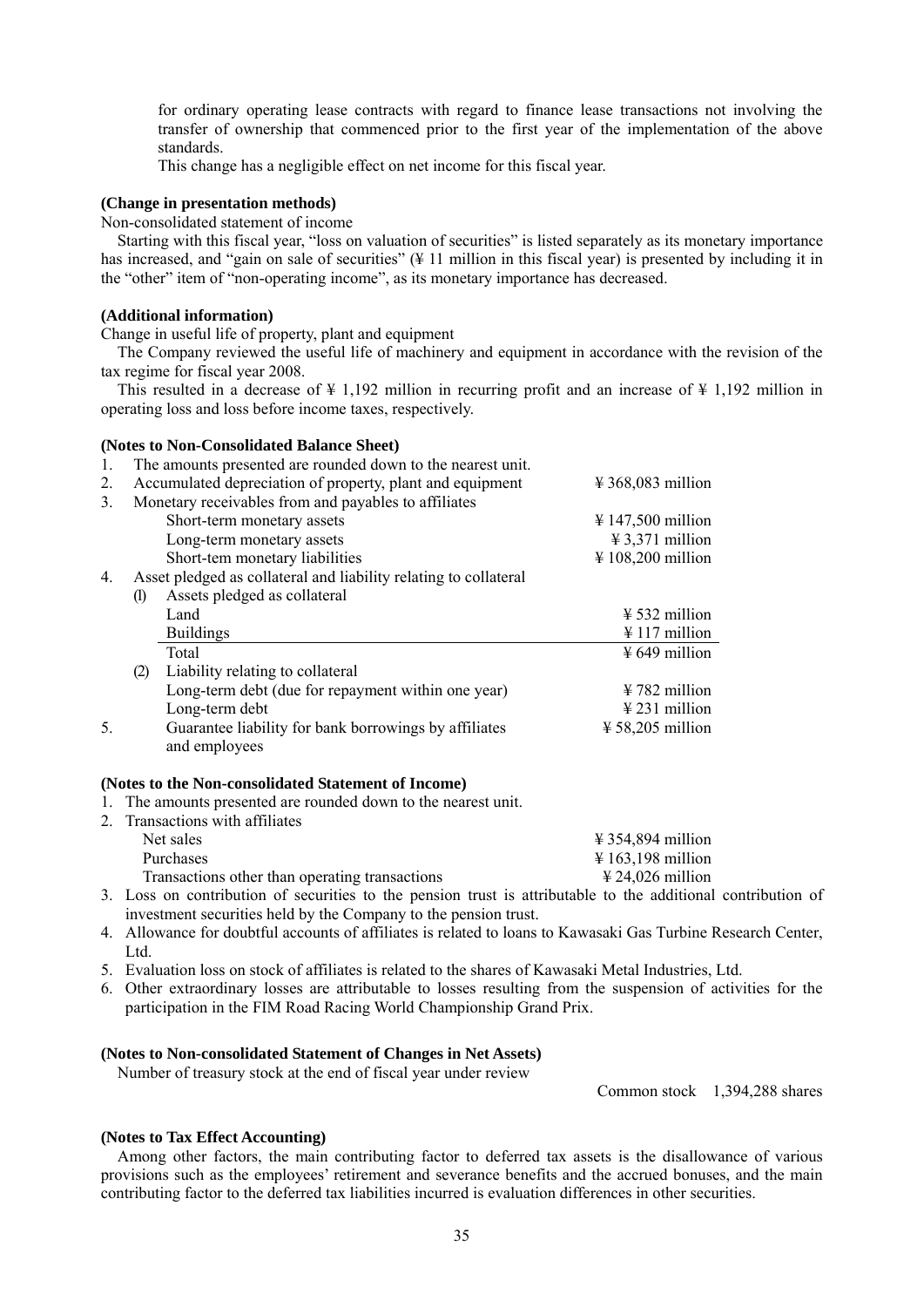## **(Notes to Leased Fixed Assets)**

Other than the fixed assets recorded on the balance sheet, certain manufacturing facilities are used under finance lease contracts not involving the transfer of the ownership of the leased property.

### **(Notes for transactions with interested parties)**

Unit: million yen

| <b>Attributes</b> | Company name                                             | Percentage of<br>voting rights<br>held | Relationship<br>with interested<br>party | Content of<br>transaction | Amount of<br>transaction | Item | Balance at<br>fiscal<br>year-end |
|-------------------|----------------------------------------------------------|----------------------------------------|------------------------------------------|---------------------------|--------------------------|------|----------------------------------|
| Subsidiary        | Kawasaki<br>Shipbuilding<br>Corporation                  | 100% directly<br>held                  | Directors<br>concurrently<br>serving     | Loan<br>guarantees        | 15,232                   |      |                                  |
| Affiliate         | COSCO<br>Nantong<br>KHI Ship<br>Engineering<br>Co., Ltd. | 50% indirectly<br>held                 | Directors<br>concurrently<br>serving     | Loan<br>guarantees        | 10,366                   | -    |                                  |

(Notes) Terms and conditions of trade and policy on deciding terms and conditions of trade

The Company provides loan guarantees for bank borrowings on request from financial institutions, thereby receiving a guarantee fee, which is a certain percentage of the amount of guarantee.

## **(Notes to per Share Information)**

| 1. Net assets per share | ¥ 138.34 |
|-------------------------|----------|
|                         |          |

2. Net loss per share  $\frac{4}{3.66}$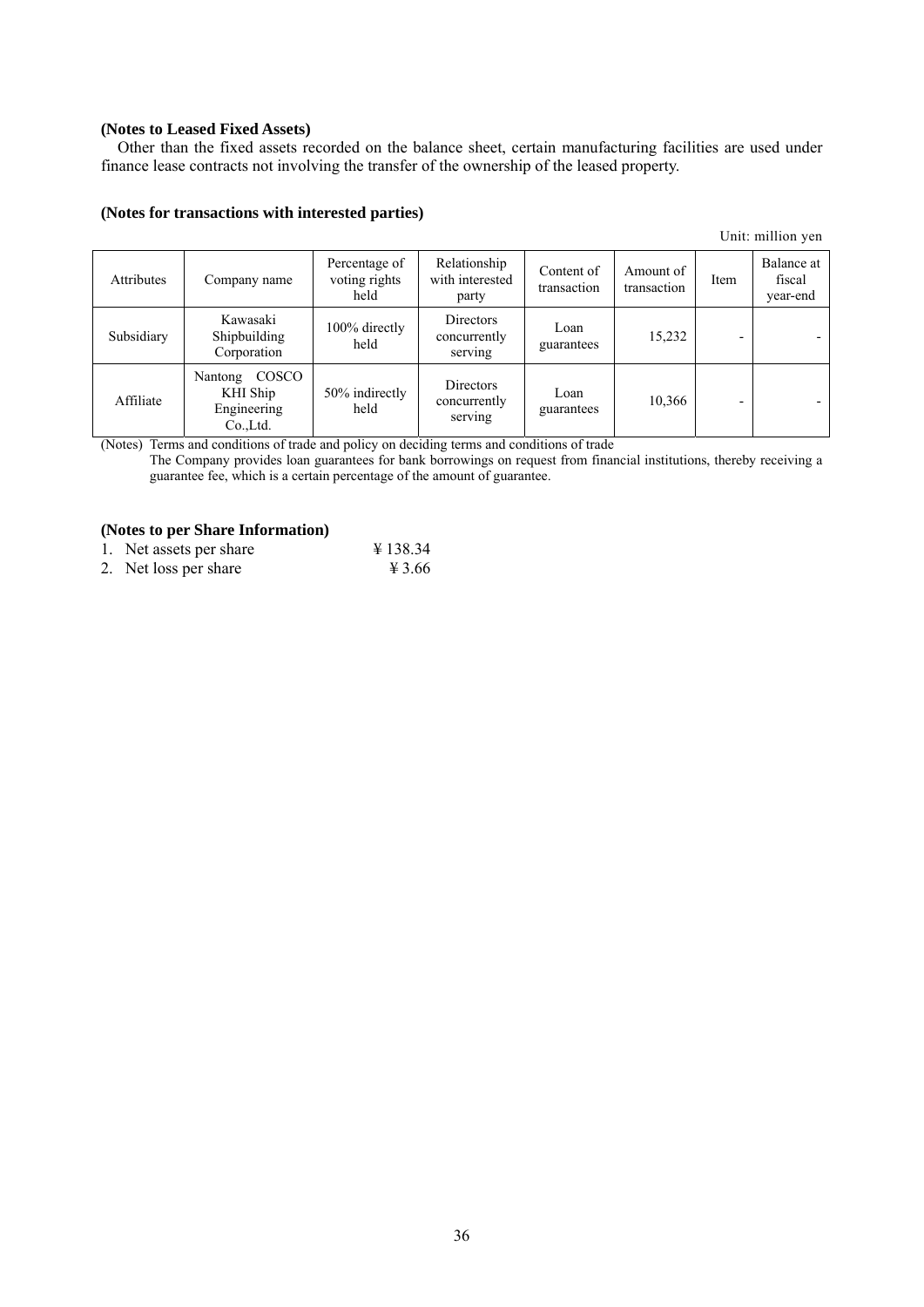Board of Corporate Auditors' audit report (duplicated copy)

## **Audit Report**

#### (English Translation)

Regarding the performance of duties by the Directors for the 186th fiscal year from April 1, 2008 to March 31, 2009, the Board of Corporate Auditors hereby submits its audit report, which has been prepared upon careful consideration based on the audit report prepared by each Corporate Auditor.

1. Summary of Auditing Methods by the Corporate Auditors and Board of Corporate Auditors

The Board of Corporate Auditors established auditing policies, allocation of duties, and other relevant matters, and received reports from each Corporate Auditor regarding his audits and results thereof, as well as received reports from the Directors, other relevant personnel, and the Accounting Auditor regarding performance of their duties, and sought explanations as necessary.

Each Corporate Auditor complied with the auditing standards of the Corporate Auditors established by the Board of Corporate Auditors, followed the auditing policies, allocation of duties, and other relevant matters, communicated with the Directors, internal control development division, Auditing Department (internal audit dept.) and other employees, and any other relevant personnel, and made efforts to prepare the environment for information collection and audit, as well as participated in meetings of the Board of Directors and other important meetings, received reports from the Directors, Executive Officers, employees, and other relevant personnel regarding performance of their duties, sought explanations as necessary, examined important authorized documents and associated information, and studied the operations and financial positions at the head office and principal business offices. In addition, we audited the system for ensuring that the performance of duties by the Directors conforms to the related laws and regulations and Articles of Incorporation, and the system prepared based on the contents of the resolutions of the Board of Directors and such resolutions regarding preparation of the system stipulated in Article 100, Paragraphs 1 and 3, of the Ordinance for Enforcement of the Companies Act (internal control system), which system is necessary for ensuring that a joint stock corporation's business is proper. Furthermore, with respect to internal controls on financial reporting under the Financial Instruments and Exchange Act, we received reports from the Directors as well as KPMG AZSA & Co. regarding the assessment of the internal controls concerned and the status of auditing thereof, and sought explanations as necessary. With respect to subsidiaries, we communicated and exchanged information with Directors, Corporate Auditors, and other relevant personnel of the subsidiaries, and received business reports from subsidiaries as necessary. Based on the above methods, we examined the business report and supporting schedules related to the relevant fiscal year.

Furthermore, we audited whether the Accounting Auditor maintained their independence and implemented appropriate audits, as well as received reports from the Accounting Auditor regarding the performance of their duties and sought explanations as necessary. In addition, we received notice from the Accounting Auditor that "the system for ensuring that duties are performed properly" (matters set forth in each item of Article 131 of the Ordinance for Corporate Accounting) has been prepared in accordance with the Product Quality Management Standards Regarding Audits (issued by the Business Accounting Deliberation Council (BACD) on October 28, 2005) and other relevant standards, and sought explanations as necessary. Based on the above methods, we examined the non-consolidated financial statements (non-consolidated balance sheet, non-consolidated statement of income, non-consolidated statement of changes in net assets, and non-consolidated notes) and the supplementary schedules, as well as consolidated financial statements (consolidated balance sheet, consolidated statement of income, consolidated statement of changes in net assets, and consolidated notes) related to the relevant fiscal year.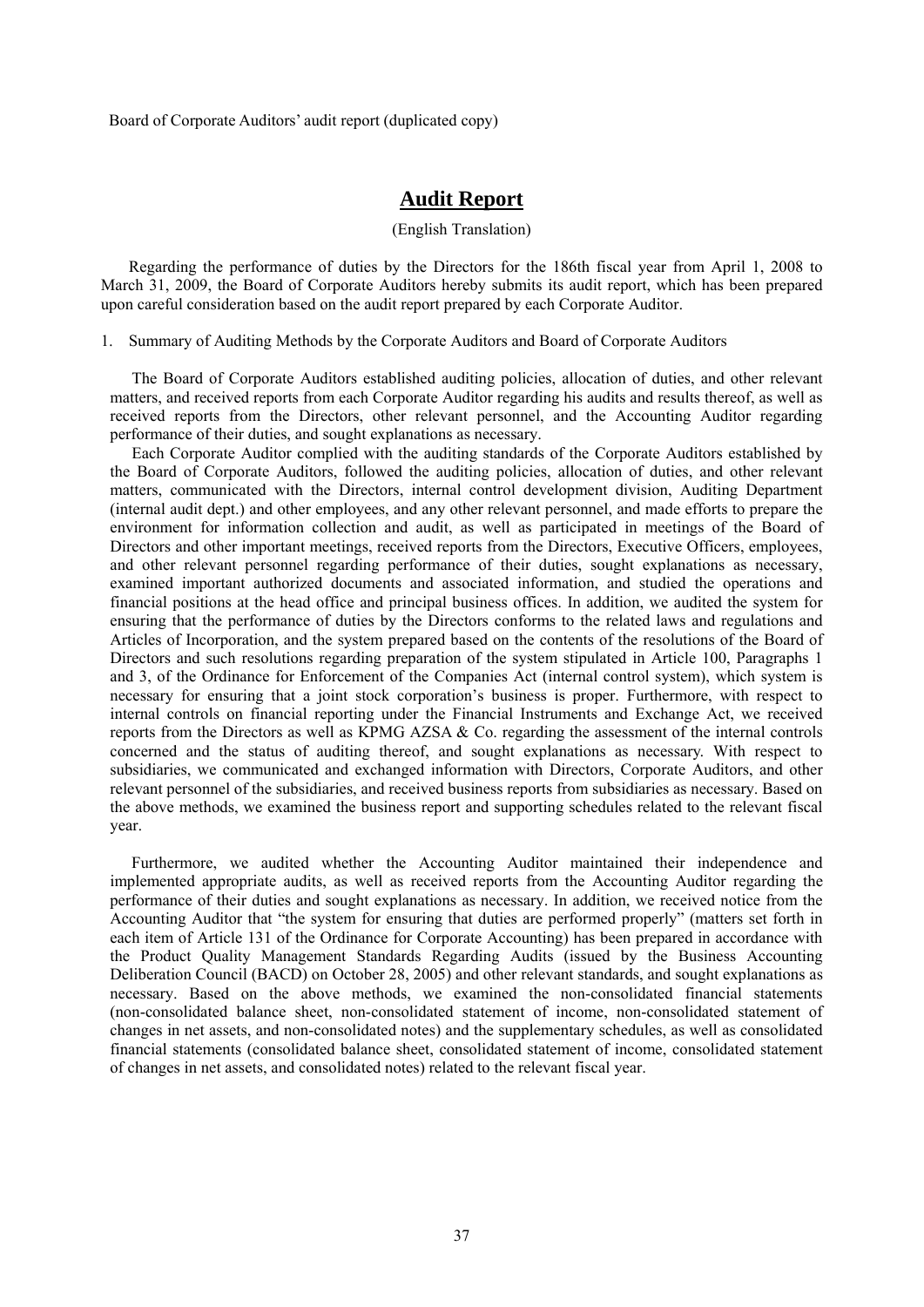- 2. Results of Audit
	- (1) Results of Audit of Business Report and Other Relevant Documents
		- (i) In our opinion, the business report and the supplementary schedules are in accordance with the related laws and regulations and Articles of Incorporation, and fairly represent the Company's condition.
		- (ii) We have found no evidence of wrongful action or material violation of related laws and regulations, nor of any violation with respect to the Articles of Incorporation, related to performance of duties by the Directors.
		- (iii) In our opinion, the contents of the resolutions of the Board of Directors related to the internal controls system are fair and reasonable. In addition, we have found no matters on which to remark regarding the performance of duties by the Directors related to such internal controls system. In addition, with respect to internal controls over financial reporting, at the time of preparation of this audit report, we received report from the Directors that states that the said controls were effective, and also received report from KPMG AZSA  $\&$  Co., that states that there was no material defect in the said controls.
	- (2) Results of Audit of Non-consolidated Financial Statements and Supplementary Schedules In our opinion, the methods and results employed and rendered by KPMG AZSA & Co., are fair and reasonable.
	- (3) Results of Audit of Consolidated Financial Statements In our opinion, the methods and results employed and rendered by KPMG AZSA & Co., are fair and reasonable.

May 22, 2009

Board of Corporate Auditors, Kawasaki Heavy Industries, Ltd.

Full-Time Corporate Auditor Akira Tanoue Full-Time Corporate Auditor Nobuyuki Okazaki Outside Corporate Auditor Hiroshi Kawamoto Outside Corporate Auditor Kenzo Doi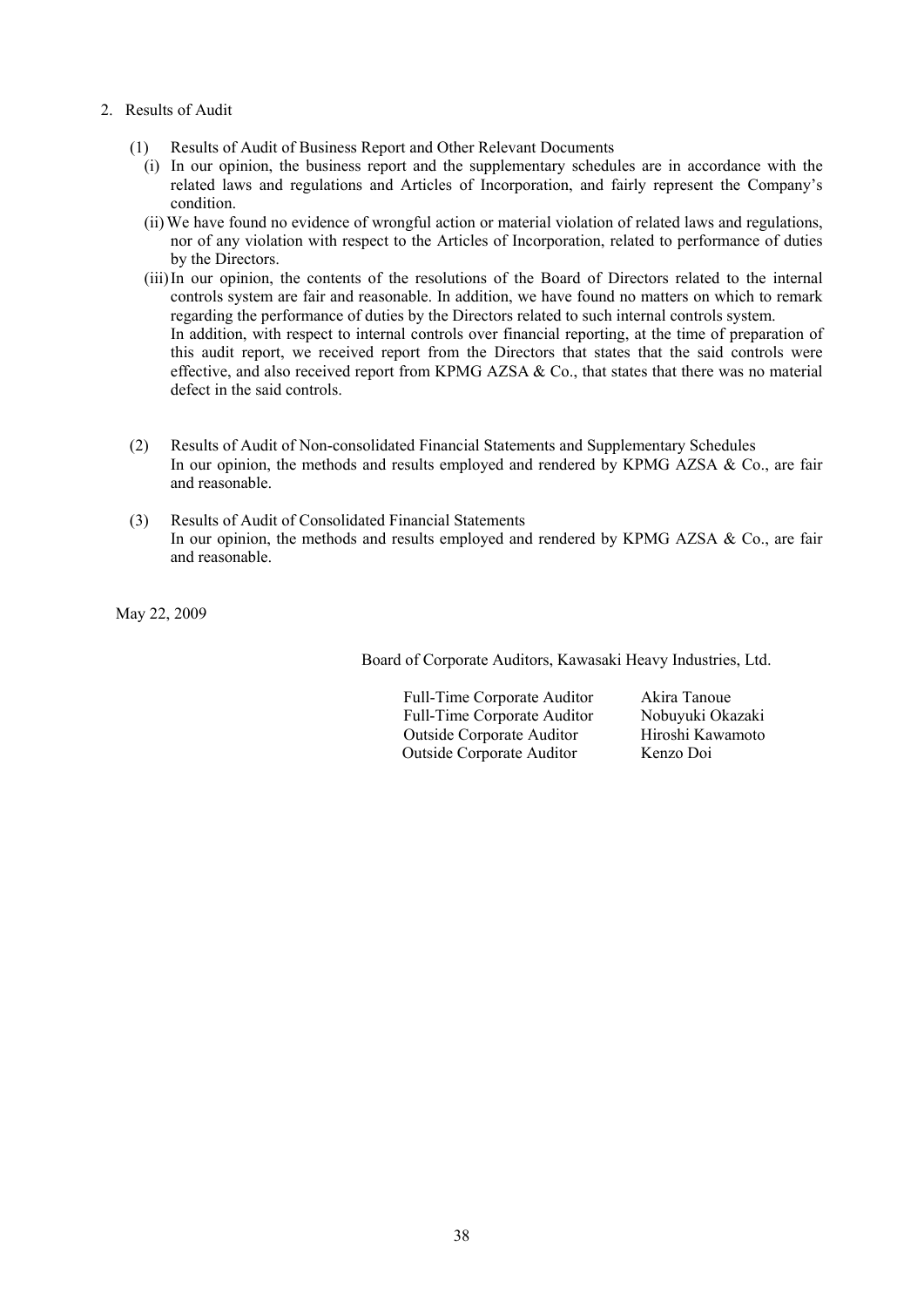# **Reference Documents for the General Meeting of Shareholders**

### **Proposals and References**

#### **Proposal No. 1: Appropriation of Retained Earnings**

The Company's basic policy is to pay stable cash dividends to its shareholders, giving due attention to increased retained earnings to strengthen and expand its business foundations for future growth.

Taking into consideration the level of profits and various other factors, including retained earnings, the annual cash dividend will amount to ¥3 per ordinary share for a total of ¥5,004,704,502.

In addition, the Company's year-end dividend distribution is June 26, 2009.

#### **Proposal No. 2 Proposed Amendments to the Articles of Incorporation**

#### **1. Reasons for the amendments**

- (1) In accordance with the enforcement of the Act for Partial Revision of the Act on Book-Entry Transfer of Corporate Bonds for Streamlining the Settlement of Transactions in Stocks (Law No. 88 of 2004) and the abolition of the Act on Custody and Transfer of Share Certificates (Act No. 30 of 1984), the Company proposes to amend the Articles of Incorporation for the following reasons:
	- (i) As share certificates have been abolished, the Company proposes to delete the provisions concerning the issuance of share certificates (Art.8 and Art.10, Paragraph 2 of the existing Articles of Incorporation) and the provisions concerning the type of share certificates (Art.9 of the existing Articles of Incorporation) and to make necessary changes by transferring the provision concerning the registration of loss of share certificates (Art.14, Paragraph 3 of the existing Articles of Incorporation) to the Supplementary Provisions (to be established).
	- (ii) The Company proposes to delete the provisions relating to the Beneficiary Shareholders and the List of Beneficiary Shareholders (Art.11, Paragraph 1 and Art.14, Paragraph 3 of the existing Articles of Incorporations) as the Beneficiary Shareholder concept has been terminated.
	- (iii) The Company proposes to make necessary amendments, including changing the number of articles, in accordance with the above.
- (2) The Company proposes to make necessary amendments and the President or Chairman of the Company shall act as chairman of the Annual General Meeting of Shareholders in accordance with the resolution of the Board of Directors (Art.19 of the existing Articles of Incorporation).

#### **2. Contents of proposed amendments**

The contents of the proposed amendments are as follows:

The provision of Art.8 of the Articles of Incorporation of the Company is deemed to have been abolished as a result of Art.6, Paragraph 1 of the Supplementary Provisions of the Act for Partial Revision of the Act on Book-Entry Transfer of Corporate Bonds for Streamlining the Settlement of Transactions in Stocks. Accordingly, the Articles of Incorporation were amended as of January 5, 2009, when the Act was enforced, and the provisions after amendment are presented as the existing Articles of Incorporation.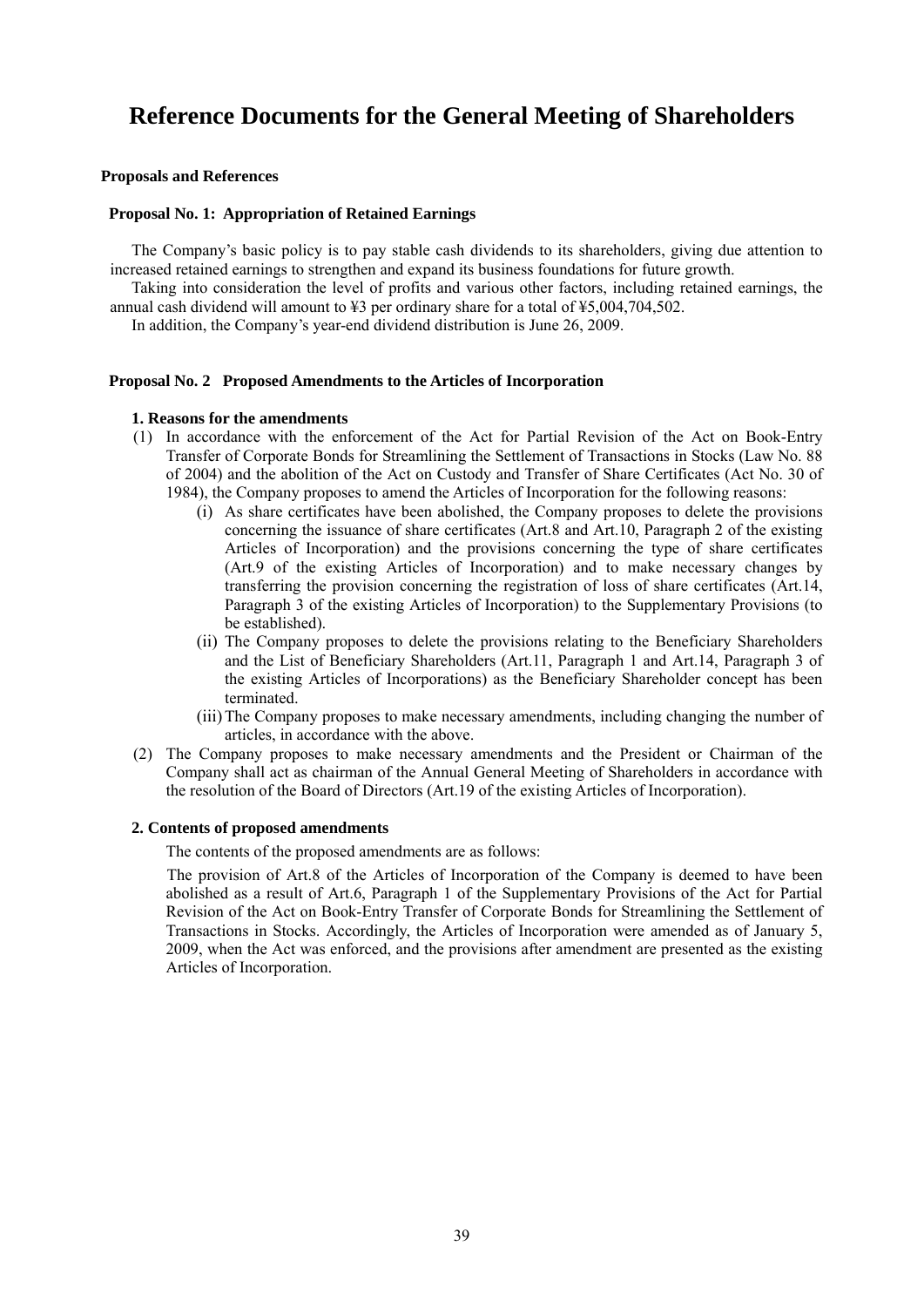(Underline indicate amendment)

| Current Articles of Incorporation                                                                                                                                                                                                                                                                                                                                                                                                                                                                                                                                                                                                                                                                                                                                                                                                                                                                                                                                                                                                                              | Proposed provisions after amendment                                                                                                                                                                                                                                                                                                                                                                                                                                                                                                                                                                                 |  |  |
|----------------------------------------------------------------------------------------------------------------------------------------------------------------------------------------------------------------------------------------------------------------------------------------------------------------------------------------------------------------------------------------------------------------------------------------------------------------------------------------------------------------------------------------------------------------------------------------------------------------------------------------------------------------------------------------------------------------------------------------------------------------------------------------------------------------------------------------------------------------------------------------------------------------------------------------------------------------------------------------------------------------------------------------------------------------|---------------------------------------------------------------------------------------------------------------------------------------------------------------------------------------------------------------------------------------------------------------------------------------------------------------------------------------------------------------------------------------------------------------------------------------------------------------------------------------------------------------------------------------------------------------------------------------------------------------------|--|--|
| Art.8:<br>(Deleted)                                                                                                                                                                                                                                                                                                                                                                                                                                                                                                                                                                                                                                                                                                                                                                                                                                                                                                                                                                                                                                            | (Deleted)                                                                                                                                                                                                                                                                                                                                                                                                                                                                                                                                                                                                           |  |  |
| (Class of Share Certificate)<br>The class of share certificates issued by the<br>Art. $9$ :<br>Corporation shall be governed by the regulations<br>the handling of shares to be promulgated by the<br>Board of Directors.                                                                                                                                                                                                                                                                                                                                                                                                                                                                                                                                                                                                                                                                                                                                                                                                                                      | (Deleted)                                                                                                                                                                                                                                                                                                                                                                                                                                                                                                                                                                                                           |  |  |
| (The Number of Shares Constituting One Unit of Stock<br>(tangen-kabu) and Non-issuance of Share Certificate of Share<br>Certificates of the Number of Odd-Lot Shares)<br>The number of shares constituting one unit of<br>Art.10:<br>stock of the Corporation is one thousand.<br>(ii) Notwithstanding the provisions of Art.8, the<br>Corporation shall not issue any share certificates<br>for "Odd-Lot Shares" which is defined in Art.189,<br>Paragraph 1, of the Companies Act. However, this<br>provision may not apply where otherwise<br>provided in the regulations regarding the handling<br>of shares.                                                                                                                                                                                                                                                                                                                                                                                                                                              | (The Number of Shares Constituting One Unit of Stock)<br>(tangen-kabu))<br>Art. $8$ :<br>The number of shares constituting one unit of<br>stock of the Corporation is one thousand.<br>(Deleted)                                                                                                                                                                                                                                                                                                                                                                                                                    |  |  |
| (Rights Related to Odd-Lot Shares)<br>As to Odd-Lot Shares, the Corporation's<br>Art.11:<br>shareholders (including beneficiary shareholders;<br>which hereinafter applies) cannot exercise rights<br>other than the following:<br>$1)$ to $4)$ (Omitted)                                                                                                                                                                                                                                                                                                                                                                                                                                                                                                                                                                                                                                                                                                                                                                                                      | (Rights Related to Odd-Lot Shares)<br>As to Odd-Lot Shares, the Corporation's<br>Art. $9$ :<br>shareholders cannot exercise rights other than the<br>following:<br>1) to 4) (No change)                                                                                                                                                                                                                                                                                                                                                                                                                             |  |  |
| (Omitted)<br>Art. $12$ to $13$ :                                                                                                                                                                                                                                                                                                                                                                                                                                                                                                                                                                                                                                                                                                                                                                                                                                                                                                                                                                                                                               | (Changes in article numbers only)<br>Art. $10$ to $11$ :                                                                                                                                                                                                                                                                                                                                                                                                                                                                                                                                                            |  |  |
| (Custodian of the Record of Shareholders)<br>The Corporation shall appoint a custodian of the<br>Art.14:<br>record shareholders.<br>(ii) The custodian of the record of shareholders shall<br>be determined by the Board of Directors, which<br>shall publish the name of the Custodian of the<br>Record of Shareholders and the office where such<br>business will be handled.<br>(iii) The register of shareholders of the Corporation<br>(including the register of beneficiary shareholders;<br>which hereinafter applies), the original register of<br>stock acquisition rights and the register of lost<br>share certificates, shall be made and kept at the<br>office of the custodian of the record of<br>shareholders.<br>Other business concerning the register of<br>shareholders, the original register of stock<br>acquisition rights and registration of lost share<br>certificates shall be entrusted to the custodian of<br>the record of shareholders.<br>The Corporation shall not handle such business.<br>(Omitted)<br>Art. $15$ to $18$ : | (Custodian of the Record of Shareholders)<br>Art. $12$ :<br>(No change)<br>(ii) (No change)<br>(iii) The register of shareholders of the Corporation<br>and the original register of stock acquisition rights<br>shall be made and kept at the office of the<br>custodian of the record of shareholders.<br>Other business concerning the register of<br>shareholders and the original register of stock<br>acquisition rights shall be entrusted to the<br>custodian of the record of shareholders.<br>The Corporation shall not handle such business.<br>(Changes in article numbers only)<br>Art. $13$ to $16$ : |  |  |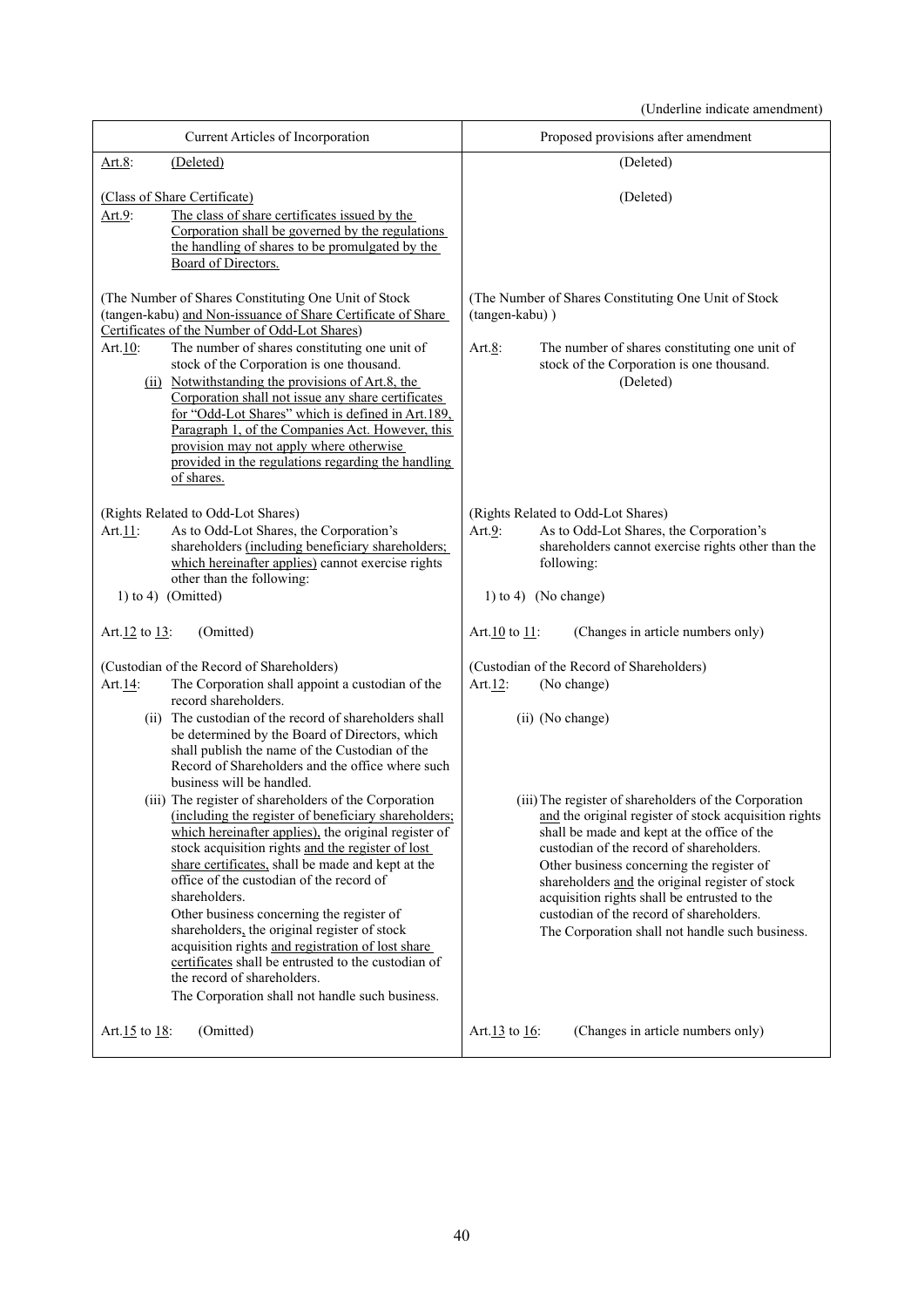| Current Articles of Incorporation                                                                                                                                                                                         | Proposed provisions after amendment                                                                                                                                                                                                                                                                                                |
|---------------------------------------------------------------------------------------------------------------------------------------------------------------------------------------------------------------------------|------------------------------------------------------------------------------------------------------------------------------------------------------------------------------------------------------------------------------------------------------------------------------------------------------------------------------------|
| (Chairman)<br>The President shall be the Chairman of the<br>Art.19:<br>Meeting of Shareholders.                                                                                                                           | (Chairman)<br>Art.17:<br>Either The President or Chairman of the Board<br>shall be the Chairman of the Meeting of<br>Shareholders pursuant to the determination by the<br>Board of Directors.                                                                                                                                      |
| (ii) If the President is unable to preside over the<br>Meeting of Shareholders, one of the<br>Representative Directors, in the order established<br>in advance by the Board of Directors, shall act for<br>the President. | (ii) If the Chairman determined by the Board of<br>Directors is unable to preside over the Meeting of<br>Shareholders, one of the Representative Directors,<br>in the order established in advance by the Board<br>of Directors, shall act for the President.                                                                      |
| (iii) (Omitted)                                                                                                                                                                                                           | $(iii)$ (No change)                                                                                                                                                                                                                                                                                                                |
| Art. $20$ to 52:<br>(Omitted)                                                                                                                                                                                             | (Changes in article numbers only)<br>Art.18 to 50:                                                                                                                                                                                                                                                                                 |
| (Newly Established)                                                                                                                                                                                                       | <b>Supplementary Provisions</b><br>Art. $1$ :<br>Preparing and keeping the register of lost share<br>certificates of the Corporation, and other work<br>related to the register of lost share certificates<br>shall be entrusted to the Custodian of the Record<br>of shareholders and shall not be handled by the<br>Corporation. |
|                                                                                                                                                                                                                           | Articles 1 and 2 of the Supplementary Provisions<br>Art. $2$ :<br>shall be valid through January 5, 2010 and shall<br>be deleted upon the elapse of that date.                                                                                                                                                                     |

Furthermore, in accordance with the enforcement of the Act for Partial Revision of the Act on Book-Entry Transfer of Corporate Bonds for Streamlining the Settlement of Transactions in Stocks, resolution of the Annual General Meeting of Shareholders is not required to delete the provisions relating to issuance of shares. Therefore, the Articles of Incorporation were amended as follows effective January 5, 2009.

(Underline indicate amendment)

| Current Articles of Incorporation                              |          | Proposed provisions after amendment |
|----------------------------------------------------------------|----------|-------------------------------------|
| (Issuance of Share Certificates)                               |          |                                     |
| The Corporation shall issue certificates for the<br>Art. $8$ : | Art $8:$ | (Deleted)                           |
| shares.                                                        |          |                                     |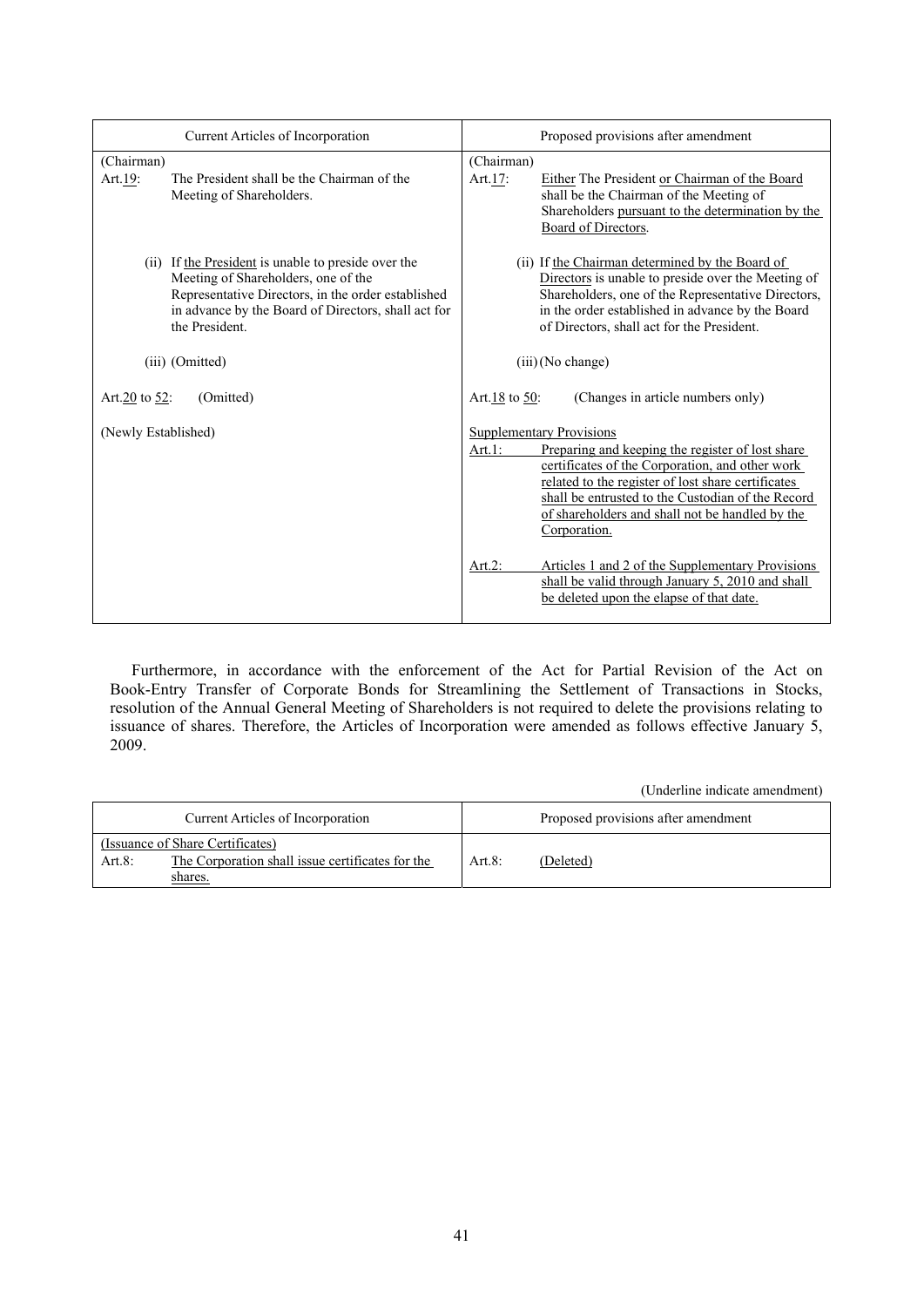## **Proposal No. 3 Election of Ten Directors**

As the term of office of all nine Directors will expire at the conclusion of this Ordinary General Meeting of Shareholders, we propose to elect ten Directors.

The candidates for Director are as follows:

| No. | Name<br>(Date of Birth) |           | Abridged Personal Records, Positions and Duties<br>[Representation in other companies]    | Shares of the<br>Company |
|-----|-------------------------|-----------|-------------------------------------------------------------------------------------------|--------------------------|
|     |                         | Apr. 1969 | (Unimportant details excluded)<br>Joined Kawasaki Heavy Industries, Ltd.                  |                          |
|     |                         | Jun. 2003 | Senior Vice President                                                                     |                          |
|     |                         | Apr. 2005 | Senior Executive Vice President, Assistant to the President                               |                          |
| 1   | Tadaharu Ohashi         | Jun. 2005 | President                                                                                 | 111,000                  |
|     | (Nov. 9, 1944)          |           | (current position)                                                                        | shares                   |
|     |                         |           | [Representation in other companies]                                                       |                          |
|     |                         |           | Chairman, Japan Aircraft Development Corporation                                          |                          |
|     |                         | Apr. 1973 | Joined Kawasaki Heavy Industries, Ltd.                                                    |                          |
|     | Chikashi                | Apr. 2004 | <b>Executive Officer</b>                                                                  |                          |
| 2   | Motoyama                |           | President, Aerospace Company                                                              | 146,000                  |
|     |                         | Jun. 2004 | Senior Vice President                                                                     | shares                   |
|     | (May 10, 1945)          |           | President, Aerospace Company                                                              |                          |
|     |                         |           | (current position)                                                                        |                          |
|     |                         | Apr. 1970 | Joined Kawasaki Heavy Industries, Ltd.                                                    |                          |
|     |                         | Jun. 2005 | Senior Vice President                                                                     |                          |
|     |                         |           | President, Rolling Stock & Construction Machinery Company                                 |                          |
|     | Masashi Segawa          | Apr. 2009 | Senior Executive Vice President, Assistant to the President, In                           | 96,000                   |
| 3   | (Nov. 22, 1947)         |           | charge of Technology & Marketing                                                          | shares                   |
|     |                         |           | General Manager, Corporate Technology Division,                                           |                          |
|     |                         |           | In charge of Industrial Facilities and Tunneling Equipment<br>Division and Robot Division |                          |
|     |                         |           |                                                                                           |                          |
|     |                         | Apr. 1969 | (current position)<br>Joined Kawasaki Heavy Industries, Ltd.                              |                          |
|     |                         | Jun. 2007 | Senior Vice President                                                                     |                          |
|     |                         |           | Senior Manager, Personnel & Labor Administration Department,                              |                          |
|     |                         |           | In charge of Outside Activity for Kansai Region                                           |                          |
|     |                         | Apr. 2008 | Senior Vice President                                                                     |                          |
|     |                         |           | Senior Manager, Corporate Planning Department,                                            |                          |
|     | Shuji Mihara            |           | In charge of Subsidiaries & Affiliates Control Department and                             | 74,000                   |
| 4   | (Jan. 27, 1946)         |           | Legal Department and Personnel & Labor Administration                                     | shares                   |
|     |                         |           | Department                                                                                |                          |
|     |                         | Apr. 2009 | Senior Executive Vice President,                                                          |                          |
|     |                         |           | Assistant to the President                                                                |                          |
|     |                         |           | In charge of Management Division of the Head Office                                       |                          |
|     |                         |           | In charge of Consumer Products & Machinery Company                                        |                          |
|     |                         |           | (current position)                                                                        |                          |
|     |                         | Apr. 1972 | Joined Kawasaki Heavy Industries, Ltd.                                                    |                          |
|     |                         | Jun. 2007 | Senior Vice President                                                                     |                          |
| 5   | Satoshi Hasegawa        |           | President, Gas Turbine & Machinery Company                                                | 61,000                   |
|     | (Aug. 16, 1947)         | Apr. 2009 | Senior Executive Vice President,                                                          | shares                   |
|     |                         |           | Assistant to the President<br>(current position)                                          |                          |
|     |                         | Apr. 1972 | Joined Kawasaki Heavy Industries, Ltd.                                                    |                          |
|     |                         | Apr. 2004 | General Manager, Finance & Accounting Department                                          |                          |
|     |                         | Apr. 2005 | <b>Executive Officer</b>                                                                  |                          |
|     |                         |           | General Manager, Finance & Accounting Department                                          |                          |
| 6   | Mitsutoshi Takao        | Jun. 2008 | Senior Vice President                                                                     | 47,000                   |
|     | (Apr. 1, 1950)          |           | General Manager, Finance & Accounting Department                                          | shares                   |
|     |                         | Apr. 2009 | Senior Vice President                                                                     |                          |
|     |                         |           | General Manager, Corporate Planning Division                                              |                          |
|     |                         |           | (current position)                                                                        |                          |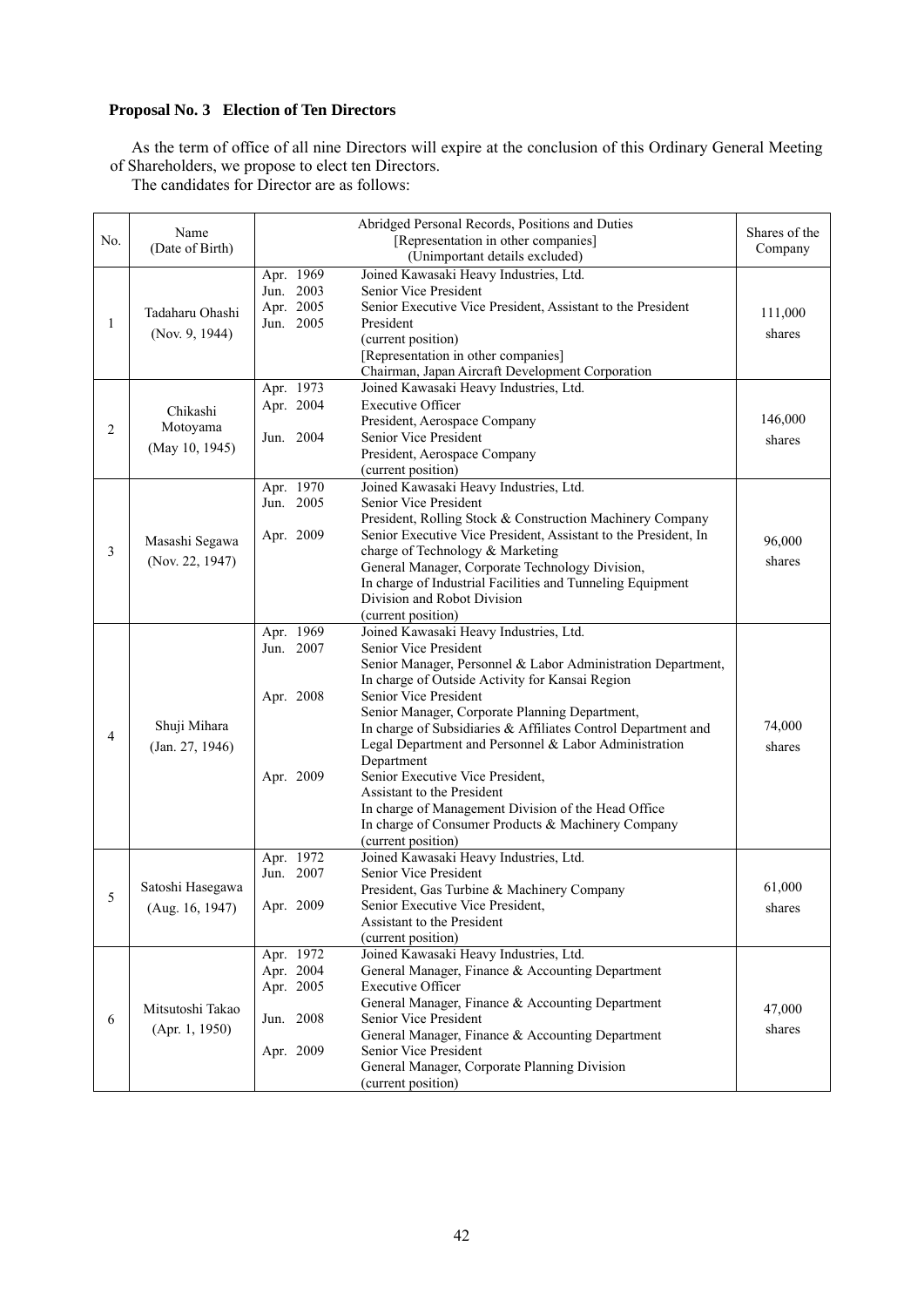| No. | Name<br>(Date of Birth)                   | Abridged Personal Records, Positions and Duties<br>Shares of the<br>[Representation in other companies]<br>(Unimportant details excluded)                                                                                                                                                                                                                                                                                                                                                                                                                                                                                                                                                                                                                                                                                                                                                                                                                |                  |
|-----|-------------------------------------------|----------------------------------------------------------------------------------------------------------------------------------------------------------------------------------------------------------------------------------------------------------------------------------------------------------------------------------------------------------------------------------------------------------------------------------------------------------------------------------------------------------------------------------------------------------------------------------------------------------------------------------------------------------------------------------------------------------------------------------------------------------------------------------------------------------------------------------------------------------------------------------------------------------------------------------------------------------|------------------|
| 7   | Nobumitsu<br>Kambayashi<br>(May 28, 1948) | Joined Kawasaki Heavy Industries, Ltd.<br>Apr. 1971<br>Oct. 2002<br>Director<br>Senior Manager, Marketing & Sales Division, Kawasaki<br>Shipbuilding Corporation<br>Jun. 2005<br>Senior Vice President<br>Senior Manager, Marketing & Sales Division<br>Managing Executive Officer<br>Apr. 2008<br>General Manager, Corporate Business Development Division,<br>Kawasaki Heavy Industries, Ltd.<br>Senior Vice President<br>Kawasaki Shipbuilding Corporation<br>(current position)<br>[Representation in other companies]<br>Senior Vice President, Kawasaki Shipbuilding Corporation                                                                                                                                                                                                                                                                                                                                                                   | 24,000<br>shares |
| 8   | Kyohei Matsuoka<br>(Sep. 16, 1949)        | Apr. 1973<br>Joined Kawasaki Heavy Industries, Ltd.<br>Apr. 2003<br>General Manager, Planning & Control Division, Rolling Stock,<br>Construction Machinery & Crushing Plant Company<br>Senior Manager, Rolling Stock Control Department, Rolling<br>Stock, Construction Machinery & Crushing Plant Company<br><b>Executive Officer</b><br>Apr. 2006<br>General Manager, Planning & Control Division, Rolling Stock<br>Company<br>Managing Executive Officer<br>Apr. 2008<br>Vice President, Rolling Stock Company<br>Managing Executive Officer<br>Apr. 2009<br>President, Rolling Stock Company<br>(current position)                                                                                                                                                                                                                                                                                                                                   | 41,000<br>shares |
| 9   | Yuichi Asano<br>(Sep. 13,1947)            | Apr. 1970<br>Joined Kawasaki Heavy Industries, Ltd.<br>Apr. 2003<br>Deputy General Manager, Machinery Division, Gas Turbine &<br>Machinery Company<br>Senior Manager, Manufacturing Center, Machinery Division, Gas<br>Turbine & Machinery Company<br><b>Executive Officer</b><br>Apr. 2005<br>Vice President, Gas Turbine & Machinery Company<br>Senior Manager, Manufacturing Center, Machinery Division, Gas<br>Turbine & Machinery Company<br>Nov. 2007<br><b>Executive Officer</b><br>Vice President, Gas Turbine & Machinery Company<br>General Manager, Machinery Division, Gas Turbine &<br>Machinery Company<br>Senior Manager, Manufacturing Center, Machinery Division, Gas<br>Turbine & Machinery Company<br><b>Executive Officer</b><br>Apr. 2008<br>General Manager, Machinery Division, Gas Turbine &<br>Machinery Company<br>Apr. 2009<br>Managing Executive Officer<br>President, Gas Turbine & Machinery Company<br>(current position) | 7,000<br>shares  |
| 10  | Hiroshi Takata<br>(Jan. 5, 1950)          | Joined Kawasaki Heavy Industries, Ltd.<br>Apr. 1972<br>Apr. 2004<br>Deputy General Manager, Research & Development Division,<br>Consumer Products & Machinery Company<br>Senior Manager, Research Department, Consumer Products &<br>Machinery Company<br>Senior Manager, Quality Division, Consumer Products &<br>Apr. 2006<br>Machinery Company<br>Apr. 2007<br>General Manager, Research & Development Division, Consumer<br>Products & Machinery Company<br>Managing Executive Officer<br>Apr. 2009<br>President, Consumer Products & Machinery Company<br>(current position)                                                                                                                                                                                                                                                                                                                                                                        | 26,000<br>shares |

(Note) There is no special conflict of interest between the Company and candidates.